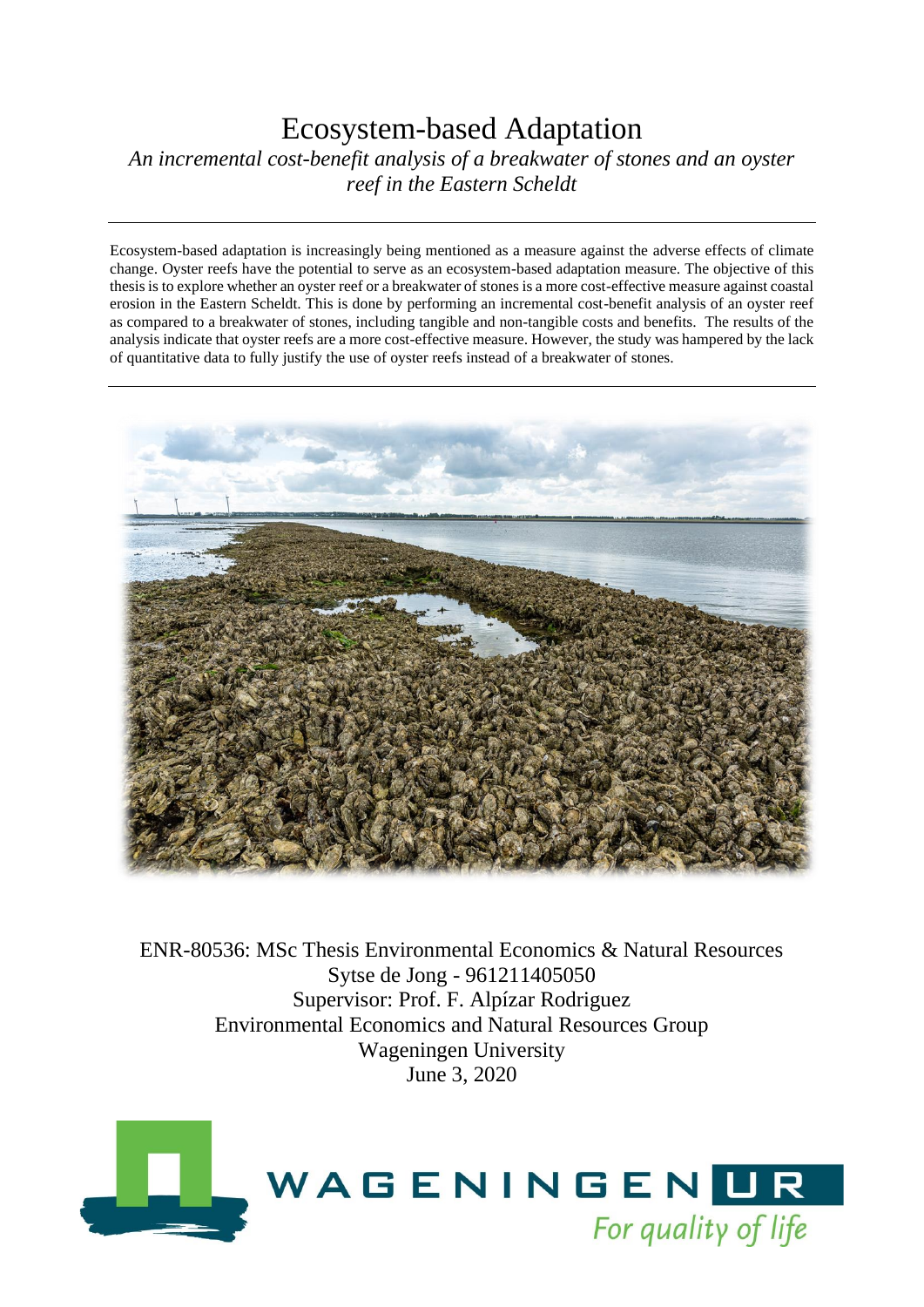# **Table of Contents**

| 1. |  |
|----|--|
| 2. |  |
|    |  |
|    |  |
|    |  |
|    |  |
|    |  |
|    |  |
|    |  |
|    |  |
| 3. |  |
|    |  |
|    |  |
|    |  |
|    |  |
|    |  |
|    |  |
|    |  |
|    |  |
|    |  |
|    |  |
|    |  |
| 4. |  |
|    |  |
|    |  |
|    |  |
|    |  |
| 5. |  |
|    |  |
|    |  |
|    |  |
|    |  |
|    |  |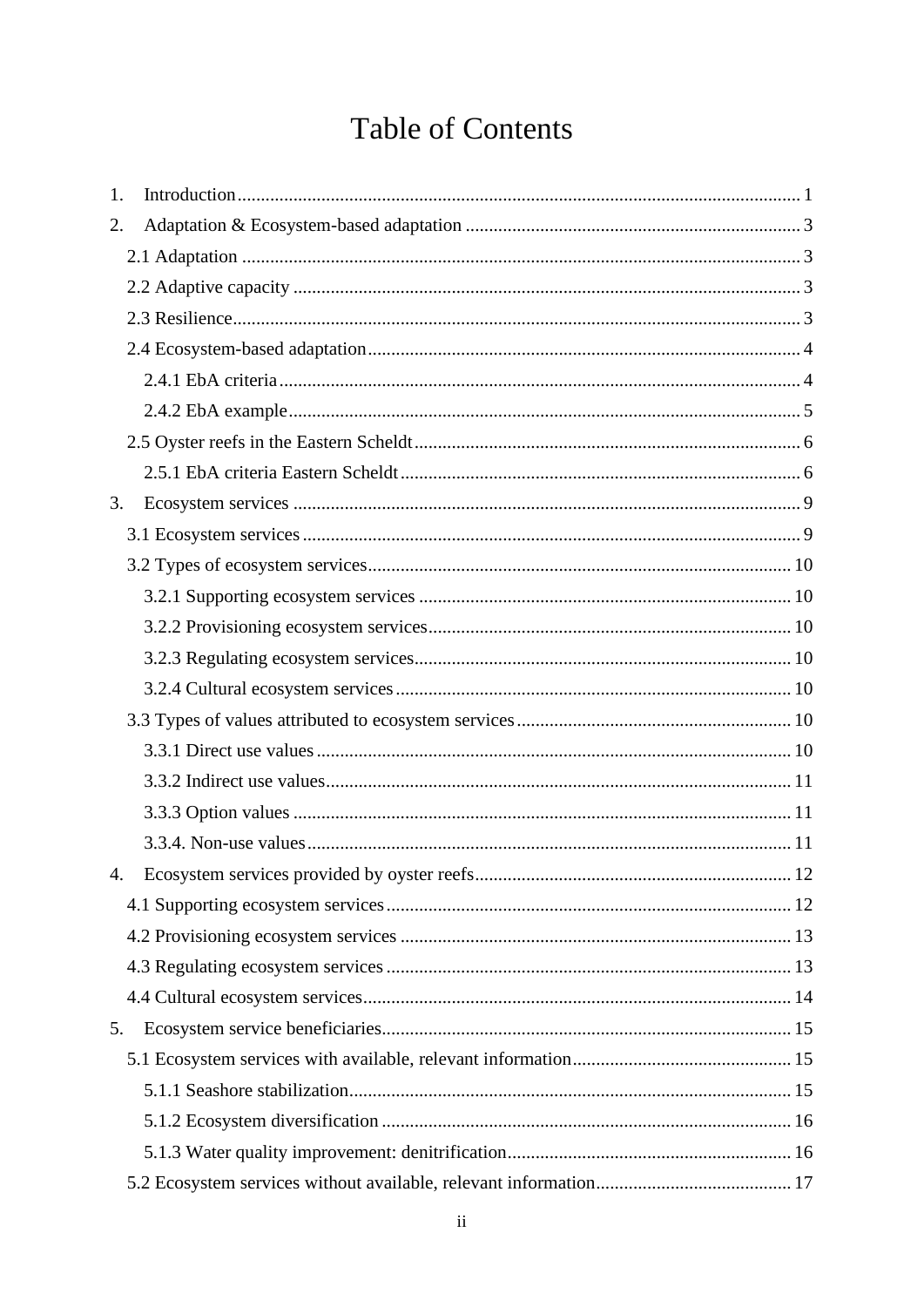| 6. |                                                                                                                                                                      |  |
|----|----------------------------------------------------------------------------------------------------------------------------------------------------------------------|--|
|    |                                                                                                                                                                      |  |
|    |                                                                                                                                                                      |  |
|    |                                                                                                                                                                      |  |
|    | 6.2 Scenario 2: Oyster reef including only ecosystem services with available, relevant                                                                               |  |
|    |                                                                                                                                                                      |  |
|    |                                                                                                                                                                      |  |
|    | 6.3 Scenario 3: Oyster reef including both ecosystem services with and without available,                                                                            |  |
|    |                                                                                                                                                                      |  |
|    |                                                                                                                                                                      |  |
|    |                                                                                                                                                                      |  |
|    |                                                                                                                                                                      |  |
|    |                                                                                                                                                                      |  |
| 7. |                                                                                                                                                                      |  |
|    |                                                                                                                                                                      |  |
|    |                                                                                                                                                                      |  |
|    |                                                                                                                                                                      |  |
|    |                                                                                                                                                                      |  |
|    |                                                                                                                                                                      |  |
|    |                                                                                                                                                                      |  |
|    | 7.3 Baseline scenario- Breakwater of stones versus Scenario 2- Oyster reef including only                                                                            |  |
|    | 7.4 Baseline scenario- Breakwater of stones versus Scenario 3- Oyster reef including both<br>ecosystem services with and without available, relevant information  34 |  |
| 8. |                                                                                                                                                                      |  |
| 9. |                                                                                                                                                                      |  |
|    |                                                                                                                                                                      |  |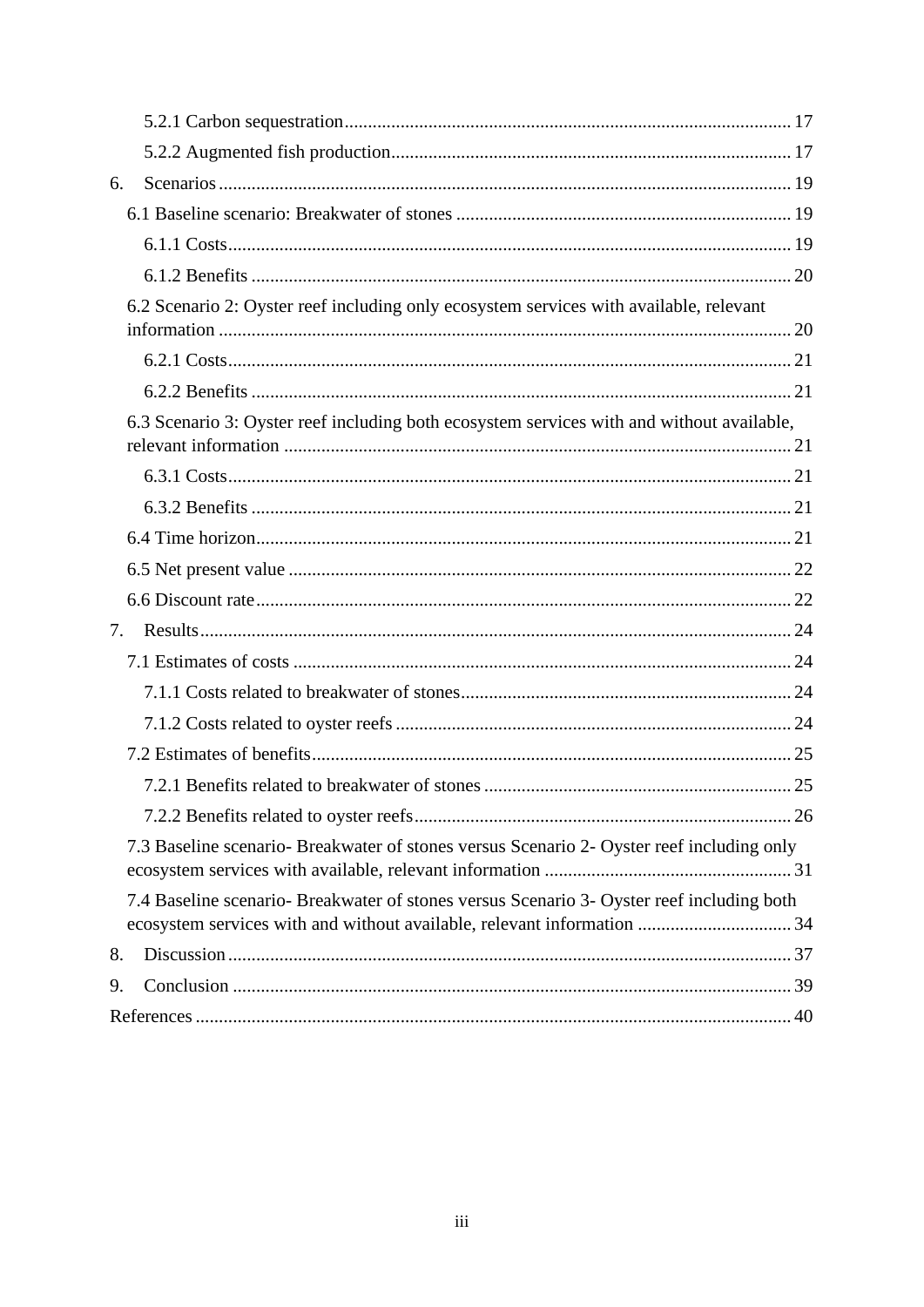# Preface

Before you lies the thesis ''Ecosystem-based Adaptation: An incremental cost-benefit analysis of a breakwater of stones and an oyster reef in the Eastern Scheldt''. This thesis is written in order to explore the whether an oyster reef or a breakwater of stones is a more cost-effective measure against coastal erosion.

At first, I would like to thank my supervisor from the Environmental Economics and Natural Resources Group at Wageningen University, Francisco Alpízar Rodriguez, for guiding and supporting me during this process. Your helpful feedback helped me a lot in the process of writing this thesis. It is a pity that the major share of our meetings were forced to be digitally due to the COVID-19 pandemic.

Secondly, I would like to thank Brenda Walles from Wageningen Marine Research for explaining the project of oyster reefs in the Eastern Scheldt, providing me with relevant literature and data, and helping me out when needed.

At last, I would like to thank Klaas Kaslander from Waterschap Scheldestromen for providing me with information and (cost) data concerning breakwater of stones.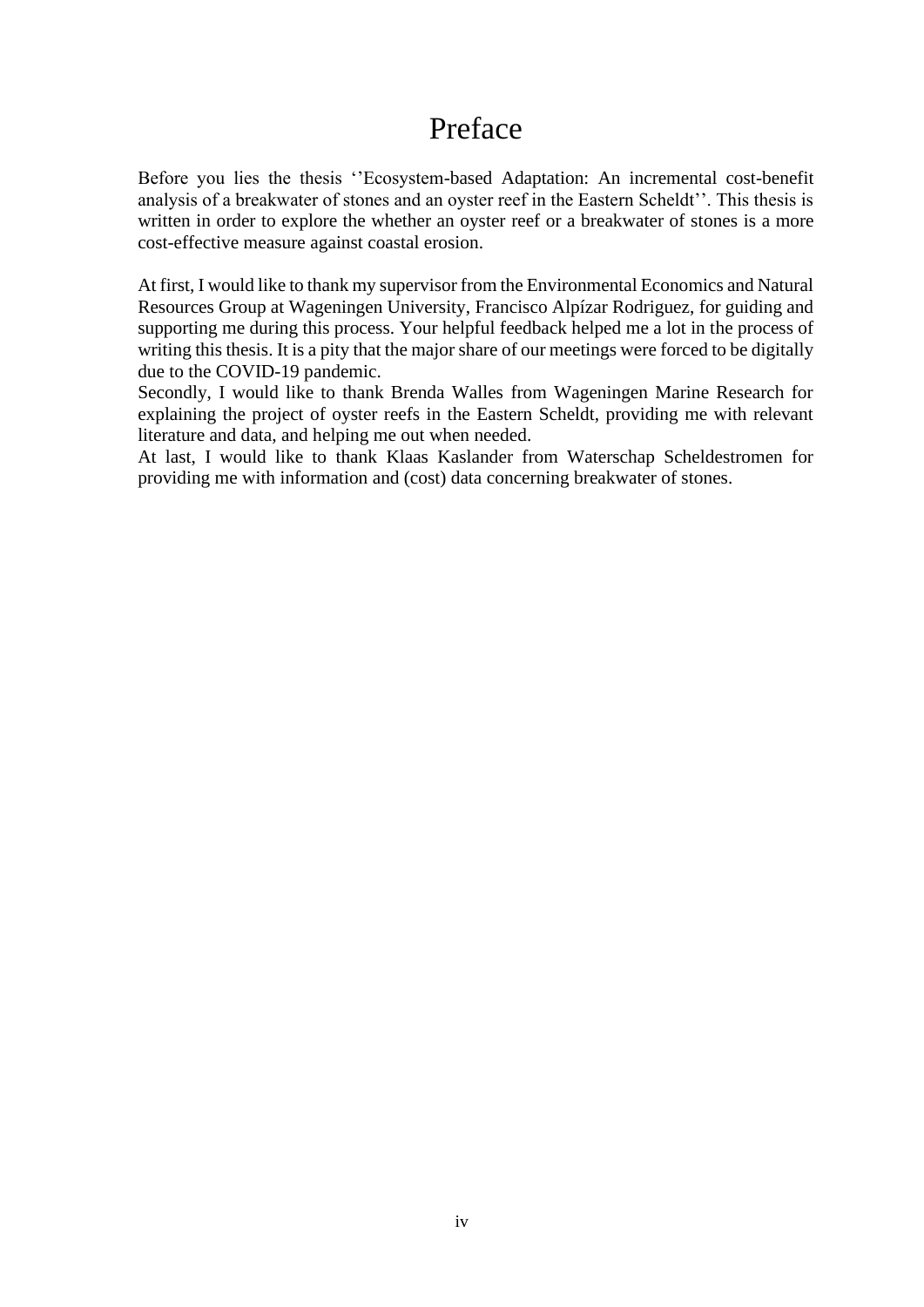# 1.Introduction

<span id="page-4-0"></span>Ecosystem-based adaptation (EbA) is increasingly being mentioned as a measure against the adverse effects of climate change. As the CBD (2009, p. 6) definition states: *''Ecosystem-based adaptation uses biodiversity and ecosystem services in an overall adaptation strategy. It includes the sustainable management, conservation and restoration of ecosystems to provide services that help people adapt to the adverse effects of climate change''.* An example of ecosystem-based adaptation are using mangrove forests as coastal protection. By sheltering coastlines during storm events, economic damages resulting from these storms are reduced (Hochard et al., 2019). Besides being a measure against the impacts of climate change, EbA measures often also provide an array of ecosystem services that can benefit different groups of society. This leads to EbA having great potential to be implemented on a larger scale. However, for this to be realized, more investment into EbAs has to take place. Furthermore, EbA should be more integrated into climate policies (IUCN, 2019).

In this master thesis, the case of building an oyster reef in the Eastern Scheldt as an EbA measure to mitigate coastal erosion will be examined. It will be compared to the traditional situation, a breakwater of stones, in terms of its cost-effectiveness.

The oyster reef (*Crassostrea gigas)* is built on the tidal flat to serve as a measure against coastal erosion. Besides providing protection against coastal erosion, oyster reefs also provide a range of other ecosystem services, e.g. carbon sequestration, water filtration. In order for oyster reefs to generate more (public) support, there needs to be a clear view of the (monetary) costs and benefits that come with such a project. This also holds for the integration of such measures into climate policies. Given that oyster reefs might generate benefits that accrue to multiple stakeholders, it is important to identify those stakeholders and their monetary stake in the establishment of these EbA measures.

The objective of this thesis is to explore whether an oyster reef or a breakwater of stones is a more cost-effective measure against coastal erosion. This is done by performing an incremental cost-benefit analysis of an oyster reef as compared to a breakwater of stones, including tangible and non-tangible costs and benefits. The analysis in this thesis therefore does not try to nor can calculate the value of either a breakwater of stones or oyster reef. It only provides an indication of the incremental value of an oyster reef as compared to a breakwater of stones.

This master thesis addresses the following four research questions:

- 1. What is meant by ecosystem-based adaptation, and how can oyster reefs be used as ecosystem-based adaptation?
- 2. Which ecosystem services are provided by oyster reefs and who are the likely corresponding beneficiaries?
- 3. What is the value of the relevant ecosystem services provided by oyster reefs?
- 4. How do oyster reefs compare to a breakwater of stones in terms of cost-effectiveness?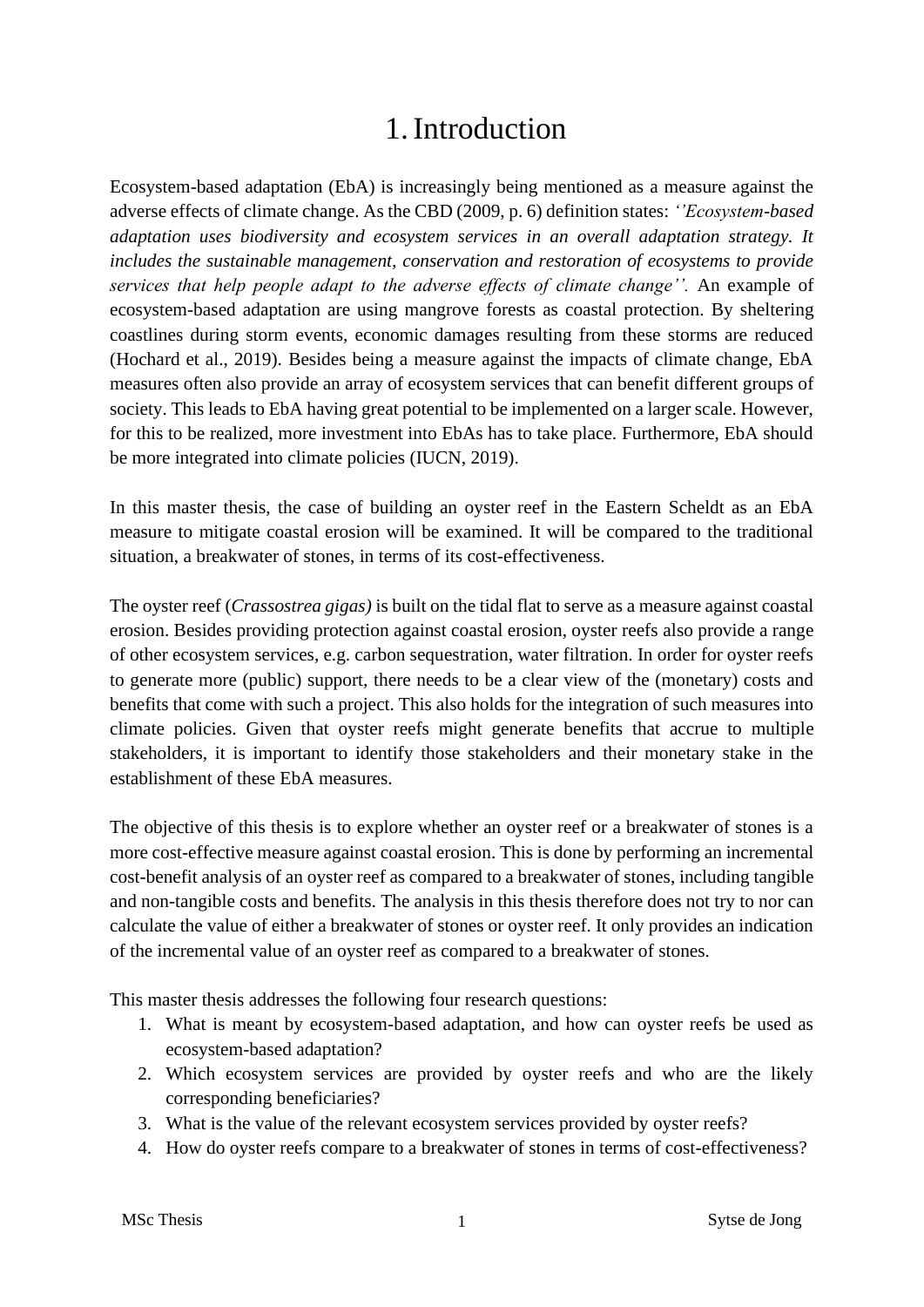There are several methods that were being used in order to answer these research questions. The first two research questions were answered by doing a literature review, consisting of both peer-reviewed articles and research reports. Existing information and data on several topics, such as adaptation, oyster reefs and their provision of ecosystem services was gathered. An expert interview with Brenda Walles from Wageningen Marine Research, who is currently working on the project, also contributed to answering these research questions. The third research question was answered by using the information obtained by the literature review and applying it to the case of constructing an oyster reef as EbA measure in the Eastern Scheldt. The fourth and last research question was answered by using all the information previously obtained and incorporating this information into an incremental cost-benefit analysis.

Chapter 2 describes the concepts of adaptation, adaptive capacity, resilience and ecosystembased adaptation. These concepts are then applied to the case of oyster reefs in the Eastern Scheldt. Chapter 3 describes the different types of ecosystem services according to The Millenium Ecosystem Assessment (MEA, 2005), followed by a description of different types of values that can be attributed to ecosystem services. Chapter 4 then applies these different types of ecosystem services to the case of oyster reefs in the Eastern Scheldt, where the ecosystem services provided by oyster reefs are explained. Chapter 5 describes the beneficiaries of each of the ecosystem services that are included in the cost-benefit analysis, as well as the different kind of values that are attached to these services. Chapter 6 consists of a description of the different scenarios, or ''states of nature'' that are included in the cost-benefit analysis. It also describes the time horizon and discount rate that will be used in the cost-benefit analysis. This is followed by the results of the analysis in chapter 7, starting with the estimates of both the costs and benefits, followed by the comparisons between different scenarios. The discussion is presented in chapter 8, describing the limitations of this thesis, and proposing opportunities for further research. At last, chapter 9 concludes.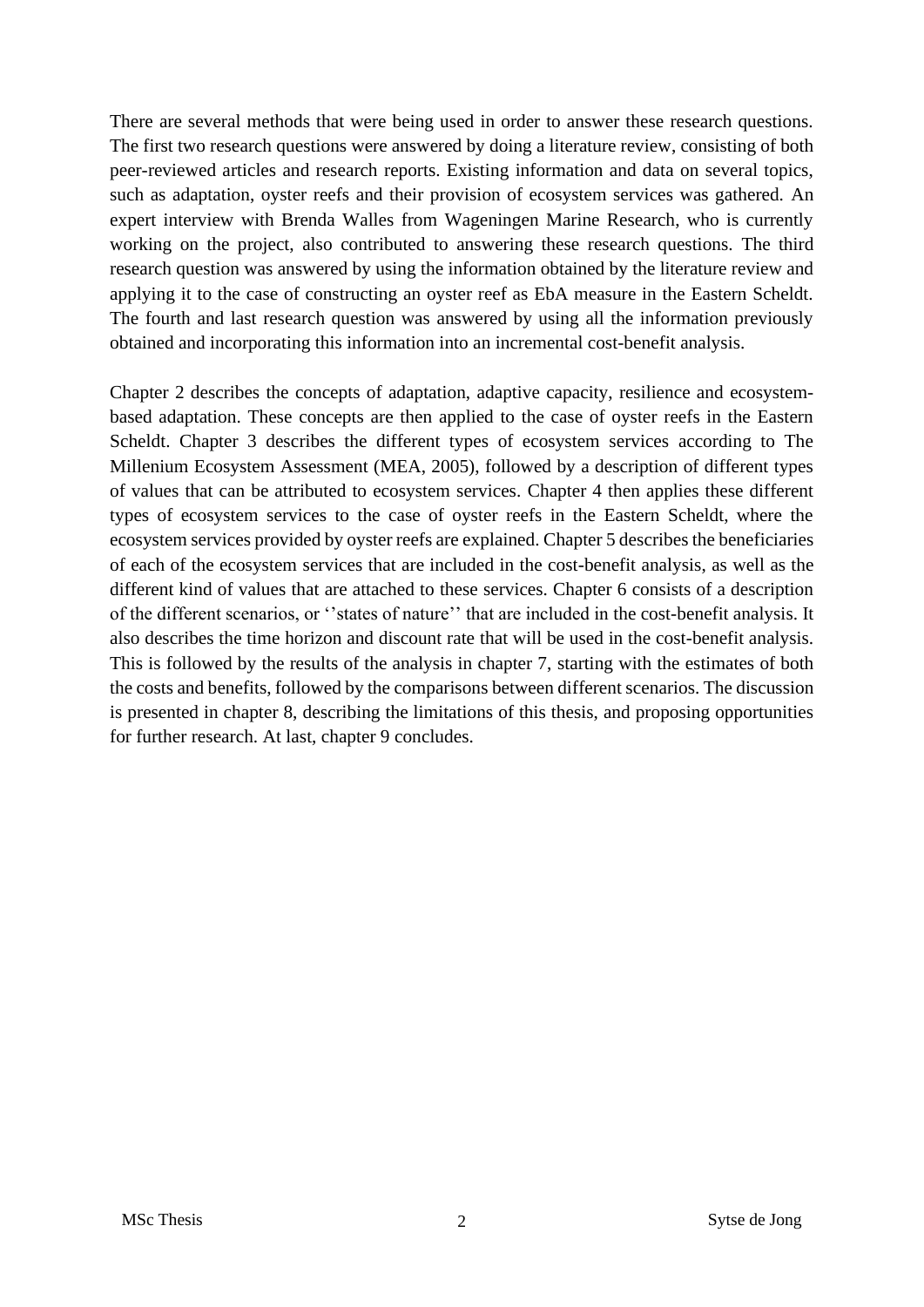# 2. Adaptation & Ecosystem-based adaptation

<span id="page-6-0"></span>In this chapter, the concepts of adaptation, adaptive capacity, resilience and ecosystem-based adaptation are explained. These concepts are then also applied to oyster reefs.

#### **2.1 Adaptation**

<span id="page-6-1"></span>Adaptation can have different meanings. In biology, adaptation is referred to as ''*an organism's response to its surrounding environment''* (Engle, 2011, p. 648). This includes learning and adjusting to a surrounding environment. The IPCC (2014, p.118) defines adaptation as *''the process of adjustment to actual or expected climate and its effects''.* This definition focusses more on the human perspective of adaptation. Humans can take measures to mitigate certain effects that are expected to take place somewhere in the future, whereas other living organisms can often not do this. Another difference between biological adaptation and adaptation from a human perspective is that from a human perspective, adaptation does not only try to moderate or avoid harm, but also tries to exploit beneficial opportunities (IPCC, 2014).

The form of adaptation in biology that is often mentioned with regard to climate change is reactive or autonomous adaptation. This form of adaptation refers to the innate ability to adapt to one's environment (Tompkins & Adger, 2005). However, if you look at adaptation from the human perspective, such as the IPCC definition, then adaptation mostly is proactive and nonautonomous. The ecosystem-based adaptation practices that are the focus of this thesis are regarded as proactive and non-autonomous adaptation.

#### <span id="page-6-2"></span>**2.2 Adaptive capacity**

The IPCC (2014, p. 118) defines adaptive capacity as *''the ability of systems, institutions, humans, and other organisms to adjust to potential damage, to take advantage of opportunities, or to respond to consequences''*. So whereas adaptation refers to the actual adjustment to certain effects, adaptive capacity refers to the ability to adjust, take advantage, or respond to certain effects. Gallopín (2006) argues that the IPCC definition might be too restrictive, since certain adaptations might include a modification of a system's sensitivity to disruptions. Engle (2011, p. 652) states that *''adaptive capacity is a universally positive system property''*. This means that adaptive capacity is never described in negative terms and a system can never have too much of it. As stated by Adger et al. (2007), adaptive capacity is not always equal for the same ecosystem, but rather varies between different contexts and systems. It therefore is important to develop context-specific measures instead of coming up with one-size-fits-all measures.

#### <span id="page-6-3"></span>**2.3 Resilience**

As defined by the IPCC (2014, p. 127), resilience is *''the capacity of social, economic and environmental systems to cope with a hazardous event or trend or disturbance, responding or reorganizing in ways that maintain their essential function, identity and structure, while also maintaining the capacity for adaptation, learning and transformation''.* This means that resilience refers to going back to the initial state of a system, where the system maintains its essential function. As described in the definition, resilience is related to adaptation. However,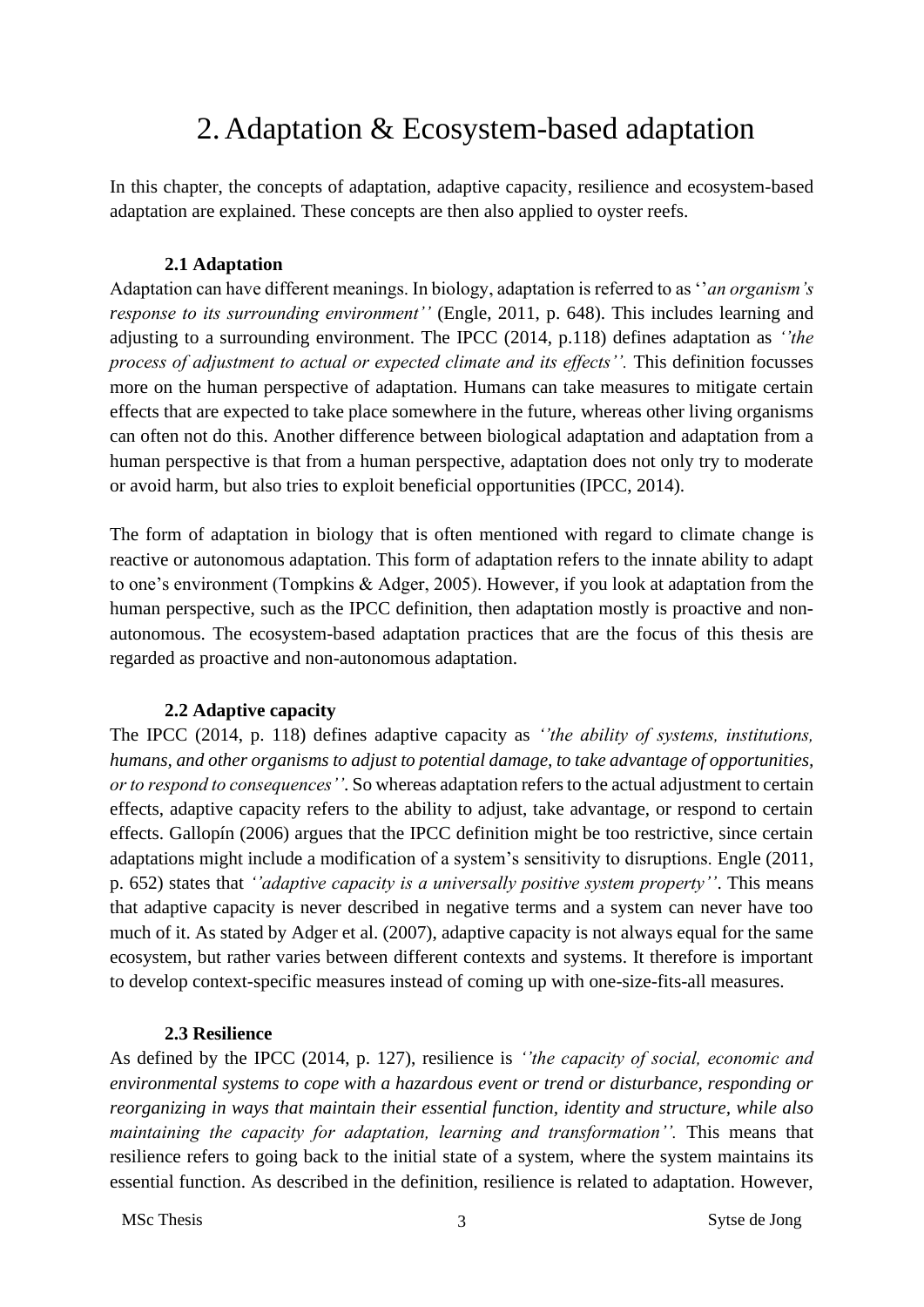in a situation where a system adapts to a certain stressor, it is possible that the system can change to a new state. This shows the difference between adaptation and resilience.

Generally, it is difficult to draw insights that are generalizable to various policy contexts with regard to resilience. The first reason is that the policies made by decision makers are often based on certain scales and borders, but these often present a mismatch with the ecological boundaries of a system (Cumming et al., 2006). The second reason is that resilience is often differently interpreted between scholars and practitioners. The main cause of this different interpretation is because of inconsistencies in the characterization of resilience over the past years. Scholars often interpret resilience as ''social-ecological resilience'', whereas practitioners tend to use resilience as ''engineering resilience'', which can be seen as a return to a single, stable equilibrium (Engle, 2011).

# **2.4 Ecosystem-based adaptation**

<span id="page-7-0"></span>Ecosystem-based adaptation (EbA) is increasingly being mentioned as a measure against the impacts of climate change. As the CBD (2009, p. 6) definition states: *''Ecosystem-based adaptation uses biodiversity and ecosystem services in an overall adaptation strategy. It includes the sustainable management, conservation and restoration of ecosystems to provide services that help people adapt to the adverse effects of climate change''.* This is different from the ''business as usual'', where one often tries to build and/or work against nature to reduce vulnerability to climate change. This is also mentioned by FEBA (2017), since they describe that EbA differs from ''business as usual'', since EbA links biodiversity and ecosystem conservation approaches with sustainable socio-economic development. This shows that EbA, besides building resilience to climate change, also aims to foster sustainable socio-economic development. Showing that the measure also supports socio-economic development, instead of just being a measure against climate change, could increase public support for such measures.

EbA can be seen as people-centric, since, as stated in the previously mentioned definition, it focusses on potential benefits that humans can derive from biodiversity and ecosystems in order to build resilience to climate change. It also states that humans are largely dependent on these biodiversity and ecosystems. However, EbA should be implemented as an integrated element of broader adaptation strategy, since ecosystem health by itself does not automatically guarantee human resilience to climate change (FEBA, 2017).

# <span id="page-7-1"></span>**2.4.1 EbA criteria**

Concerning political commitment, it is beneficial for policymakers and practitioners to have a more clear view on when a measure qualifies as EbA. FEBA (2017) composed a framework that involves five criteria that have to be met in order for an activity to be qualified as EbA. I will also use this framework, since it is a widely accepted framework which has also been implemented by, among others, the IUCN (International Union for Conservation of Nature) and IIED (International Institute for Environment and Development). These are international institutions that are globally recognized and provide a lot of work on such a topic as EbA.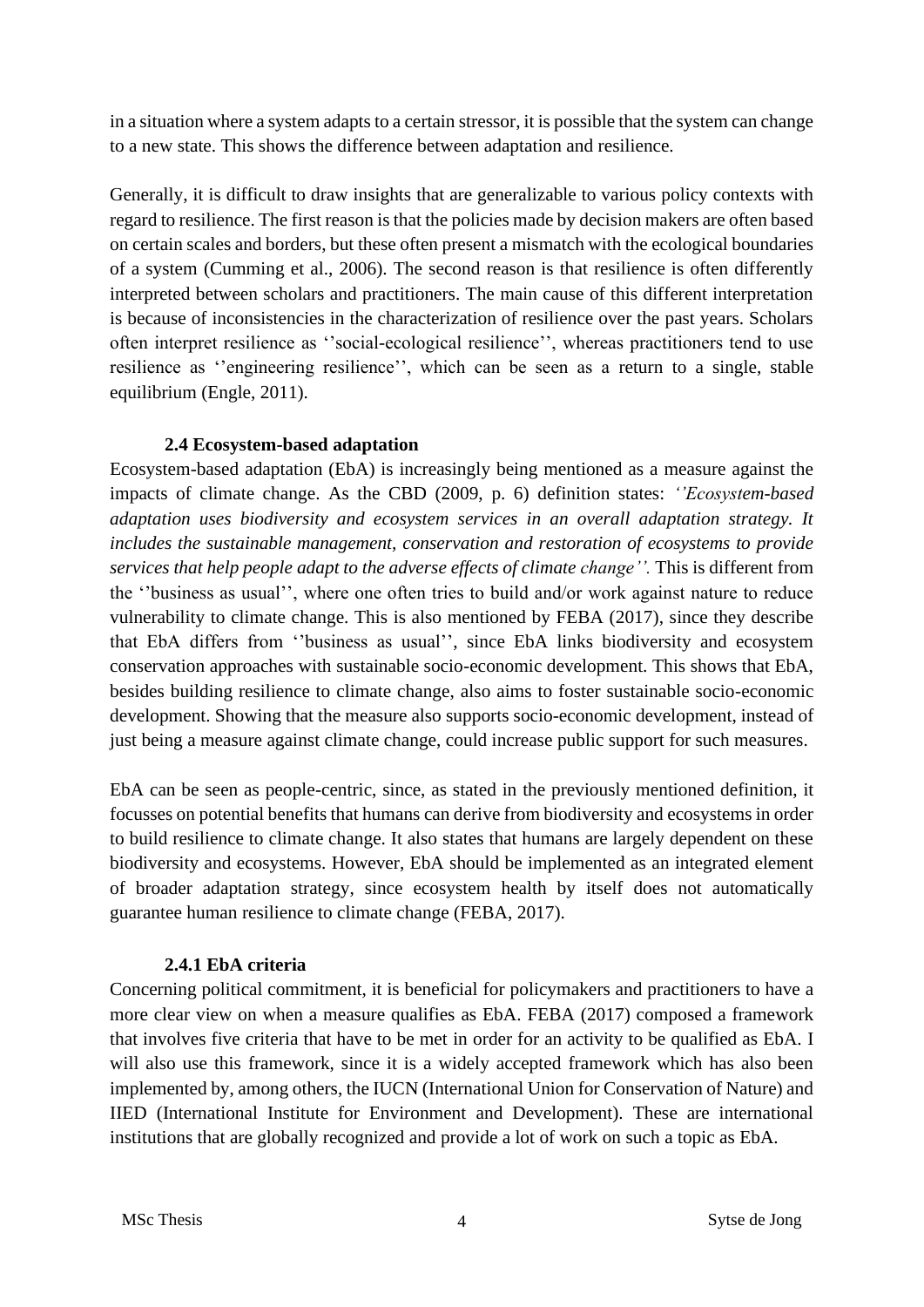According to FEBA (2017), there are five criteria that have to be met in order for an activity to be qualified as EbA. The activity should (1) reduce social and environmental vulnerabilities; (2) generate societal benefits in the context of climate change adaptation; (3) restore, maintain or improve ecosystem health; (4) be supported by policies at multiple levels; and (5) support equitable governance and enhances capacities.

The first criteria forms the basis of EbAs, since the main aim of EbAs is to help people adapt to the adverse effects of climate change. Concerning this criteria, both current and future climate change and climate variability should be addressed. So for an activity to qualify as an EbA measure, it should be clear that the activity reduces social and environmental vulnerabilities (FEBA, 2017).

The second criteria closely relates to the first criteria, since they both relate to the actual adaptation to the adverse effects of climate change. An EbA measure delivers both direct and indirect benefits concerning people's resilience to climate change, e.g. shelter, risk reduction. Besides these benefits, additional benefits are often provided by EbA measures, such as carbon sequestration, habitat provision, and climate regulation. These benefits provided by EbA measures should be short-, medium- and, long-term. Concerning the distribution of these benefits, they should be distributed fairly among the target group of the EbA (FEBA, 2017).

The third criteria states that next to building resilience against the adverse effects of climate change, the health of the ecosystem that is involved in the EbA measure should be restored, maintained or even improved. This will also favour human well-being, since, as previously mentioned, humans largely depend on biodiversity and ecosystems. A healthier ecosystem will therefore also be beneficial for the humans that interact with the specific ecosystem. Several measures can be included in EbA, such as ecosystem management and restoration of natural infrastructure. These measures can help to contribute to restoring, maintaining or improving the ecosystem health (FEBA, 2017).

Since EbA is part of an overall adaptation strategy, it operates at one or more levels, e.g. local, regional, national. This requires EbA to be supported by policies at multiple levels, which is the fourth criteria. Integrating EbA into existing policy frameworks can support EbAs to be sustainable and scalable, instead of having a short-term view (FEBA, 2017).

As the fifth criteria, FEBA (2017) state that fair and equitable sharing of user access should be supported by EbA. Furthermore, by having a community-centered and participatory approach, EbA enhances governance of natural resources. This helps in enhancing capacities for local people who are using and benefitting from the biodiversity and ecosystem services. Ownership by these people can ensure that benefits emerge and are sustainable, since they are dependent on the biodiversity and ecosystem for their well-being. Strong local governance can help in achieving these goals (FEBA, 2017).

# **2.4.2 EbA example**

<span id="page-8-0"></span>A well-known example of EbA are mangrove forests. Mangroves shelter coastlines during storms by dissipating wave energy. Hochard et al. (2019) found that it may be more costeffective to restore mangrove forests concerning coastal protection, whereas mangrove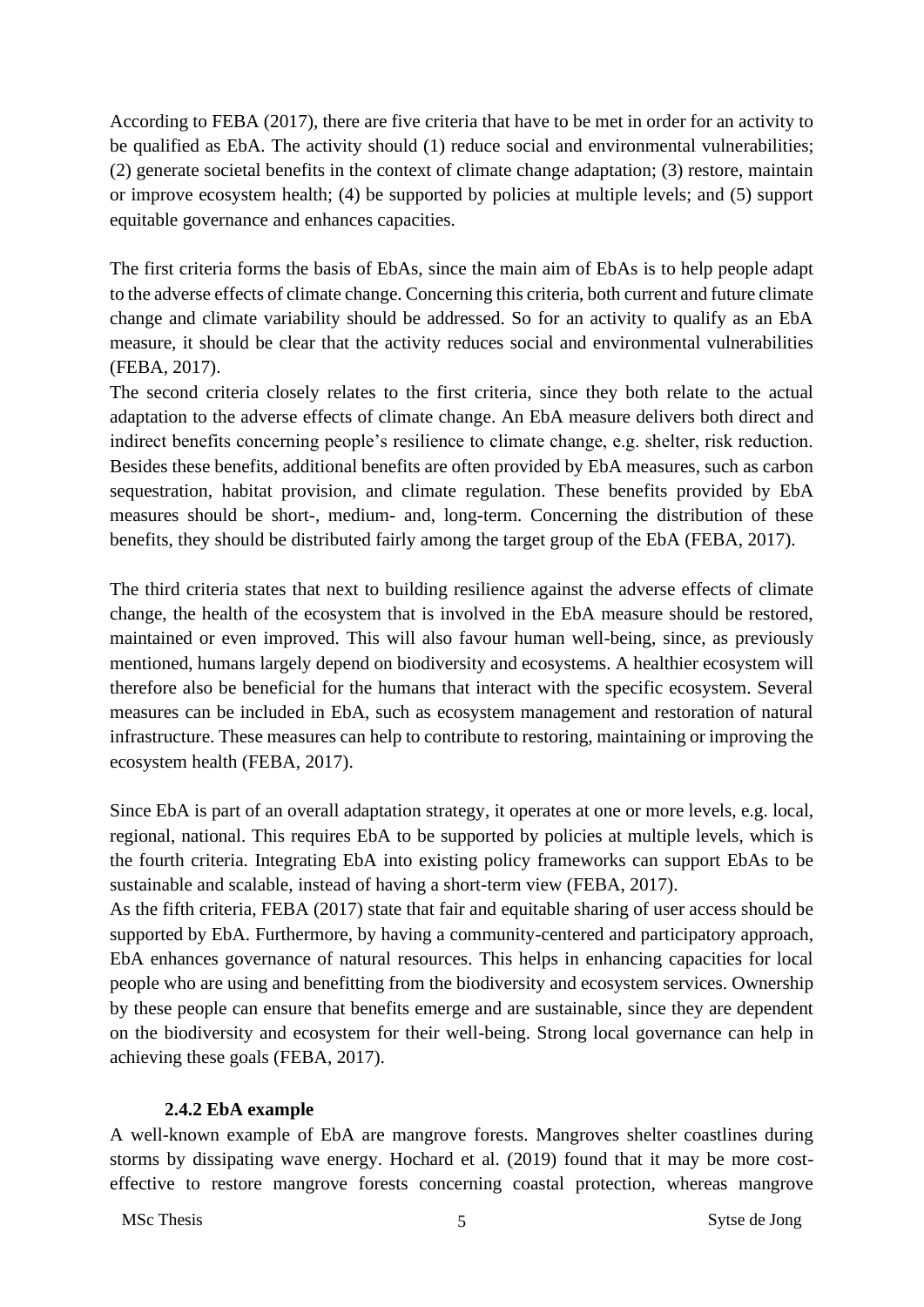deforestation may be more damaging than one previously thought. Baig et al. (2015) researched the costs and benefits of building a mangrove forest as compared to an engineering option, a seawall. It turned out that the EbA option provided more economic net benefits in the long-run as compared to the engineering option. This is especially true when co-benefits are considered, such as contribution to fisheries.

## **2.5 Oyster reefs in the Eastern Scheldt**

<span id="page-9-0"></span>As has been mentioned in the introduction, this thesis focusses on oyster reefs to battle coastal erosion in the Eastern Scheldt as an EbA measure. Located in the Southwest of the Netherlands, The Eastern Scheldt estuary is a  $351 \text{ km}^2$  tidal basin consisting of  $118 \text{ km}^2$  of tidal flats. Currently, around 8 percent of the tidal flats  $(9 \text{ km}^2)$  is covered with natural oyster reefs (Walles et al., 2016). The project is still a pilot, since results have to indicate whether the project can be implemented on a larger scale. A substrate of Pacific oyster shells is placed on the tidal flat, in order to grow such a reef (EcoShape, n.d.a). Over time, oyster larvae attach themselves to the shells, which ultimately leads to a solid reef structure. This is also an advantage of using oysters instead of other shellfish, because oyster stay attached to the reef when they die, which contributes to the formation of a solid reef structure (EcoShape, n.d.b).

Oyster reefs are ecosystem engineers, which are *''organisms that directly or indirectly modulate the availability of resources (other than themselves) to other species, by causing physical state changes in biotic or abiotic materials. In doing so they modify, maintain and/or create habitats''* (Jones et al. 1994, p. 373). Oyster reefs' most important functions with regard to functioning as coastal protection, as stated by EcoShape (n.d.a), are protection against coastal erosion; reduction of hydraulic forces by dissipating wave energy and increasing sediment deposition and erosion reduction; and enhancement of biodiversity, biomass, productivity and functioning of the ecosystem. By constructing an oyster reef, one tries to minimize a further increase of coastal erosion. Furthermore, by dissipating wave energy, an oyster reef reduces the possibilities of damage due to storms. This approach shows that this EbA measure is proactive and non-autonomous.

An oyster reef alone cannot serve as the sole coastal protection measure, the reefs should therefore be used in combination with primary flood defence systems, e.g. dams or dikes. By reducing hydraulic forces, such as waves and currents, an oyster reef can serve as an extra barrier in front of the primary coastal defence (EcoShape, n.d.a).

# **2.5.1 EbA criteria Eastern Scheldt**

<span id="page-9-1"></span>The five criteria a practice has to meet in order to qualify as EbA, stated by FEBA (2017), will be discussed concerning the oyster reef.

The first criteria, that the activity should reduce social and environmental vulnerabilities is being met by the project of constructing oyster reefs. As just has been described, oyster reefs reduce coastal erosion, and can serve as coastal protection. Furthermore, oyster reefs enhance the overall functioning of the corresponding ecosystem. These effects reduce both social and environmental vulnerabilities.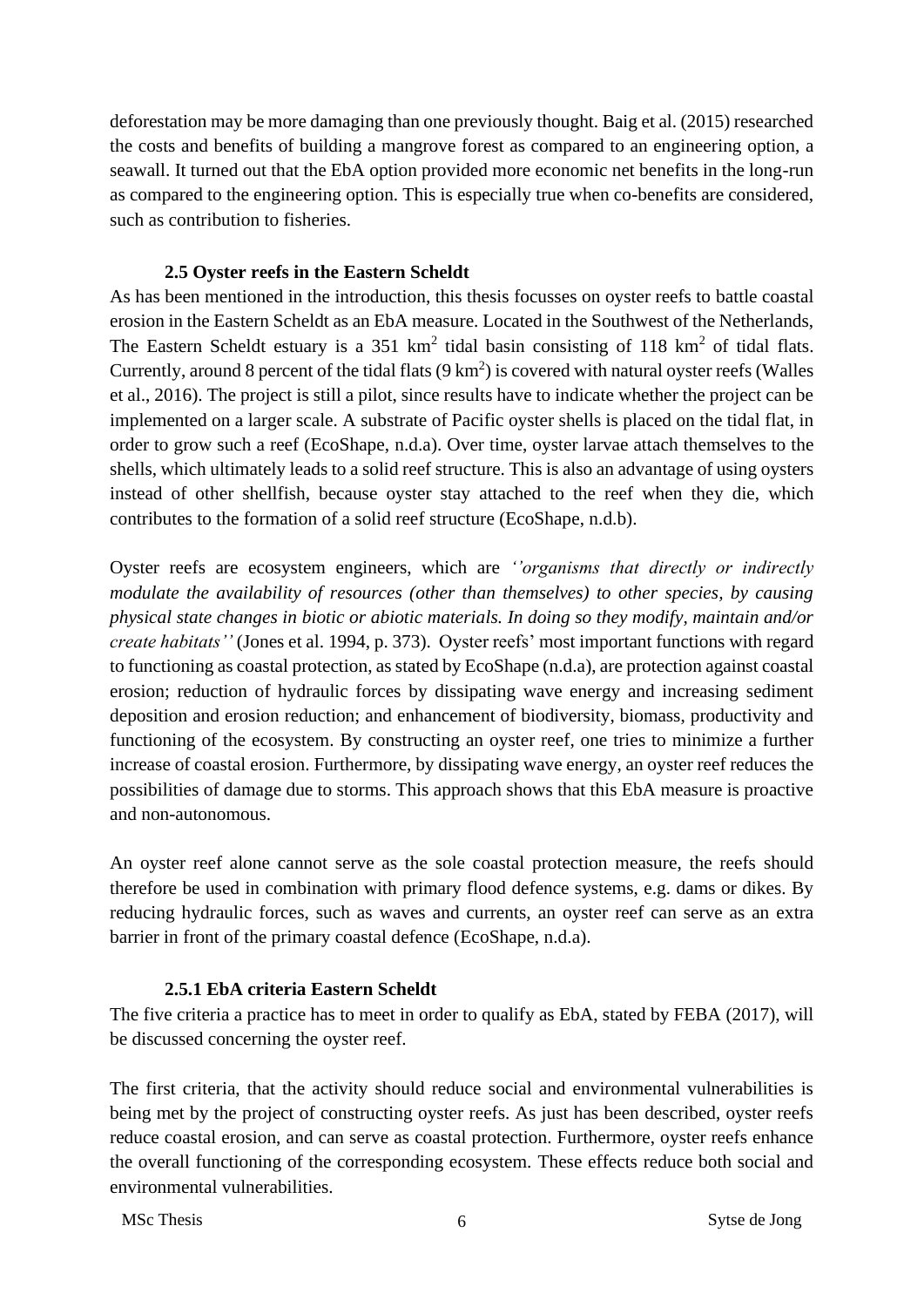The second criteria, that the activity should generate societal benefits in the context of climate change adaptation, is also met by the project. As has been mentioned, this criteria closely relates to the first criteria, since they both relate to the actual adaptation to the adverse effects of climate change. Oysters reefs generate societal benefits by reducing coastal erosion and providing coastal protection. Furthermore, oyster reefs filter water, which leads to an increase in water quality. Also by enhancing the overall functioning of the ecosystem, oyster reefs contribute to the food provisioning service of the ecosystem, by providing habitat for fish. Besides, oysters can be harvested for human consumption, but this might negatively affect the oyster reef's ability to provide other ecosystem services (Walles et al., 2015a)(EcoShape, n.d.a.).

The third criteria is that the activity should restore, maintain or improve ecosystem health. As just has been mentioned, oyster reefs are ecosystem engineers and furthermore, they enhance the overall productivity and functioning of the ecosystem. However, some consider the Pacific oyster to be an invasive species in the Eastern Scheldt. But the Pacific oyster can also be seen as a replacement of the Dutch oyster, that has been decimated by a disease. Its ecosystem services are still plentiful, e.g. habitat provision. The presence of the Pacific oyster is therefore related to certain protected nature values in the Eastern Scheldt (EcoShape, n.d.a.) This altogether shows that the project meets this criteria.

The fourth criteria, that the activity should be supported by policies at multiple levels is not yet met by the project, but there is potential that it can be in the future. Brenda Walles from Wageningen Marine Research, who is currently working on the project, stated that there is still some opposition concerning the project, also among higher authorities, such as Rijkswaterstaat. She stated that the project team should focus on trying to create a support base for the project, in order to make sure that the project will be implemented on a larger scale, and be part of a larger overall policy framework (Walles, pers. comm). La Peyre et al. (2012) also state that, among other things, political support is necessary for successful oyster reef restoration.

The fifth criteria, that the activity should support equitable governance and enhances capacities, can somewhat be regarded to in the same way as the fourth criteria. The criteria states that by having a community-centered and participatory approach, EbA enhances governance of natural resources. This is also not yet met by the project, but is possible in the future. As will be discussed later on in this thesis, oyster reefs provide several benefits that benefit local communities. By engaging these local communities in the project, one can meet this criteria. In the United States, there are also several projects being executed concerning the construction and/or restoration of oyster reefs, where stakeholder cooperation is being used. For example, the research by La Peyre et al. (2012) shows that stakeholder cooperation is necessary for successful oyster reef restoration.

So overall, the first three criteria are already met by the project. The fourth and fifth criteria are not yet met, but there are possibilities that these will be met in the future. Since the project is a pilot and is not yet implemented on a larger scale, it is assumed that these criteria will be met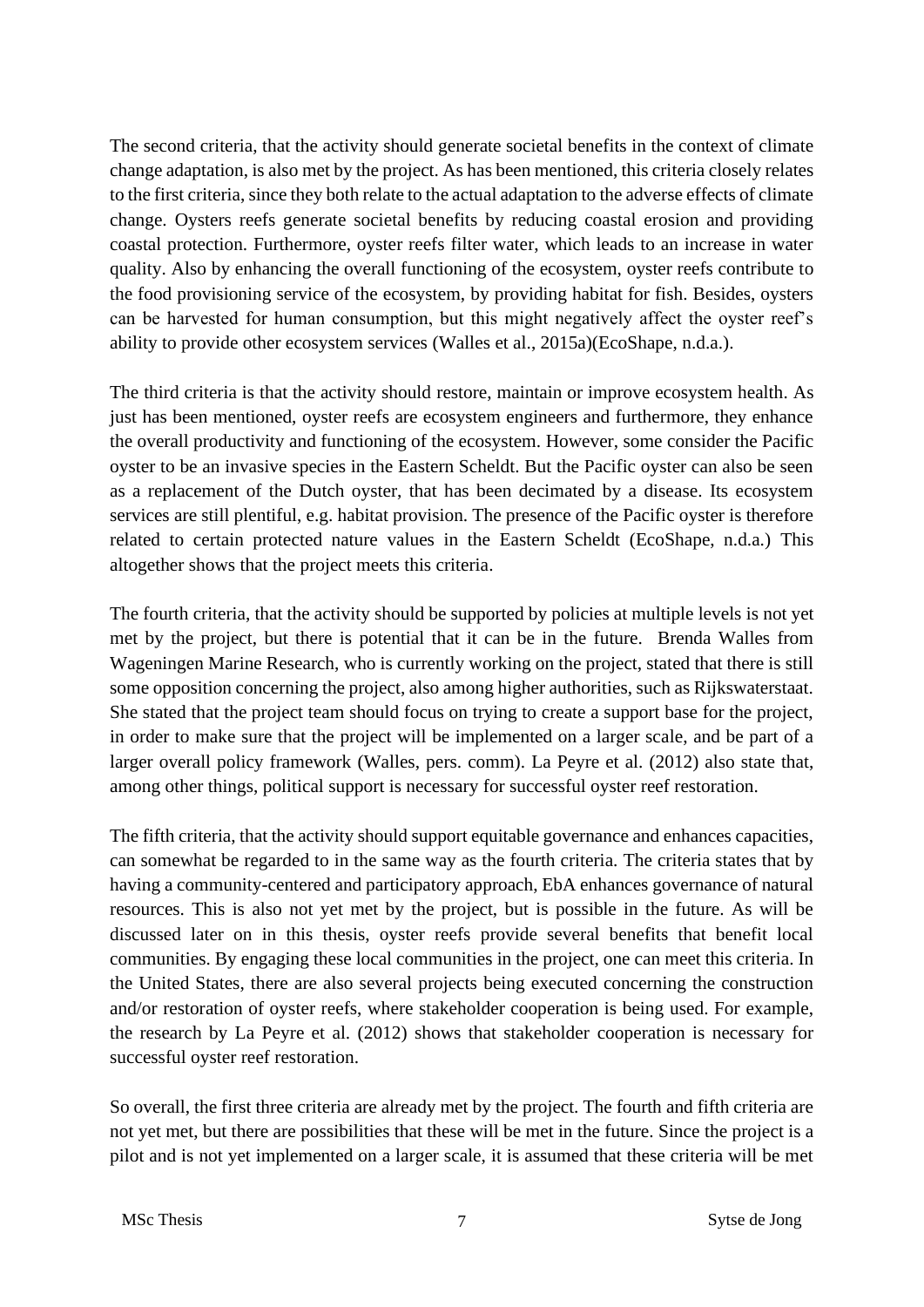if the project will be implemented on a larger scale. It is therefore assumed that the project qualifies as an EbA measure.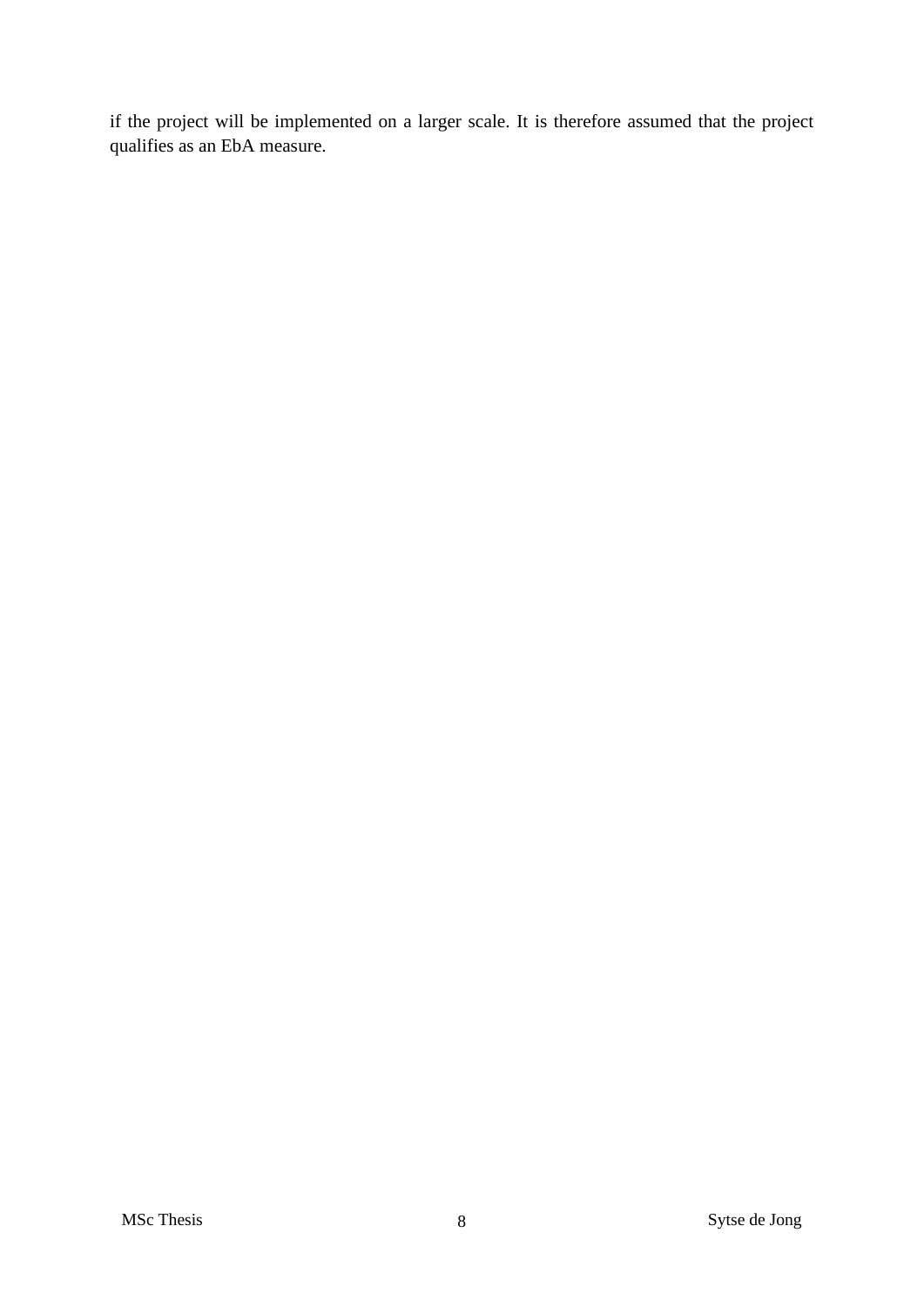# 3.Ecosystem services

<span id="page-12-0"></span>This chapter explains the concept of ecosystem services and the corresponding categories, according to The Millennium Ecosystem Assessment (MEA, 2005).

#### **3.1 Ecosystem services**

<span id="page-12-1"></span>According to The Millennium Ecosystem Assessment (MEA, 2005), *''an ecosystem is a dynamic complex of plant, animal, and microorganism communities and the nonliving environment interacting as a functional unit''* (MEA 2005, p. V). Subsequently, they define ecosystem services as *''the benefits people obtain from ecosystem''* (MEA 2005, p. V). These ecosystem services can be divided into several categories according to the framework provided by MEA (2005), which include supporting, provisioning, regulating and cultural ecosystem services. Each different category accounts for different types of ecosystem services, which will be discussed later in this chapter. The Millennium Ecosystem Assessment (MEA, 2005) provides a conceptual framework that shows the different categories of ecosystem services and how these are linked to human well-being. This framework is shown below in figure 1.



**Figure 1.** *Linkages between ecosystem services and human well-being* (MEA, 2005).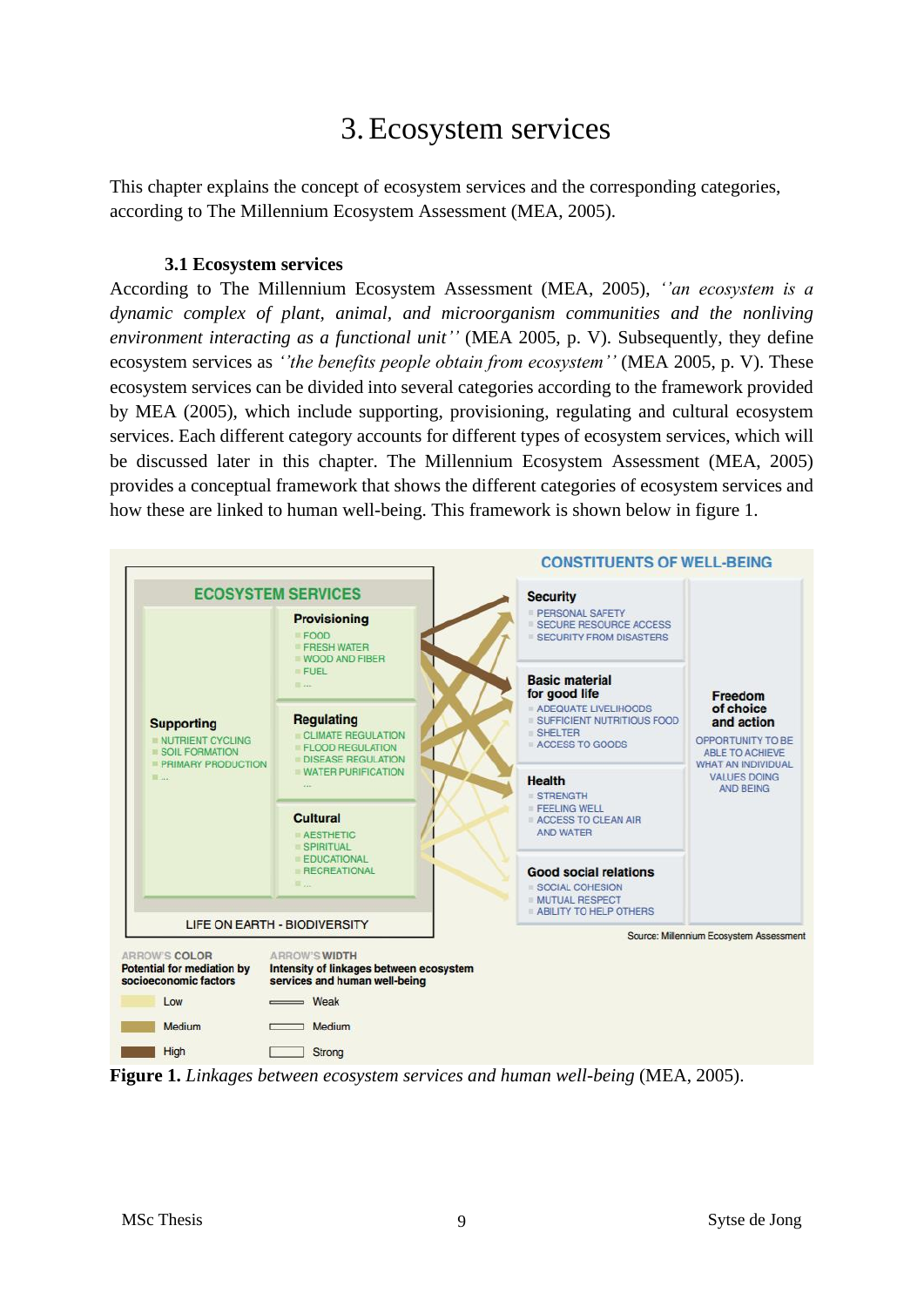#### <span id="page-13-0"></span>**3.2 Types of ecosystem services**

#### **3.2.1 Supporting ecosystem services**

<span id="page-13-1"></span>Supporting ecosystem services are a prerequisite for other ecosystem services to be produced by the corresponding ecosystem. In other words, supporting ecosystem services can be seen as the foundation of all other types of ecosystem services (MEA, 2005). Logically, supporting ecosystem services include several fundamental services. Figure 1 provides some examples, e.g. nutrient cycling, soil formation, and primary production.

#### **3.2.2 Provisioning ecosystem services**

<span id="page-13-2"></span>Provisioning ecosystem services are the actual products that are obtained from ecosystems (MEA, 2005). For example, timber, food, and genetic resources. The value of these provisioning ecosystem services are generally easier to determine as compared to the other ecosystem services, because these obtained products are often marketed, meaning that they have market prices.

#### **3.2.3 Regulating ecosystem services**

<span id="page-13-3"></span>Regulating ecosystem services are services that are related to the regulation of ecosystem processes, and the benefits that people obtain from these services (MEA, 2005). Examples of these services are climate regulation, flood regulation, shoreline stabilization, carbon storage and water purification. These examples show that certain ecosystems can greatly contribute to mitigating the adverse effects of climate change.

#### **3.2.4 Cultural ecosystem services**

<span id="page-13-4"></span>Cultural ecosystem services are benefits that people obtain from ecosystems through recreation, aesthetic experiences, spiritual enrichment, reflection, and cognitive development. These are nonmaterial benefits (MEA, 2005). Tourism is a well-known example of a cultural ecosystem service.

#### **3.3 Types of values attributed to ecosystem services**

<span id="page-13-5"></span>When valuing ecosystem services, there are several value types that can be attributed to these services. The most common are (1) direct use values; (2) indirect use values; (3) option values; and (4) non-use values. Figure 2 provides an overview of these different values and how they together make up the total economic value (TEV) of an ecosystem (Bartkowski, 2012).

#### **3.3.1 Direct use values**

<span id="page-13-6"></span>Direct use values are the most straightforward type of valuation. Direct use values relate to the direct usage of ecosystems, both consumptive and non-consumptive (Pearce & Turner, 1990). All provisioning services and some cultural services have direct use values (Hein et al., 2006).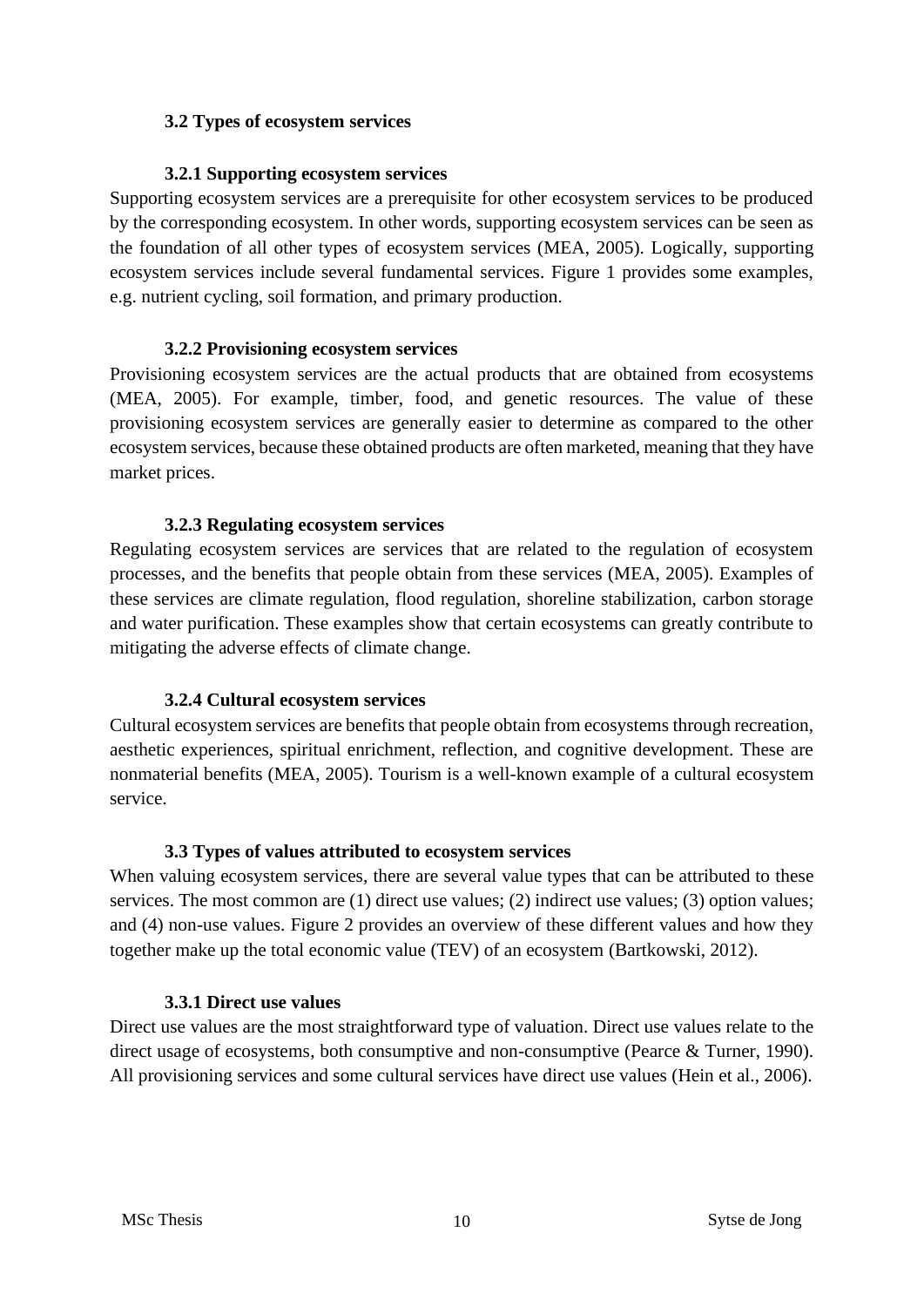#### **3.3.2 Indirect use values**

<span id="page-14-0"></span>Indirect use values relate to the indirect usage of ecosystems, mainly by positive externalities provided by the ecosystems. Regulating ecosystem services have indirect use values (Hein et al., 2006).

#### **3.3.3 Option values**

<span id="page-14-1"></span>Option values are different from direct and indirect use values, because they relate to the future use of the ecosystem service. Perman et al. (2003, p. 402) defines option value as: *''Option value relates to willingness to pay to guarantee the availability of the service for future use by the individual''*. By guaranteeing the future availability of a service, one can avoid the risk of the service not being available in the future. Option values can be attributed to every type of ecosystem service that is provided by a certain ecosystem (Hein et al., 2006).

#### **3.3.4. Non-use values**

<span id="page-14-2"></span>If an ecosystem service has a non-use value, it means that the particular ecosystem service has a value that is not associated with the actual use of that service. It rather has a value in itself (Kareiva et al., 2011). Non-use values can be determined from two perspectives. Firstly, from an anthropocentric viewpoint, which relates the human perspective. Secondly, from an ecocentric viewpoint, which for example can state that a certain species has the right to exist (Hargrove, 1989). As shown in Figure 2, non-use values can be divided into three different types, these are bequest, altruist, and existence value (Kolstad, 2000).



**Figure 2.** *Total economic value framework* (Bartkowski, 2012).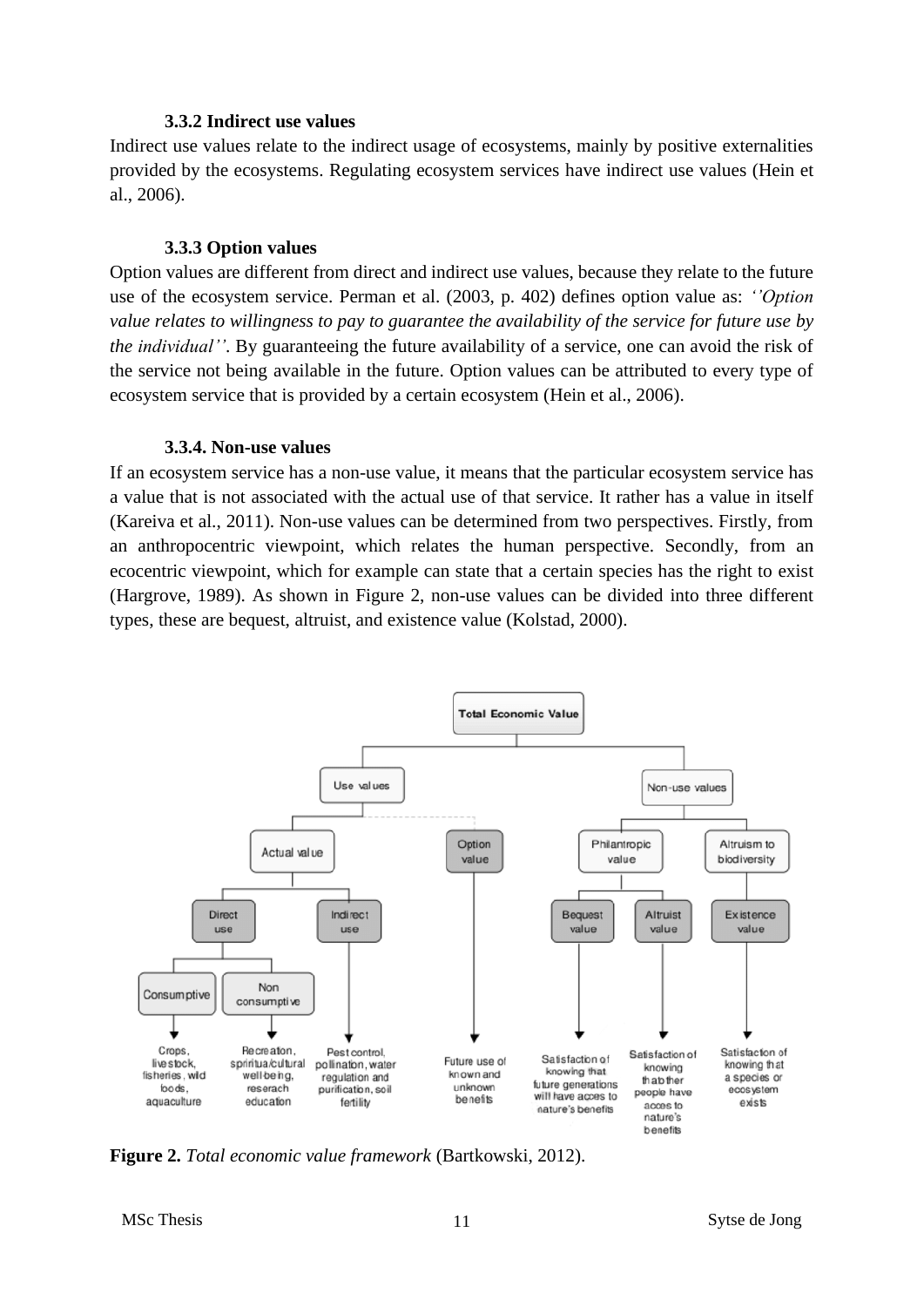# 4.Ecosystem services provided by oyster reefs

<span id="page-15-0"></span>Oyster reefs provide a wide range of ecosystem services. As just has been described, ecosystem services can be divided into four categories, according to the MEA framework.

There are roughly seven main ecosystem services that are provided by oyster reefs (Grabowski et al., 2012). This chapter divides these ecosystem services into those four categories.

### **4.1 Supporting ecosystem services**

<span id="page-15-1"></span>There are three major supporting ecosystem services that oyster reefs provides. These are (1) habitat provision for fish and invertebrates; (2) augmented fish production; and (3) diversification of the landscape and ecosystem. (Grabowski & Peterson, 2007). These will be discussed below.

The provision of habitat for fish and invertebrates that live in the area is an important supporting ecosystem service that oyster reefs provide (Coen et al., 1999). Compared to other marine habitats, Harding and Mann (2001) state that the diversity and availability of food may be higher in oyster reefs. This shows that oyster reefs can be seen as a productive marine habitat.

Oyster reefs also provide shelter for juvenile fish. By providing habitat for such species, the oyster reefs also indirectly benefit commercial and recreational fishing. This is called augmented fish production. Certain species that live in and around the oyster reefs are predated on by larger species, which can lead to greater populations of these species. Peterson et al. (2003) state that this augmented fish production is not merely due to ''adding new fish to the system'', but due to increasing survival and growth chances for certain fish species that already live in the area. Some of these may be commercially and recreationally fished, which can lead to a higher number of landings of these species (Grabowski & Peterson, 2007). This can in turn benefit tourism by increasing the amount of recreational fishing taking place in the area.

The last supporting ecosystem service that oyster reefs provide is the diversification of the surrounding landscape and ecosystem. Micheli and Peterson (1999) state that an oyster reef can influence landscape-scale processes. For example by providing a corridor between shelter and foraging grounds for organisms that live around the oyster reefs. Furthermore, as just has been discussed, by building an oyster reef in an area, biodiversity can increase because of an oyster reef's supporting qualities. Behind the reefs, there is more shelter/protection, of which benthic fauna seem to benefit. Hard substrate organisms can be found on oyster reefs (Boersema et al., 2018). This can attract several other species. This leads to a diversification of the corresponding ecosystem (Grabowski & Peterson, 2007).

The extent to which these supporting ecosystem services are provided depends, among other things, on the location of where the oyster reef is located (Grabowski, 2005).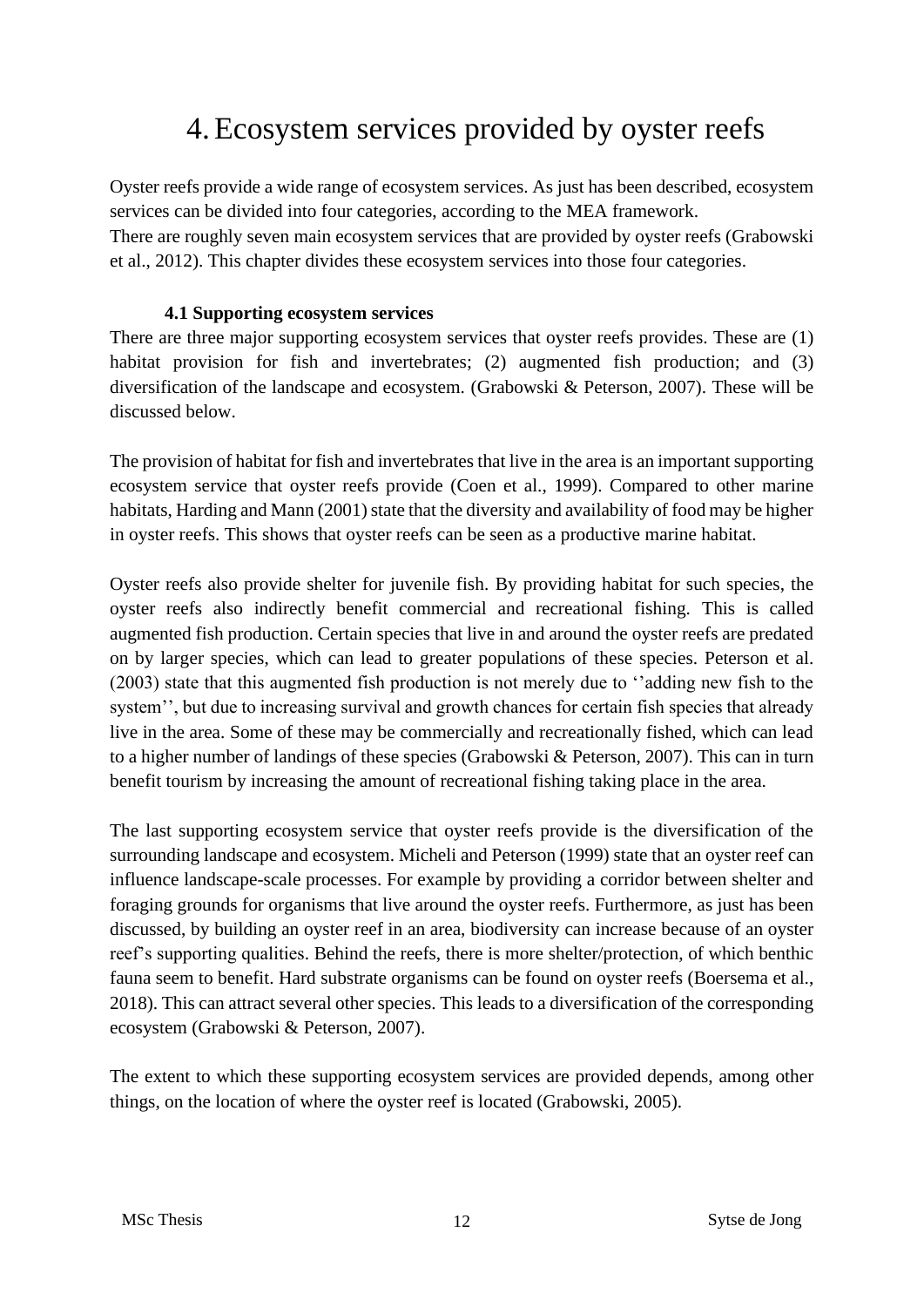#### **4.2 Provisioning ecosystem services**

<span id="page-16-0"></span>The provisioning ecosystem service that is provided by oyster reefs is oyster production. Besides functioning as ecosystem engineers, oysters are also harvested for human consumption. As mentioned before, the oysters that are being used in building the oyster reefs are Pacific oysters, *Crassostrea gigas*. In 2017, the Dutch oyster fisheries landed 20.7 million Pacific oysters (Wageningen Economic Research, 2019). This shows that there is a certain demand for these oysters.

#### **4.3 Regulating ecosystem services**

<span id="page-16-1"></span>The main regulating ecosystem services provided by oyster reefs include (1) carbon sequestration; (2) water quality improvement; and (3) seashore stabilization.

Oyster reefs sequester carbon by extracting and storing it in the calcium carbonate of their shells (Vader, 2014). However, by producing their shells, carbon is released. This makes it unclear whether oyster reefs alone can be seen as a carbon source or sink (Fodrie et al., 2017). Leite Gusmao Junior (2017) showed that bivalve reefs positively affect their surrounding environment, for example by stimulating the growth of algae. This indicates that bivalve reefs plus the effects on their surrounding environment might potentially be a carbon sink. If an oyster reef can be regarded as a carbon sink, they can contribute to battling climate change and to achieving (national) goals to reduce the net amount of greenhouse gasses that are emitted.

Another regulating ecosystem service that is provided by oyster reefs is the improvement of water quality. Oysters are filter feeders, these are organisms that feed upon suspended particles in the water. By doing so, oysters can influence the water quality (Grabowski & Peterson, 2007). This ecosystem service covers several ecosystem processes, e.g. chlorophyll removal, denitrification, turbidity reduction (Grabowski et al., 2012). As a result, oysters help to maintain the overall functioning of the ecosystem (Grizzle, 2006). Furthermore, by improving the water quality, oyster reefs can also contribute to tourism, since a higher water quality often contributes to the scenery of a certain landscape and improves the quality of several activities related to the water quality such as swimming and diving (SwAM, 2012). However, as stated by Dame et al. (2002), the relationship between the water quality and the spatial extent of oyster reef habitat is non-linear. This means that in some situations, a certain threshold has to be crossed in order to the service to be provided. This service also differs per location and therefore, in order to come up with the most precise estimates, one should try to research estimates of this service for the specific area if possible.

The last regulating ecosystem service that is provided by oyster reefs is seashore stabilization. As has been previously mentioned, oyster reefs can protect shores against coastal erosion, reduce hydraulic forces by dissipating wave energy, and increase sediment deposition (EcoShape, n.d.a.) (Scyphers et al., 2011). Oyster reefs are possible to do so, because their structures interact with tidal and wave energy (Meyer et al., 1997). By providing these services, oyster reefs contribute to the stabilization of the seashore. This is also the main goal of the project in the Eastern Scheldt.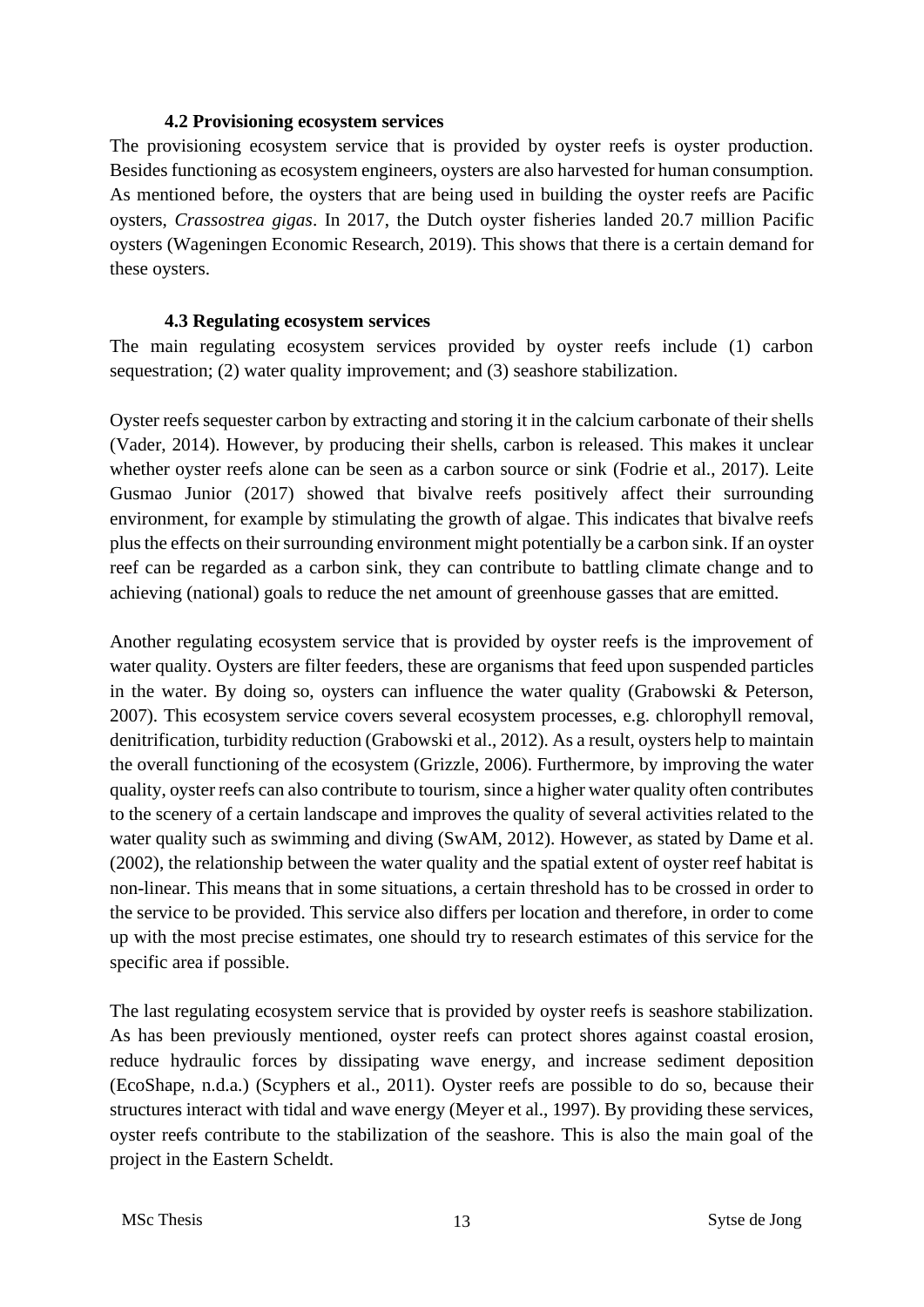#### **4.4 Cultural ecosystem services**

<span id="page-17-0"></span>Diversification of the landscape and ecosystem can, besides to being a supporting ecosystem service, also be regarded as a cultural ecosystem service. By diversifying the landscape (and ecosystem), the oyster reefs can also affect the aesthetic value of the specific landscape. The aesthetic value of a landscape is determined by people that ''make use'' of the landscape, for example by enjoying the view of that particular landscape (Schirpke, 2016). The Eastern Scheldt is a Natura 2000 area. This often relates to (eco)tourism, since a landscape that has beautiful scenery is often visited by tourists. Davis et al. (2016) analyzed the feelings of Dutch citizens towards nature areas and found that there was a significant overlap between Natura 2000 areas and areas that were highly valued by respondents.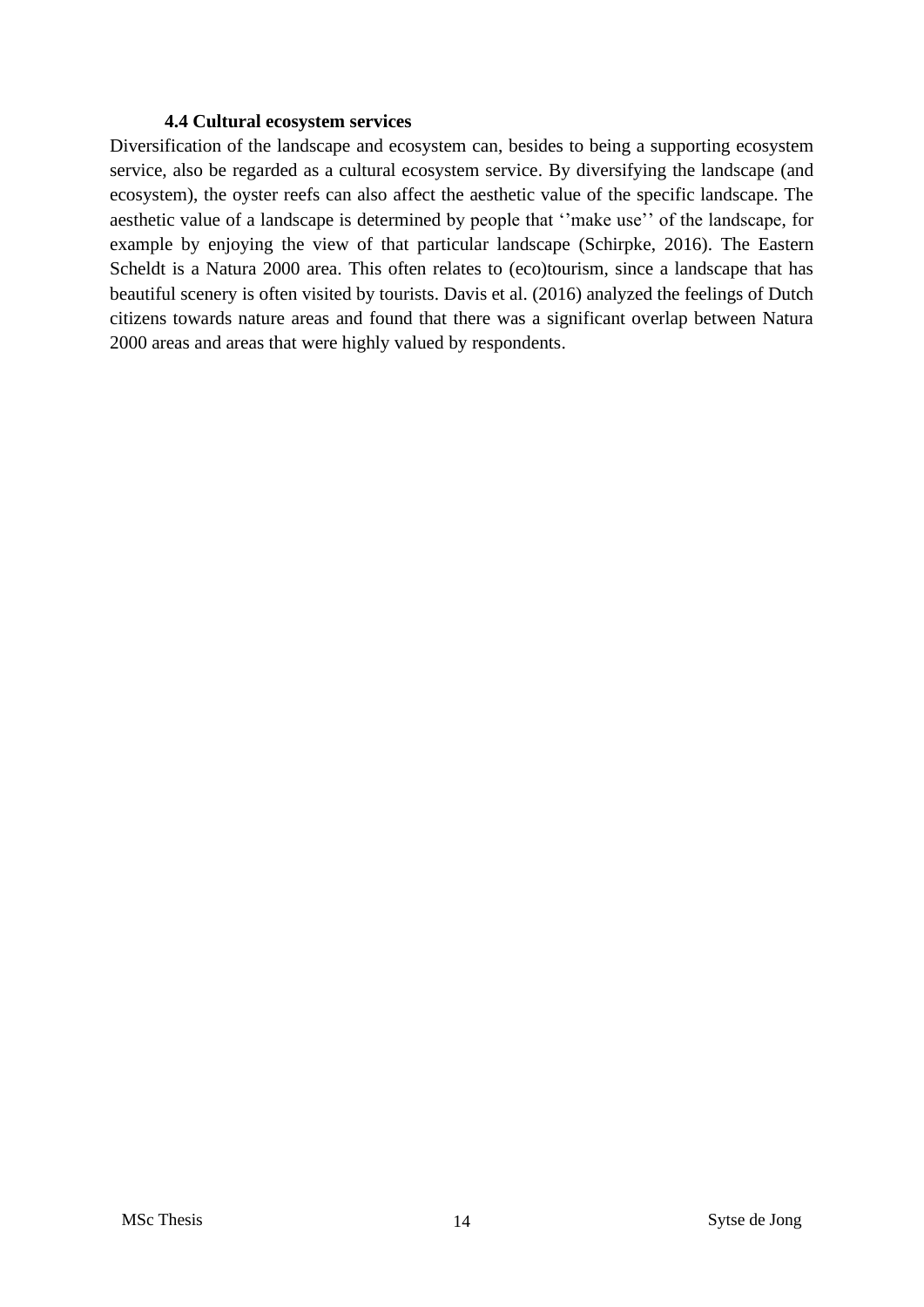# 5.Ecosystem service beneficiaries

<span id="page-18-0"></span>In order to value ecosystem services, one has to know the beneficiaries of these services. This chapter lists a selection of the ecosystem services provided by oyster reefs, as described in the previous chapter, and their corresponding beneficiaries. The reason that a selection of the ecosystem services is listed, instead of all the ecosystem services provided by oyster reefs, is to only include ecosystem services relevant for this case, and to avoid double counting.

Therefore, the ecosystem service oyster production is not included in this chapter. This is decided because harvesting the oysters will have a negative effect on the long-term persistence of the structure of the reef (Walles et al., 2015a). This will greatly diminish other ecosystem services that are provided. Since the main goal of the project of building these oyster reefs in the Eastern Scheldt is to battle coastal erosion, it would not make sense to include oyster production as a relevant ecosystem service.

The ecosystem service landscape diversification is also not included in this chapter, because of the potential danger of double counting. As has been stated in chapter 4, oyster reefs can affect the aesthetic value of the specific landscape. The aesthetic value of a landscape is determined by people that ''make use'' of the landscape (Schirpke, 2016). The beneficiaries will probably mostly consist of tourists that visit the area, and local residents. This closely relates to the positive effects related to the ecosystem service seashore stabilization, which also positively affects tourism and local residents. Separating the value of the landscape being more diversified from the overall value of (tourist) activities taking place in the area is a complex issue. Due to time and financial constraints, this is not possible for this thesis. It is therefore decided that the ecosystem service landscape diversification will not be included separately in the cost-benefit analysis.

# <span id="page-18-1"></span>**5.1 Ecosystem services with available, relevant information**

There are a number of ecosystem services of which relevant information is available concerning the case of constructing oyster reefs in the Eastern Scheldt. These ecosystem services include (1) seashore stabilization; (2) ecosystem diversification; and (3) water quality improvement: denitrification.

# **5.1.1 Seashore stabilization**

<span id="page-18-2"></span>The main goal of the project of building oyster reefs in the Eastern Scheldt is to reduce erosion of the tidal flat and contribute to the overall coastal protection. The beneficiaries of this ecosystem service are the people living in the area near the tidal flat, as well as tourists that visit the specific site and the Dutch society as a whole. This could for example involve people that benefit from knowing that the specific area will face less coastal erosion.

The seashore stabilization has a non-consumptive direct use value for these beneficiaries. By reducing erosion of the tidal flats, oyster reefs contribute to minimizing habitat loss for several species that live in the particular area (Reed, 2002). This holds for the Eastern Scheldt, since it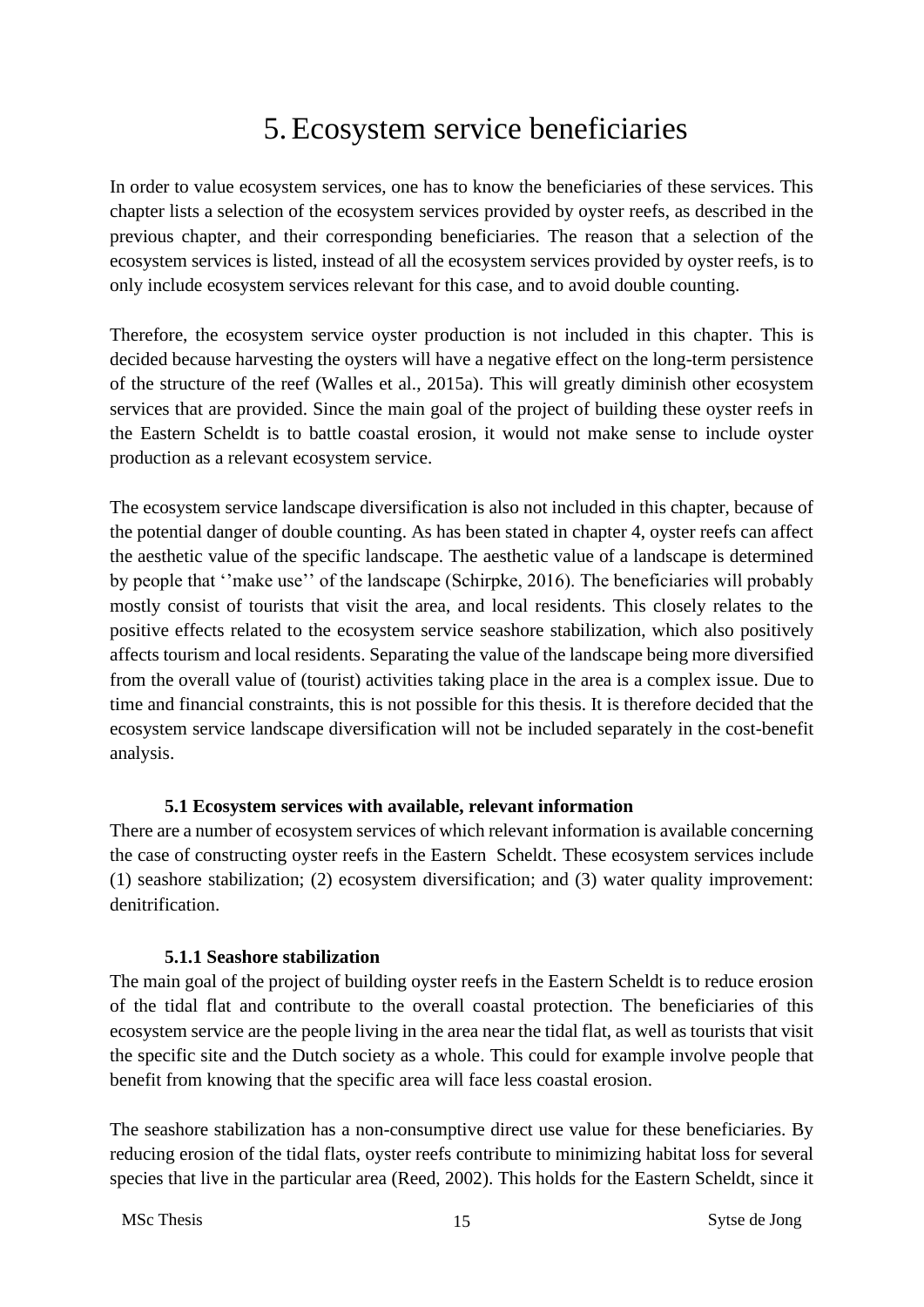is a national park which is rich in biodiversity (Tangelder et al., 2012). For example, bird species such as the *Haematopus ostralegus* and *Numenius arquata* are common visitors that forage in the areas in and around the oyster reefs (Boersema et al., 2018). This contributes to tourism, because the Eastern Scheldt is an area that hosts several touristic activities, with some of them related to local biodiversity (Nationaal Park Oosterschelde, n.d.a.). The area around some of the oyster reefs is also being used by kitesurfers, people going for a walk, and people walking their dog (Boersema et al., 2018). The people that live in the area are positively affected by the stabilization of the seashore. Because by stabilizing the seashore, it is expected that there will be less issues concerning coastal erosion, which in turn might affect adjacent areas. This also affects the (local) government, because costs may have to be incurred to compensate for the erosion.

#### **5.1.2 Ecosystem diversification**

<span id="page-19-0"></span>As has been discussed, by building an oyster reef in an area, biodiversity can increase because of an oyster reef's supporting qualities (Grabowski & Peterson, 2007). In the Eastern Scheldt, certain bird species forage in the area of some the oyster reefs, mainly the *Haematopus ostralegus* and *Numenius arquata*. Because of rapid colonisation of benthic macrofauna, the area offers potential forage possibilities for other bird species (Boersema et al., 2018). Certain fish species also tend to benefit from an oyster reefs' presence (Peterson et al., 2003). All these activities lead to the ecosystem being more diversified. For this ecosystem service, it is hard to determine the specific beneficiaries, because this ecosystem service supports several other ecosystem services. Concerning valuing this ecosystem service, this service has a nonconsumptive direct use value.

#### **5.1.3 Water quality improvement: denitrification**

<span id="page-19-1"></span>As has previously been mentioned, the ecosystem service water quality improvement covers several ecosystem processes. One of these processes is denitrification.

Denitrification is the process where nitrogen is being removed from the ecosystem (Grabowski et al., 2012). Oyster reefs increase local denitrification rates, thereby enhancing nitrogen removal (Piehler & Smyth, 2011). Russell & Greening (2013) describe that the process of denitrification is not directly enjoyed, consumed, or used by humans. Denitrification therefore has an indirect use value. Before humans can directly enjoy, consume, or use ecosystem services and/or goods that are provided due to denitrification, a certain amount of time has to pass. The beneficiaries of denitrification are the Dutch society as a whole and future generations, because the negative effects of nitrogen are reduced due to its removal.

Grabowski et al. (2011) assessed the long-term economic value of oyster reefs in North Carolina and stated that the value of denitrification accounted for more than half of the total economic value of the ecosystem services provided by the reefs. This shows that denitrification can be an important ecosystem process concerning the provision of ecosystem services by oyster reefs.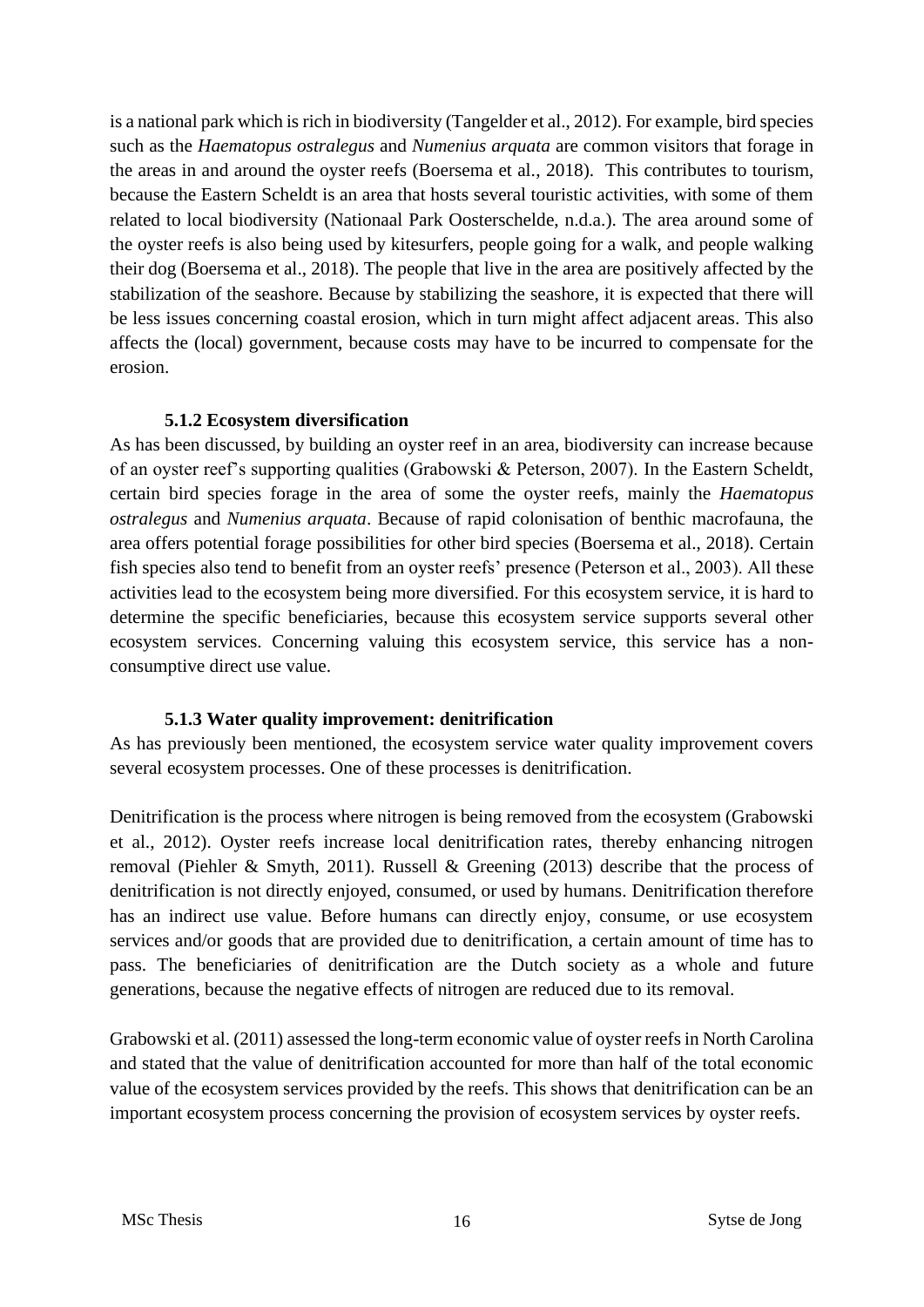#### **5.2 Ecosystem services without available, relevant information**

<span id="page-20-0"></span>There also are a number of ecosystem services of which relevant information is not available concerning the case of constructing oyster reefs in the Eastern Scheldt. These ecosystem services include (1) carbon sequestration; (2) augmented fish production.

### **5.2.1 Carbon sequestration**

<span id="page-20-1"></span>Carbon sequestration is an ecosystem service that has a clear beneficiary, namely the global population. Nowadays, global warming is an important subject of today's debate. The emissions of greenhouse gasses are largely responsible for human-induced warming. Carbon dioxide is a greenhouse gas that is often mentioned with regard to this topic (IPCC, 2014). If an oyster reef can be regarded as a carbon sink, oyster reefs can contribute to reducing the amount of carbon dioxide in the atmosphere. By doing so, oyster reefs can help with battling climate change and meeting (national) goals to reduce the net amount of greenhouse gasses that are emitted. Because greenhouse gasses are not bounded to borders, everyone will be affected by the effects of climate change (IPCC, 2014). Therefore, as just has been mentioned, the global population is the beneficiary of this ecosystem service. Dutch society as a whole could also be seen as a specific beneficiary with regard to meeting (national) net emission targets. This ecosystem service has an indirect use value.

#### **5.2.2 Augmented fish production**

<span id="page-20-2"></span>As has been mentioned in the previous chapter, augmented fish production can benefit commercial and recreational fishing. By providing habitat, and increasing survival and growth chances for certain species, the number of landings of both commercially and recreationally fished species can be positively affected (Peterson et al., 2003). Logically, a higher number of landings benefits the commercial fishing companies by an increase in their quantities. This increase in quantity benefits the corresponding consumers by an increase in supply. The change in the number of landings depends on the size of the oyster reefs. If a relatively small oyster reef is being constructed, this effect will probably also be small. Peterson et al. (2003) researched the effects of oyster reefs on the fish production in and around these reefs in the southeast United States. They found that an oyster reef enhances the production of fish and large mobile crustaceans by 2,6 kilograms per 10  $m<sup>2</sup>$  of oyster reef per year for the functional lifetime of the reef. Even though this case cannot be directly compared to the Eastern Scheldt, it indicates that there might also be such a number for the Eastern Scheldt.

Just like the commercial fisheries, the recreational fisheries can benefit from augmented fish production by the augmented fish production as a result of the oyster reefs. Van der Hammen et al. (2016) state that in the Netherlands, around 11% of the population is engaged in recreational fisheries. Most of these activities take place in freshwater. Easley & Smith (1992) surveyed recreational fishermen in North Carolina to determine the monetary value of an increase in average catches. They found that a 5% increase would be worth \$10 (in 1988 US dollars). Again, even though this case cannot be directly compared to the Eastern Scheldt, it indicates that there might also be such a value for the Eastern Scheldt, because there also are recreational fisheries activities taking place in that area (Nationaal Park Oosterschelde, n.d.b.).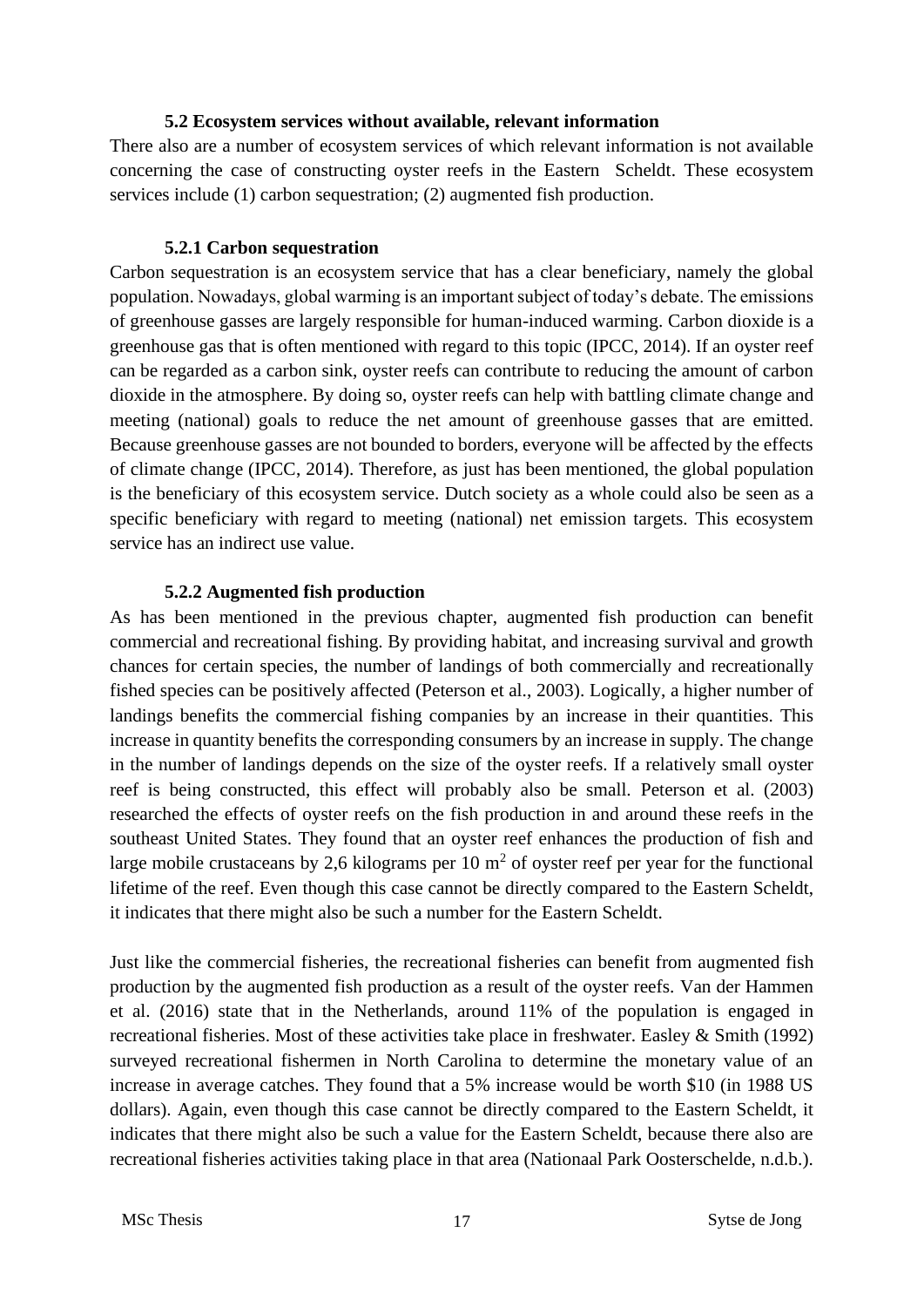This ecosystem service has an indirect use value, because the augmented fish that are produced due to the oyster reefs' are in turn being caught by commercial and recreational fishers.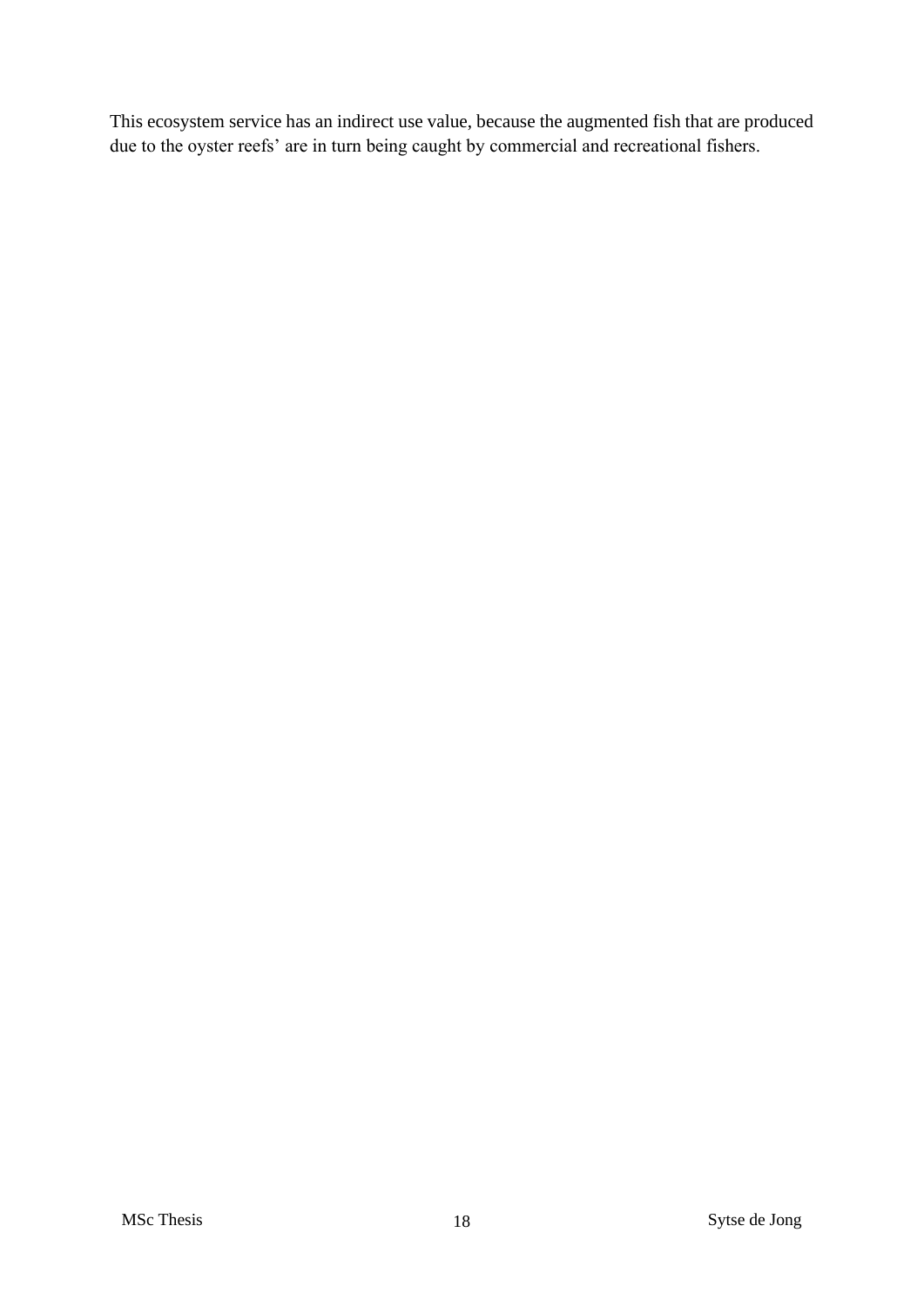# 6. Scenarios

<span id="page-22-0"></span>In order to perform an incremental cost-benefit analysis to compare a breakwater of stones and oyster reefs in terms of cost-effectiveness, different scenarios, or ''states of nature'', have to be developed and described. This chapter will describe these scenarios. Furthermore, the time horizon and discount rate will also be discussed.

The objective of this thesis is to explore whether the construction of oyster reefs is an economically viable alternative to the construction of breakwater of stones. To that avail, the cost-benefit analysis will be performed in incremental terms, and scenarios 2 and 3 will both be compared to the baseline scenario. In this construction, a positive net present value is an indication of the net additional benefits resulting from the use of oyster reefs.

After discussing with Brenda Walles (Walles, pers. comm.), it was decided to use the hypothetical scale of a 1000 meter long, 10 meter wide and 0,5 meter high oyster reef. For the breakwater of stones, a 1000 meter long, 10 meter wide and 0,5 meter high structure is considered. This corresponds with a total surface of  $10.000 \text{ m}^2$ .

The cost estimates provided in the analysis are average costs and linearity is assumed. This is of course different than marginal costs. Using average costs can lead to an overestimation of the net benefits of relatively small projects. This is a result from combining both fixed and variable costs into an average cost estimate. The costs of a relatively large and a relatively small project both require the same amount of fixed costs, but different amounts of variable costs. This leads to relatively lower average costs for a larger project as compared to a smaller project. Concerning the provision of the benefits, linearity is again assumed due to the available information in this analysis. However in reality, a scale effect often takes place concerning the provision of certain ecosystem services. Koch et al. (2009) state that natural processes and certain ecosystem services as characterized by thresholds. This means that, for example, a ecosystem service is only delivered after a certain threshold is met. This can, among other things, relate to spatial extent. This means that  $10.000 \text{ m}^2$  of oyster reef habitat is not the same as 10.000 times 1  $m<sup>2</sup>$  of oyster reef habitat. But because of the information available for this analysis, linearity is assumed.

#### <span id="page-22-1"></span>**6.1 Baseline scenario: Breakwater of stones**

This scenario is regarded as the business as usual scenario. Stones are used to form a so-called breakwater of stones, which is placed in front of the shore to contribute to battling coastal erosion and fostering coastal protection.

#### <span id="page-22-2"></span>**6.1.1 Costs**

The total costs that come with this scenario, the breakwater of stones, can be divided into two components.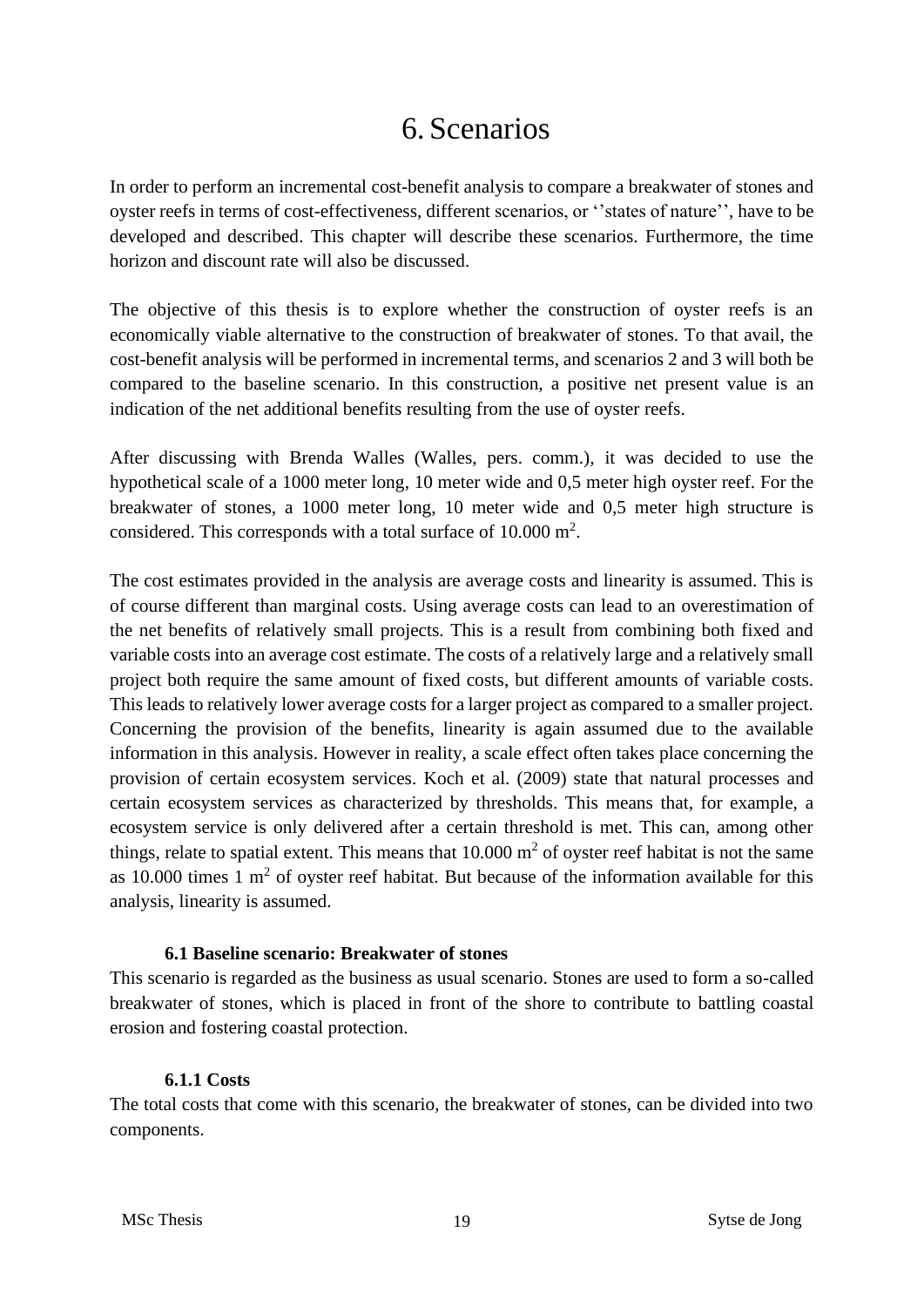The first component are the construction costs. These are all the costs that are involved in constructing the breakwater of stones, ranging from material to labour costs. Overhead costs and other costs that are not directly related to the construction of the breakwaters are not included.

The second component are maintenance costs. After a certain amount of time, a breakwater requires maintenance because the stones that form the breakwater are sometimes dislocated over time. This is due to the breakwater's exposure to several pressures, mainly consisting of wave energy. Therefore, the breakwater requires maintenance after a certain time. These maintenance costs consist of material and labour costs.

All costs are calculated excluding value-added tax (VAT).

# <span id="page-23-0"></span>**6.1.2 Benefits**

As has been mentioned, the main function of the breakwater of stones to battle coastal erosion and foster coastal protection. The area that lies behind the breakwater is affected by the breakwater, i.e. coastal erosion is reduced and coastal protection is fostered. Breakwaters are used as a measure against coastal erosion all over the world. To maximize its benefits the decision on whether and where to build a breakwater should involve an analysis of shoreline development in the past, but also estimations of its development in the future (Vaidya et al., 2015).

Besides battling coastal erosion and fostering coastal protection, these breakwater of stones generally provide substrate, which can be used by sessile organisms (organisms that anchor to substrate, preventing them for moving about freely (Dworkin et al., 2006)) to settle and by mobile fauna which can use these breakwater as shelter (EcoShape, n.d.a.). Van Ooijen et al. (2017) researched the colonization of different revetment types by seaweed and fauna in a part of the Eastern Scheldt. They found that seaweed and algae were found on the different revetment types. Even though, the revetments are different from breakwaters, they both provide substrate and do somewhat resemble with regard to material and composition. Therefore, this research indicates that these effects might also apply to the breakwaters. However, further, specific research should be done before one extrapolates these results.

# **6.2 Scenario 2: Oyster reef including only ecosystem services with available, relevant information**

<span id="page-23-1"></span>This scenario involves constructing an oyster reef as a measure to battle coastal erosion and foster coastal protection. The oyster reef is ''left alone'', which means that no extractive practices will take place, so the reef will not be affected by such practices. The only ecosystem services that are included in this scenario are the ecosystem services with available, relevant information, as described in chapter 5.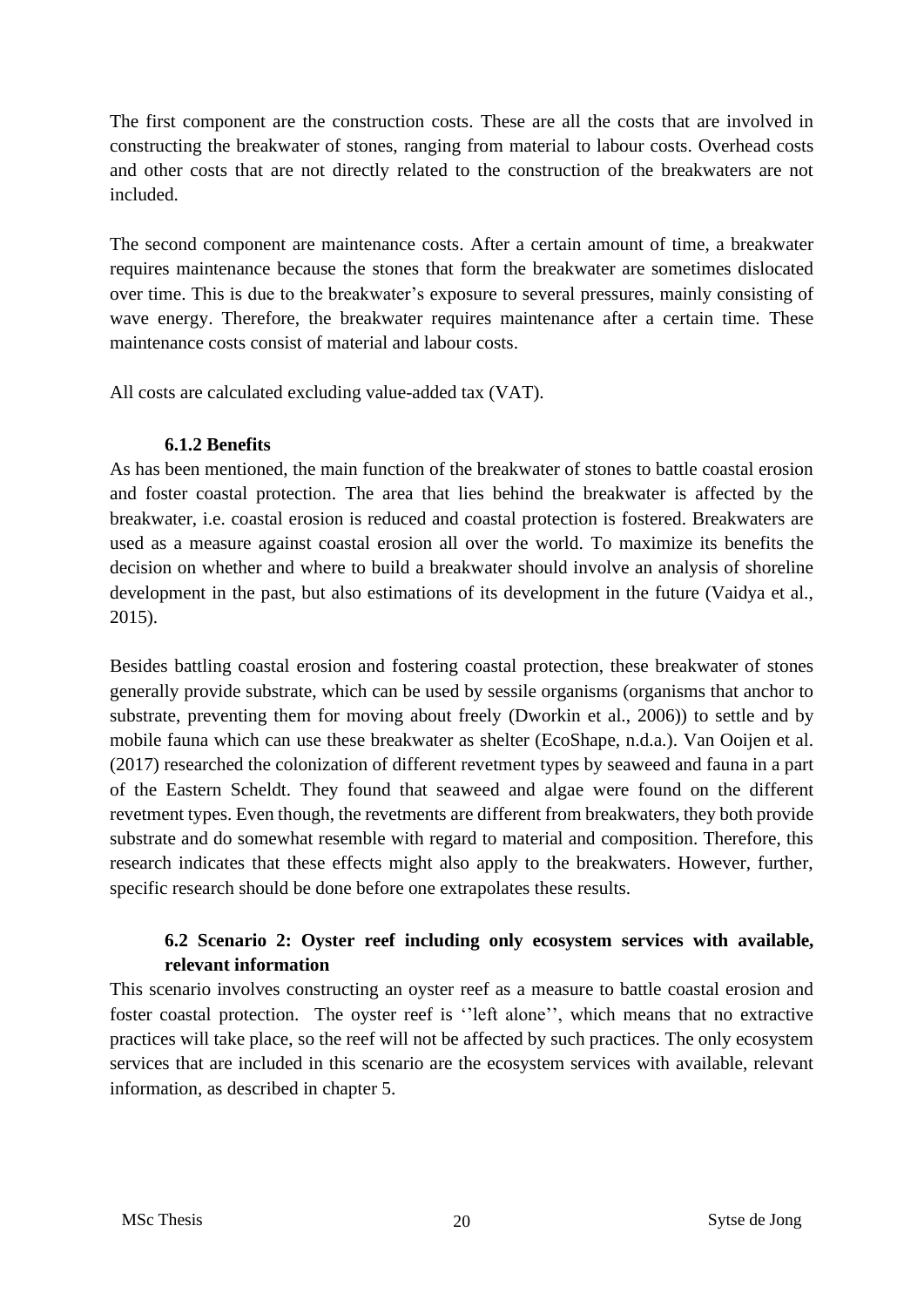#### <span id="page-24-0"></span>**6.2.1 Costs**

The costs that are will be incurred in this scenario are the construction costs of the oyster reefs. It is assumed that these will be the sole costs in this scenario, since oyster reefs are able to be self-sustaining if the reef is functioning well (Walles et al., 2016). It is assumed that these costs involve all the costs that are involved in constructing the oyster reefs, ranging from (the delivery of) material to actually constructing the reef. Again, overhead costs and other costs that are not directly related to the construction of the reef are not included.

Again, all costs are calculated excluding value-added tax (VAT).

#### <span id="page-24-1"></span>**6.2.2 Benefits**

In this scenario, only the ecosystem services with available, relevant information are included and regarded as benefits. These are (1) seashore stabilization; (2) denitrification; (3) ecosystem diversification. As a reminder, the comparison between this scenario and the baseline entails establishing whether the provision of these three ecosystem services is different (higher or lower) under scenario 2 versus the baseline. For a description of these ecosystem services, see chapters 4 and 5.

## **6.3 Scenario 3: Oyster reef including both ecosystem services with and without available, relevant information**

<span id="page-24-2"></span>This scenario is the same as scenario 2, constructing an oyster reef as a measure to battle coastal erosion and foster coastal protection. However in this scenario I also include ecosystem services for which the available information is of lesser quality or less applicable to the Dutch context.

#### <span id="page-24-3"></span>**6.3.1 Costs**

The costs in this scenario are assumed to be exactly the same as in scenario 2.

#### <span id="page-24-4"></span>**6.3.2 Benefits**

The ecosystem services that are included and regarded as benefits are (1) seashore stabilization; (2) denitrification; (3) ecosystem diversification; (4) carbon sequestration; (5) augmented fish production. Again, for a description of these ecosystem services, see chapters 4 and 5.

#### <span id="page-24-5"></span>**6.4 Time horizon**

An important part of a cost-benefit analysis is choosing a time horizon. The time horizon indicates how many years are being included in the analysis, with regard to the costs and benefits. It is important to thoroughly think about a relevant time horizon for a project, because some costs and/or benefits may differ over the years, or may even only occur after a certain amount of time. Walles et al. (2015a) state that natural oyster reefs of more than 35 years old were found in the Eastern Scheldt. In the information that was obtained concerning the breakwaters it is stated that the lifetime of a breakwater of stones is in principal infinite, provided that maintenance is performed. However, a lifetime of 100 years for the breakwaters is assumed for the project. The time horizon that will be used in this cost-benefit analysis will be 50 years, since 50 years will provide a good overview of the costs and benefits that occur in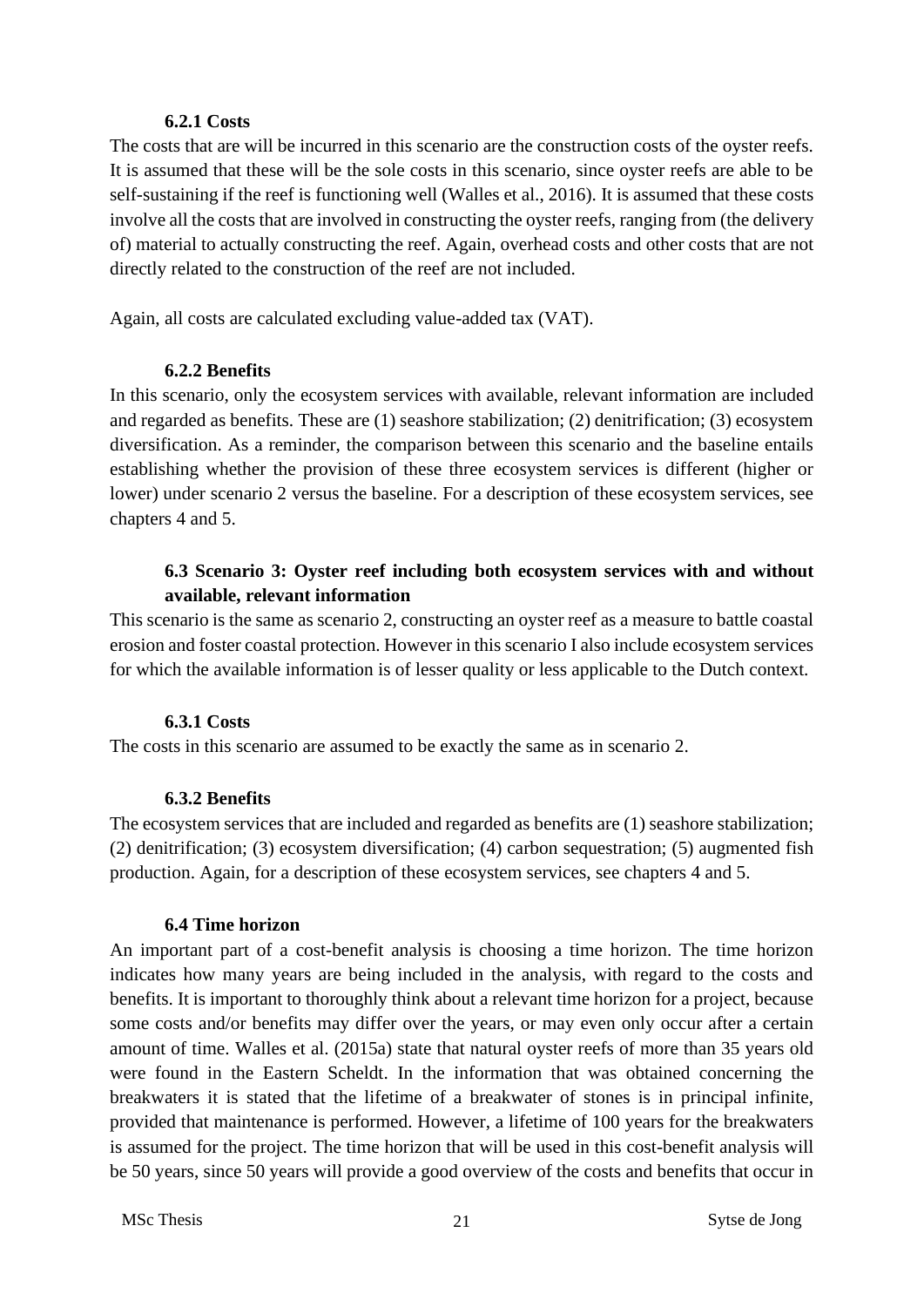both scenarios. In order to show how the analysis will change when the time horizon is different, a sensitivity analysis will be performed where the time horizon will both be increased and decreased.

#### **6.5 Net present value**

<span id="page-25-0"></span>In performing the cost-benefit analysis, the concept of net present value (NPV) will be used to provide a quantitative incremental value of the different comparisons. The NPV is the discounted present value of the sum of all future costs and benefits. The NPV is calculated using the following formula:

$$
V_0 = \sum_{t=1}^T \frac{c_t}{(1+r)^t}
$$

 $V_0$  = net present value (of costs or benefits)  $T =$  time horizon  $t = year$  (with  $t=0$  is the present)  $c_t$  = net costs or benefits in year t  $r =$  discount rate

The NPV will be calculated for each of the costs and benefits that can be quantified within this analysis. Since this cost-benefit analysis will be performed in incremental terms, this will ultimately lead to a NPV in incremental terms for the different comparisons.

#### <span id="page-25-1"></span>**6.6 Discount rate**

In order to calculate the NPV of the scenarios, a proper discount rate has to be used. The discount rate is a reflection of the time preference of money. This means that the trade-off between consumption today and consumption in the future is captured by the discount rate. A risk-free return on investment and a risk-premium is also taken into account by the discount rate (Horlings et al., 2020). Concerning social cost-benefit analyses in the Netherlands, Werkgroep Discontovoet (2015) advised to reduce the discount rate for public investments to 3 percent. They furthermore advised to use a discount rate of 2 percent for nature, because of an annual relative price increase of 1 percent, due to increased scarcity and limited substitution possibilities. However, for provisioning ecosystem services a discount rate of 3 percent is advised to be used by the Netherlands Environmental Assessment Agency (PBL) (Koetse et al., 2018).

Following this advice, the discount rate for the construction and maintenance costs will be 3 percent. The discount rate for the benefits obtained from the ecosystem services will be 2 percent, except for the commercial benefits obtained from the ecosystem service augmented fish production. Even though this service is not regarded as a provisioning service of oyster reefs, the final benefit that is obtained from this service, an increase in the commercial supply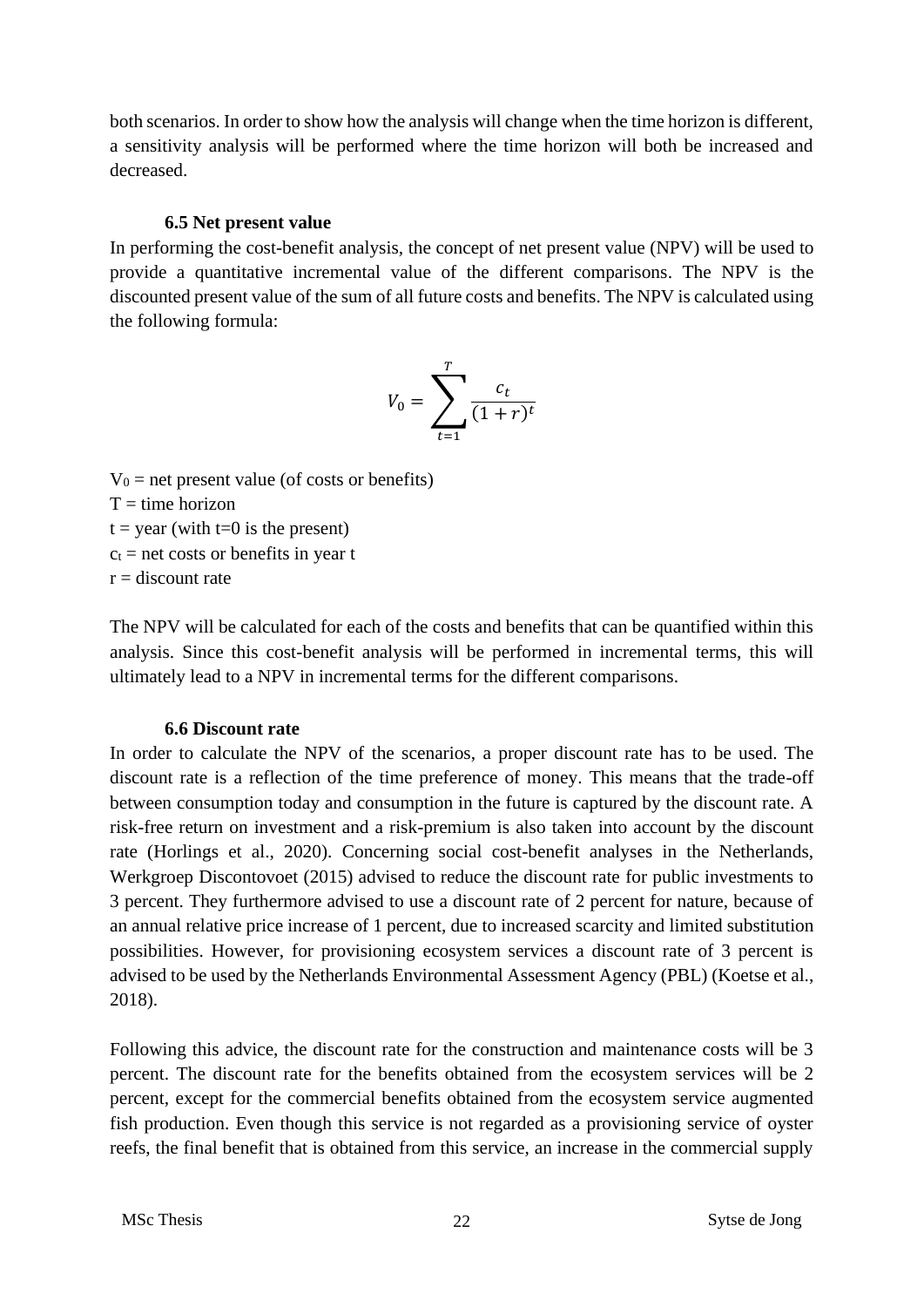of certain fish species, can be regarded as a provisioning service. Therefore, a discount of 3 percent will be used for this ecosystem service.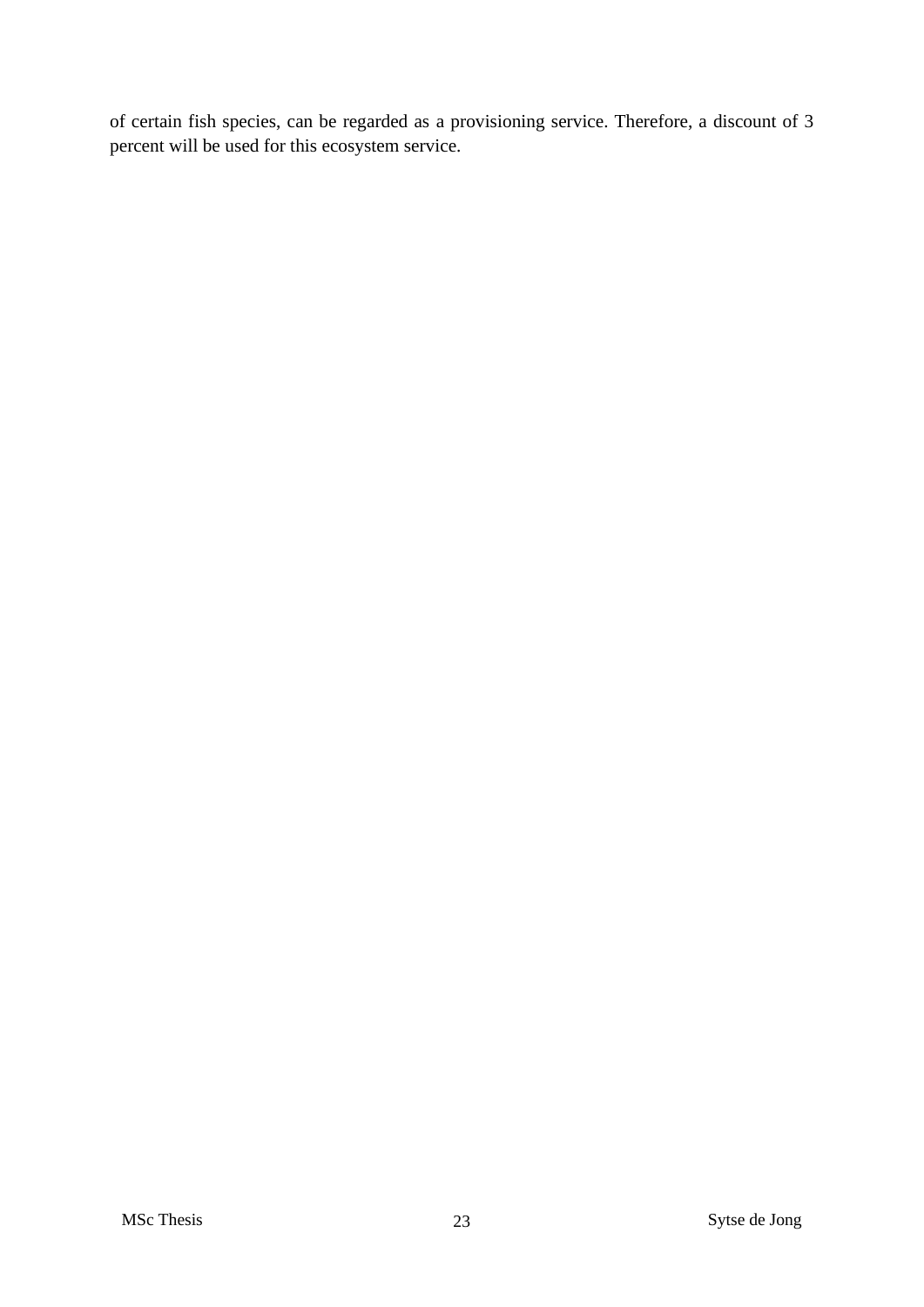# 7.Results

<span id="page-27-0"></span>This chapter will discuss the results of the cost-benefit analysis. The first section provides the estimates of the value of the costs and benefits, quantitatively or qualitatively. The second section compares the baseline scenario (breakwater of stones) and scenario 2 (oyster reefs including only ecosystem services with existing, high quality information applicable to the Netherlands). The third section compares the baseline scenario (breakwater of stones) and scenario 3 (oyster reefs including both ecosystem services with and without available, relevant information). All of these comparisons are in terms of the net present value (NPV). This is the discounted value of the sum of all future costs and benefits in each scenario.

## <span id="page-27-1"></span>**7.1 Estimates of costs**

## <span id="page-27-2"></span>**7.1.1 Costs related to breakwater of stones**

## **Construction costs**

A breakwater of stones can be built in several locations and for different purposes. There are several breakwater of stones in the Netherlands in different locations. For this cost-benefit analysis, the construction costs of different breakwaters of stones in the Western Scheldt will be used. The Western Scheldt is close to the Eastern Scheldt and comparable with regard to the location. In general, the goal of the breakwaters of stones that are built in the Western Scheldt is to recover nature by reducing the speed of the water flow to create intertidal flats. Using these cost data, calculating construction costs per m<sup>3</sup> of breakwater of stones turns out to be  $\epsilon$ 223,99 in 2019 euros. Correcting for inflation<sup>1</sup>, this corresponds with a value of  $\epsilon$ 229,81 per m<sup>3</sup> of breakwater of stones. Using this number to calculate the construction costs of the 1000 meter long, 10 meter wide and 0,5 high breakwater of stones, leads to total construction costs of €1.149.064,50.

#### **Maintenance costs**

A breakwater of stones requires maintenance, because the stones that form the breakwater are sometimes dislocated over time due to several pressures. The breakwaters that are used in this cost-benefit analysis are expected to require maintenance once in five years. Based on the cost information related to the breakwater of stones in the Western Scheldt, which was also used to calculate the construction costs, it was calculated that the breakwater of stones in this case requires maintenance for  $416,67$  m<sup>3</sup> every five years. Based on personal communication with the contact person concerning the cost information of the breakwaters, it was decided to use the construction costs per  $m<sup>3</sup>$  as measure for the costs per  $m<sup>3</sup>$  of maintenance. This means that every five years, maintenance costs of  $\epsilon$ 95.755,37 are included.

# <span id="page-27-3"></span>**7.1.2 Costs related to oyster reefs**

<sup>1</sup> <https://opendata.cbs.nl/statline/#/CBS/nl/dataset/83131NED/table?ts=1586176304714>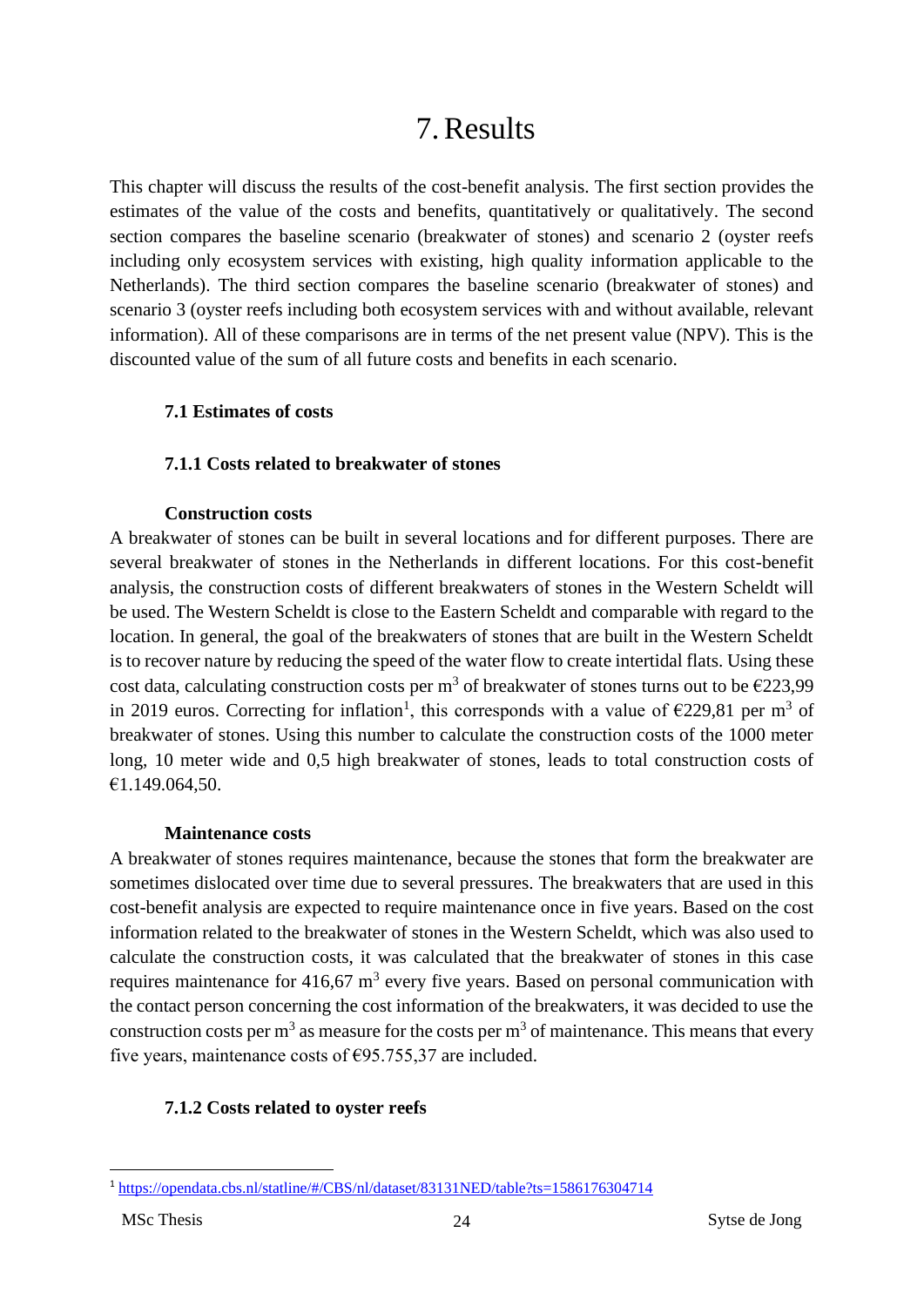#### **Construction costs**

As has been stated earlier, several oyster reefs on different intertidal flats in the Eastern Scheldt are currently being researched. Costs estimates of four of these reefs were provided by Brenda Walles (Walles, pers. comm.). These reefs differ in length, width and height. The location of the hypothetical case that is regarded in this thesis closely resembles the location of these reefs, since all are built on intertidal flat in the Eastern Scheldt, Therefore, the average cost per  $m<sup>3</sup>$ based on the cost estimates of these reefs was used to provide a cost estimate per  $m<sup>3</sup>$  for this case. This average cost per m<sup>3</sup> of these reefs was  $\epsilon$ 142,42 in 2012 euros. Correcting for inflation, this corresponds with a value of  $\epsilon$ 161,34 in 2020 euros. Using this number to calculate the construction costs of the 1000 meter long, 10 meter wide and 0,5 high oyster reef, leads to total construction costs of €806.705,97.

#### <span id="page-28-0"></span>**7.2 Estimates of benefits**

## <span id="page-28-1"></span>**7.2.1 Benefits related to breakwater of stones**

#### **Seashore stabilization**

The main benefit of a breakwater of stones is that it stabilizes the seashore by reducing coastal erosion and contributing to overall coastal protection (Vaidya et al., 2015). This service is immediately provided once the breakwater of stones has been constructed. In this cost-benefit analysis, it is assumed that the breakwater of stones and oyster reef provide seashore stabilization to the same extent (Walles, pers. comm.). This means that the affected areas and parties by this ecosystem service will also be the same for both the breakwater of stones and oyster reef.

#### **Ecosystem diversification**

As has been described in chapter 6, a breakwater of stones generally provides hard substrate for sessile organisms to settle and as shelter for mobile fauna (EcoShape, n.d.a.). Furthermore, as has also been stated in chapter 6, the research by Van Ooijen et al. (2017) indicates that seaweed and algae might also be present on breakwaters. Firth et al. (2013) compared artificial intertidal coastal defence structures with intertidal natural habitats concerning biodiversity. They found that these artificial structures do indeed provide habitat for several species. However, natural habitats are able to support more biodiversity due to relatively more environmental heterogeneity and water-retaining features (Firth et al., 2013).

It is assumed that this service is immediately provided once the breakwater of stones is constructed. Furthermore, it is assumed that the provision of this ecosystem service is constant over time. It is very hard to quantify and monetize the effects of such an ecosystem service as ecosystem diversification. This will include several measures, such as, among others, estimating the marginal changes in the ecosystem concerning species, biomass and so on, and calculating the corresponding value that beneficiaries attach to these changes in the ecosystem. Due to several constraints, this is not possible for this thesis. I will therefore refrain from quantifying and monetizing this ecosystem service. This means that this ecosystem service will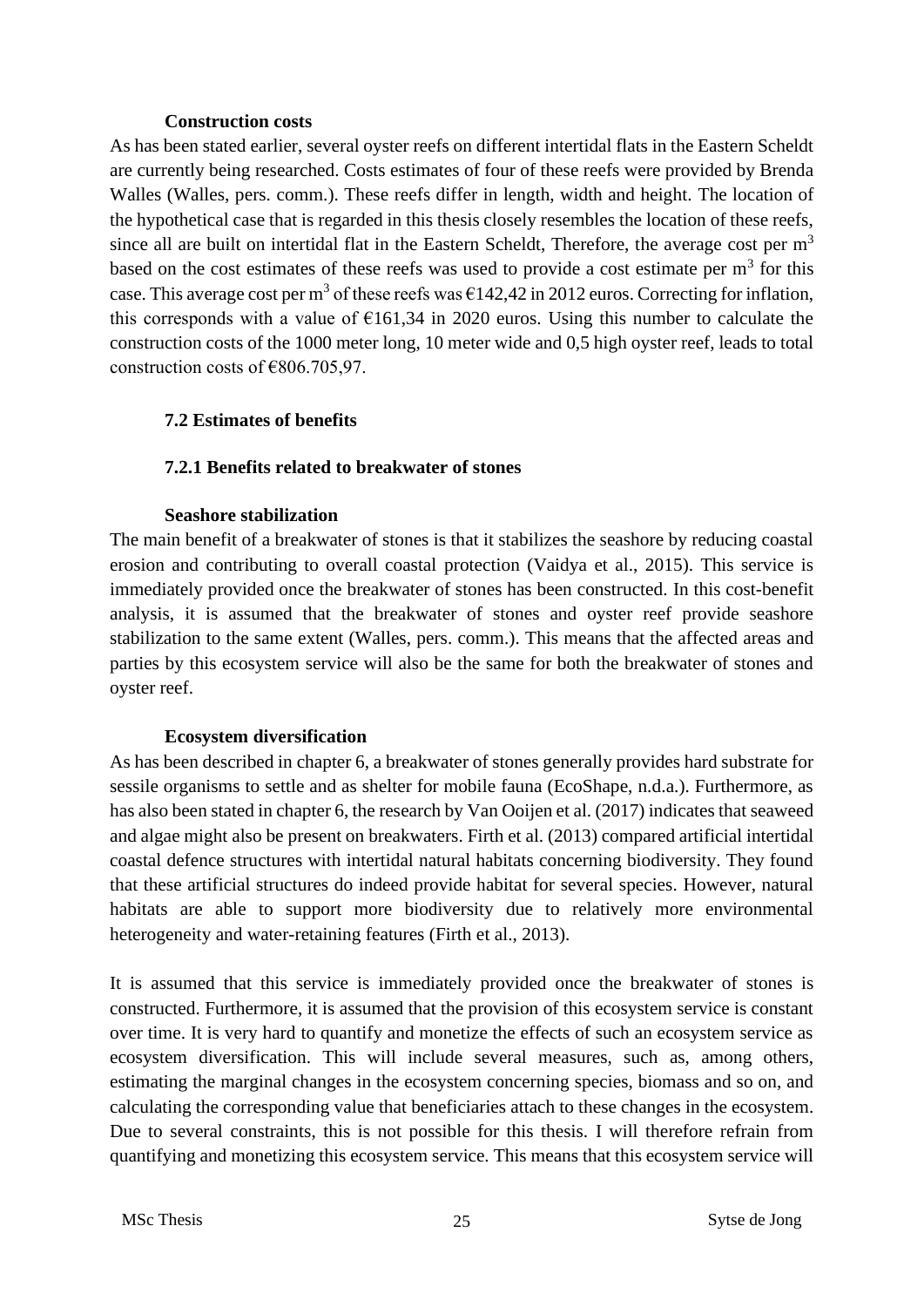be valued qualitatively. To come to the point, a breakwater of stones will increase the diversification of the ecosystem in the specific area as compared with unstructured mud bottom.

#### **Augmented fish production**

This ecosystem service closely relates to the ecosystem service ecosystem diversification. As just has been mentioned, hard substrate and structures generally support biodiversity (EcoShape, n.d.a.)(Van Ooijen et al., 2017). This indicates that fish production and landings by both commercial and recreational fisheries might increase due to the breakwater's presence. No quantitative data has been found on this particular ecosystem service. This service will therefore be valued qualitatively. Based on the literature, it is assumed that the presence of a breakwater of stones will augment fish production as compared to unstructured mud bottom. Further research should indicate the actual extent of this ecosystem service concerning a breakwater of stones.

## <span id="page-29-0"></span>**7.2.2 Benefits related to oyster reefs**

#### **Seashore stabilization**

The main goal of constructing oyster reefs in the Eastern Scheldt is to reduce coastal erosion and foster overall coastal protection. Just like the scenario involving breakwater of stones, this ecosystem service is immediately delivered once the oyster reef is constructed (Walles et al., 2015b). As has previously been mentioned, in this cost-benefit analysis, it is assumed that the breakwater of stones and oyster reef provide seashore stabilization to the same extent. However, oyster reefs are able to grow vertically, whereas a breakwater of stones cannot. Rodriguez et al (2014) even showed that oyster reefs can outpace sea-level rise. Walles et al. (2015a) researched three long-living oyster reefs (>30 years old) in the Eastern Scheldt and found that these reefs vertically grew 7.0 – 16.9 mm of shell material per year. This indicates that assuming that the seashore stabilization service provided by the breakwater of stones and an oyster reef is equal might lead to an underestimation with regard to the oyster reef over time. However, for simplicity it is still assumed that the breakwater of stones and oyster reef provide seashore stabilization to the same extent.

#### **Ecosystem diversification**

It is assumed that this service will immediately be provided once the oyster reef is constructed. This has been decided based on Chowdhury et al. (2010), and on personal communication with Brenda Walles (Walles, pers. comm.). Furthermore, it is assumed that the provision of this ecosystem service is constant over time.

Oyster reefs provide hard substrate that can be used by different kinds of organisms for different purposes. Boersema et al. (2018) also found that hard substrate species that are common in the Eastern Scheldt were present on oyster reefs, such as the periwinkle (*Littorinidae*), mussels (*Mytilus edulis*), and various crabs (*Carcinus maenas, Hemigrapsus takanoi* and *Porcellana platychelles*). Chowdhury et al. (2020) researched the effects of oyster reefs on benthic and fish fauna on an eroding intertidal flat in the southeastern coast of Bangladesh. They found that the reefs enhanced both abundance and biomass of several species, such as benthic macrofauna,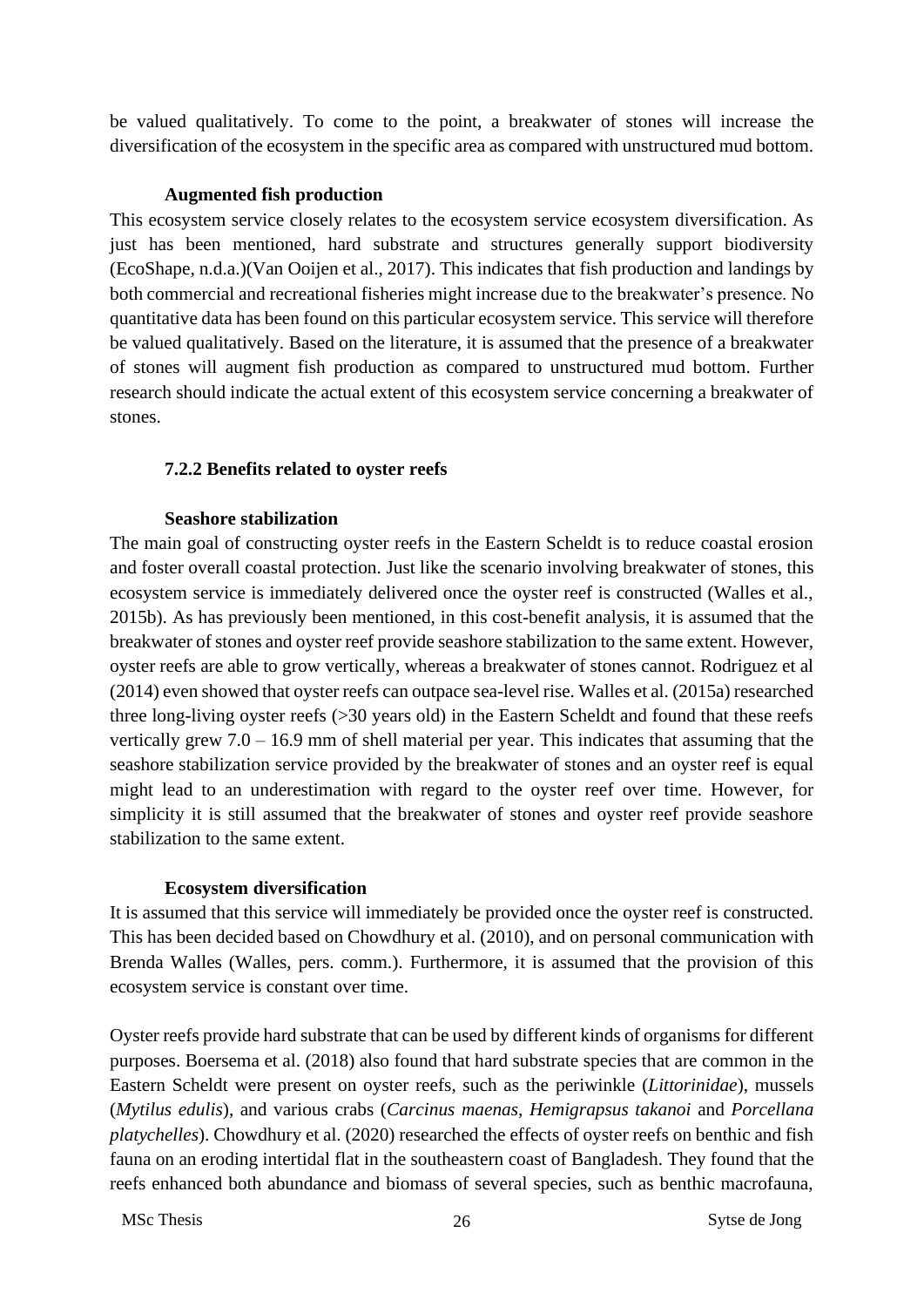fish and different mobile macro-invertebrates. Even though their research was done in Bangladesh, they stated that their study provided evidence that oyster reefs provide several ecological benefits. In combination with the findings by Firth et al. (2013), this shows that oyster reefs provide ecosystem diversification to a higher extent than a breakwater of stones does.

As previously already has been mentioned, it is very hard to quantify and monetize the effects of the ecosystem service as ecosystem diversification, and that it will be valued qualitatively. In conclusion, like a breakwater of stones, oyster reefs will increase the diversification of the ecosystem in the specific as compared with unstructured mud bottom. However, the extent to which this ecosystem service is provided is greater as compared to a breakwater of stones (Firth et al., 2013) (Chowdhury et al., 2020).

#### **Denitrification**

As has been discussed briefly in chapter 5, denitrification is the process where nitrogen is being removed from the ecosystem (Grabowski et al., 2012). Oyster reefs increase local denitrification rates, thereby enhancing nitrogen removal (Piehler & Smyth, 2011).

In order to obtain an estimate concerning denitrification by oyster reefs in the Eastern Scheldt, results provided by Piehler and Smyth (2011) were used. They researched denitrification in different coastal habitats in North Carolina in the US, one of these being oyster reefs. After doing so, they came up with yearly denitrification rates in kilograms per year per acre for each of these habitats. It is assumed that these denitrification rates also apply to the Eastern Scheldt. By subtracting the amount of nitrogen that was initially removed in an intertidal flat (without an oyster reef) from the amount of nitrogen that was removed by oyster reefs, the enhanced amount of nitrogen removal due to oyster reefs was calculated. They calculated that an oyster reef on an intertidal flat enhanced denitrification by 109 kilogram per acre per year. By conversing acre to  $m^2$ , this corresponds with 0,27 kilograms of nitrogen removed per  $m^2$  of oyster reef per year (assuming linearity).

Besides denitrification in the reef itself, oyster reefs also enhance denitrification in surrounding sediments. Piehler & Smyth (2011) found enhanced denitrification rates in sediments up to 1 meter away from the reefs. Walles et al. (2015b) also found that oyster reefs affect sediments that are largely beyond the boundary of the reef. In the Eastern Scheldt, bivalve reefs are able to modify and affect the surrounding ecosystem up to several hundred meters around the reefs (Van der Zee et al., 2012; Van de Koppel et al., 2015). This might also affect denitrification rates in surrounding sediments. However, these effects are based on observational data and statistical modelling only (Leite Gusmao Junior, 2017). Therefore, the conservative estimate of 1 meter will be used to calculate the augmented denitrification in surrounding sediments. This likely underestimates the reef's actual potential to enhance denitrification in surrounding sediments, which was also mentioned by Brenda Walles (Walles, pers. comm). Because if, for example the actual effect of the reef on surrounding sediments turns out to be up until 50 meter, this will be a considerable area for a 1000 meter long reef.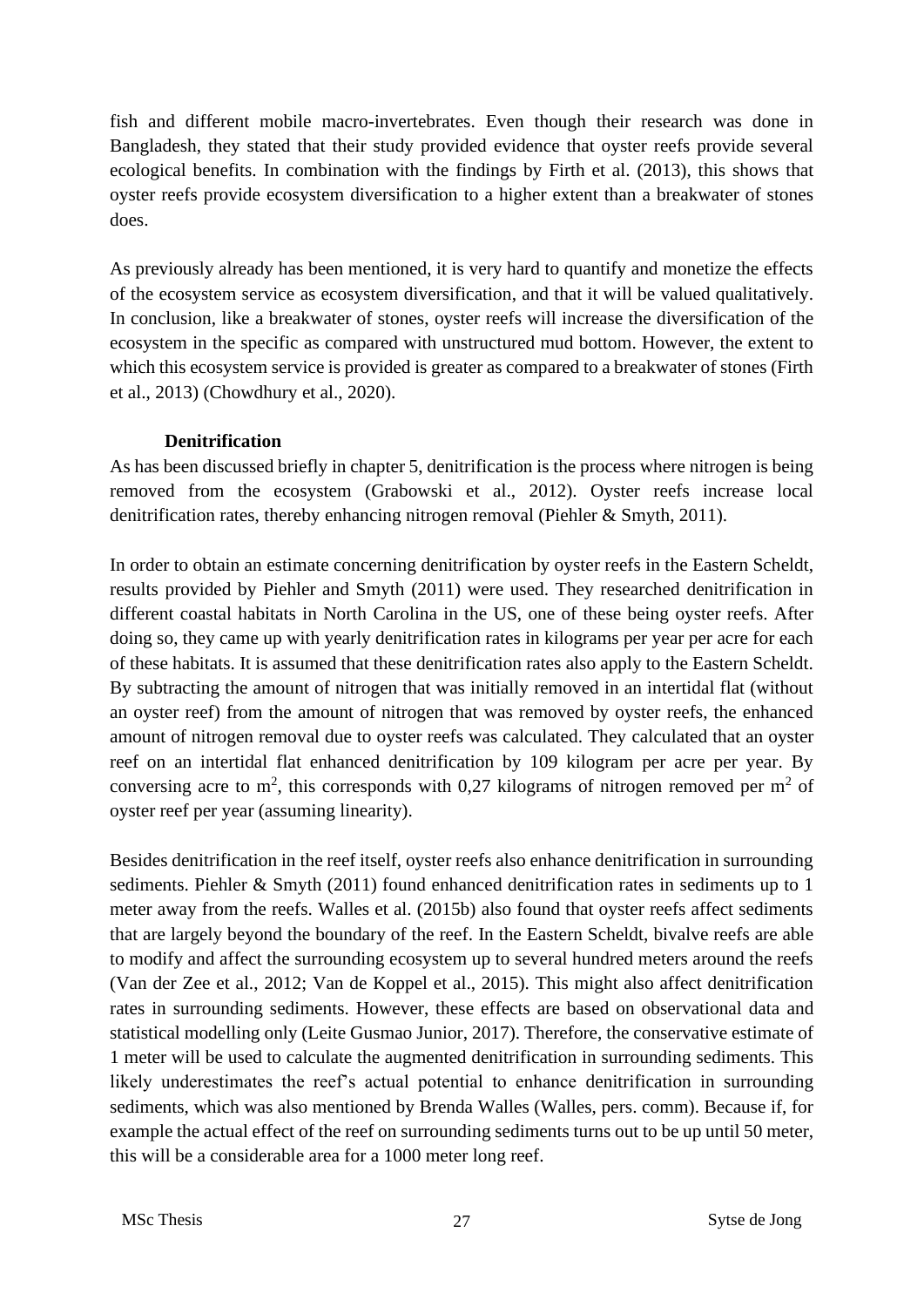The monetary value of denitrification was calculated using the environmental prices handbook by De Bruyn et al. (2018). They calculated environmental prices by combining three kinds of methods. These methods enabled De Bruyn et al. (2018) to define physio-chemical relationships between different interventions, such as between emissions and midpoint impact, as well as between midpoint impact and endpoints. This was followed by describing the relationships between emissions and endpoint impacts, and the effect of these emissions on humans, animals, plants and materials. At last, *''valuation techniques establishing a financial relationship between endpoint impacts and the changes in economic welfare resulting from altered availability of the endpoint* (De Bruyn et al. 2018, p.45)*''* were used to determine the environmental price. See chapter 4 of De Bruyn et al. (2018) for a more elaborate explanation of the calculation of these environmental prices. By using these methods, they calculated an environmental price of total nitrogen emissions to water of  $\epsilon$ 3,11 per kilogram of emission in 2015 euros. Correcting for inflation, this corresponds with an environmental price of  $\epsilon$ 3,29 per kilogram of emission in 2020 euros. Multiplying this environmental price with the total amount of kilograms of nitrogen removed per year by a m<sup>2</sup> of oyster reef, results in a value of  $\epsilon$ 0,89 per m<sup>2</sup> of oyster reef per year. In calculating the value of denitrification by the oyster reef in this case, linearity was assumed, which was also assumed by Grabowski et al. (2011). This means that 10.000 m<sup>2</sup> of oyster reef would provide  $\epsilon$ 8.942,98 in denitrification services yearly.

However, as we have just discussed, the surrounding sediments up to 1 meter away of the oyster reef will also be taken into account. For a 1000 meter long and 10 meter wide reef, this corresponds with an area of  $2.032,57$  m<sup>2</sup> of sediments that have enhanced denitrification rates due to the oyster reef's presence. The value per  $m<sup>2</sup>$  of this enhanced denitrification in the surrounding sediments is assumed to also be  $\epsilon$ 0,89 per m<sup>2</sup>. This means that the total yearly denitrification value in the surrounding sediments is  $\epsilon$ 1.817,72. This corresponds with a total yearly value of denitrification (including both the reef and sediments) of  $\epsilon$ 10.760,70 (in 2020 euros).

Denitrification takes place once living oysters settle on the reef. The Pacific oyster reproduces in late summer, between July and September (Walles et al., 2016). This means that if you construct the reef in the winter, denitrification will take place after one year. As just has been discussed, the reef also affects surrounding sediments concerning denitrification, so the denitrification process might start earlier. It is therefore assumed that the benefits obtained from denitrification will not immediately be delivered, but after one year (in year 2) once the reef has been constructed.

#### **Carbon sequestration**

As has been described in chapter 4, it is unclear whether oyster reefs can be seen as carbon sinks or sources (Fodrie et al., 2017). This makes it very hard, maybe even impossible, to quantify the effects of this ecosystem service. It is therefore assumed that oyster reefs alone have a net effect of zero concerning carbon sequestration. Leite Gusmao Junior (2017) showed that bivalve reefs positively affect their surrounding environment, for example by stimulating the growth of algae. This can support carbon sequestration in surrounding sediments. This indicates that bivalve reefs plus the effects on their surrounding environment might potentially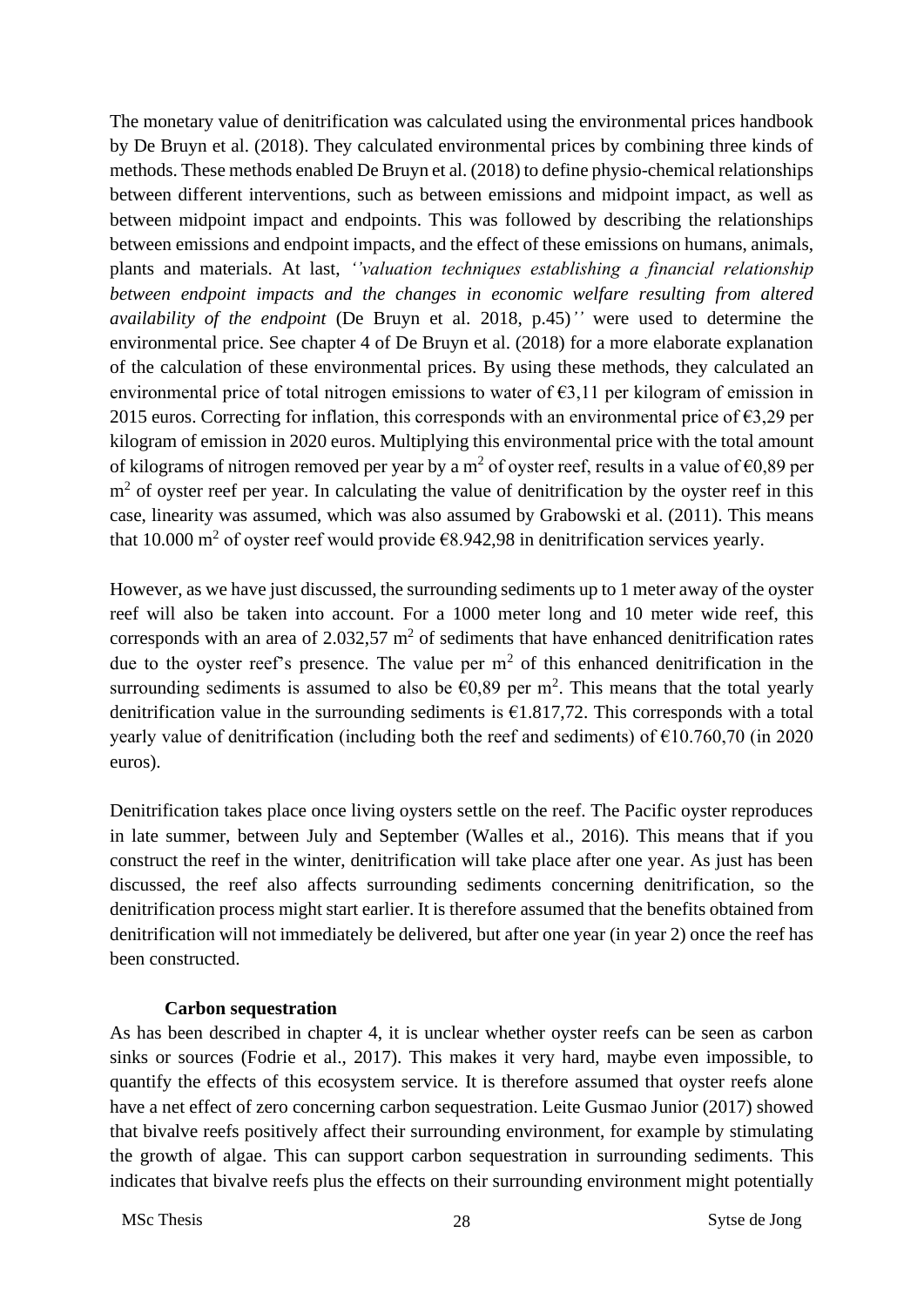be a carbon sink. Therefore, in this cost-benefit analysis, the effects of the oyster reef on surrounding sediments concerning carbon sequestration is also taken into account. Just like with denitrification, it is assumed that surrounding sediments up until 1 meter are positively affected concerning carbon sequestration. Because no relevant data is available concerning this ecosystem service, this benefit will be valued qualitatively.

The process concerning carbon sequestration and release by oyster reefs starts once oysters settle and grow. So if the constructed oyster reef consists of living oysters, this process starts immediately. However, if you also use dead oyster shells, this process starts later. The studied reefs in the Eastern Scheldt consisted of both living and dead oyster shells. So in order to reduce the risk of overestimating, it is assumed that this service starts providing after one year once the reef has been constructed. Furthermore, it is assumed that the provision of this ecosystem service will be constant during the lifetime of the reef.

As just has been mentioned, this ecosystem service will be valued qualitatively. The oyster reef alone has a net effect of zero concerning carbon sequestration. But because it is assumed that that surrounding sediments up until 1 meter are positively affected concerning carbon sequestration, the total net effect of an oyster reef concerning this ecosystem service is positive. Further research should try to quantify this ecosystem service concerning oyster reefs. By quantifying this ecosystem service, a monetary value could potentially be attached. This could e.g. assist decision-making concerning coastal management.

If one manages to obtain data on carbon sequestration by oyster reefs (in the Eastern Scheldt), there are several ways to calculate the monetary value of carbon sequestration. For example, Horlings et al. (2020) used two approaches to estimate the value of carbon sequestration by biomass in the Netherlands, both representing avoided damage costs. The first approach they used was to use the social cost of carbon (SCC). The SCC is *''the change in the discounted value of economic welfare from an additional unit of CO2-equivalent emissions* (Nordhaus 2017, p. 1518)<sup>''</sup>. The second approach they used was looking at a  $CO<sub>2</sub>$  emissions target that was defined by a specific policy, and calculating the costs of achieving this policy. This leads to an estimate of a carbon price. By using this approach, the contribution of an ecosystem and/or ecosystems to achieving the policy target in monetary terms is calculated (Horlings et al., 2020). Naturally, the carbon price that is obtained by using the second approach is likely to differ between countries, because of different policies concerning  $CO<sub>2</sub>$  emissions. Horlings et al. (2020) state that the second approach seems preferable as compared to using the SCC. One of the explanations is that the second approach is more dependent on the level of political ambition concerning  $CO<sub>2</sub>$  emission targets. For a more elaborate explanation of this preference, see chapter 4.5 of Horlings et al (2020).

#### **Augmented fish production**

As has been mentioned in chapter 4, oyster reefs are able to augment fish production by providing habitat, and increasing survival and growth chances for certain species (Peterson et al., 2003). No sufficient data on the potential of this ecosystem service in oyster reefs in the Eastern Scheldt, or in a comparable case, has been found. Hancock & zu Ermgassen (2019)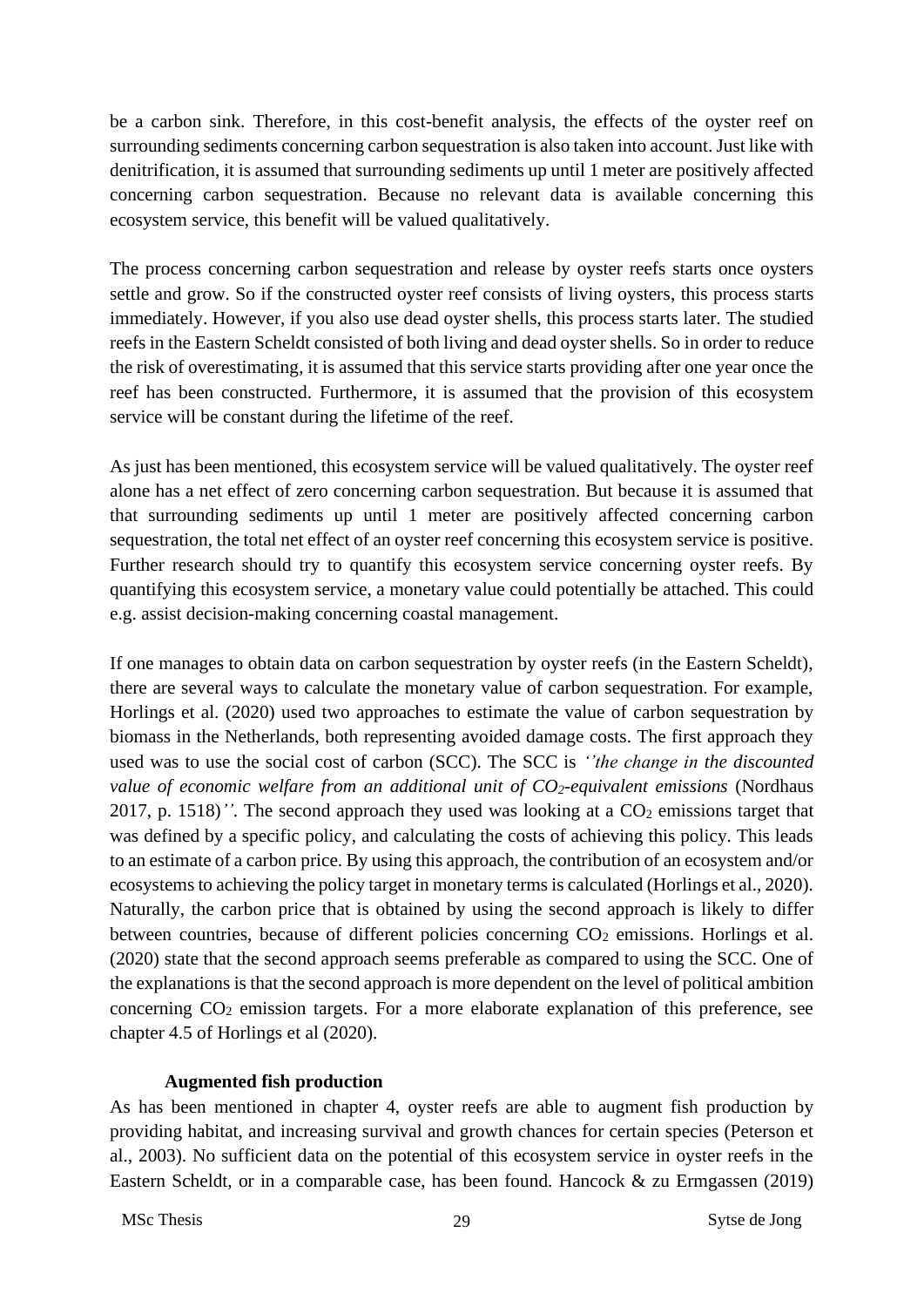state that it is hard to quantify the actual enhancement of fish production by oyster reefs, because the total value does not only consist of the enhancement of juvenile fish species, but the effect of the reef on species that associate with the reef at later life history stages should also be taken into account.

The work by Peterson et al. (2003) has been influential concerning the development of the quantification of augmented fish production by oyster reefs. They researched the effects of oyster reefs on the fish production in and around these reefs as compared to sedimentary bottoms in the southeast United States. They found that an oyster reef enhances the production of fish and large mobile crustaceans by 2,6 kilograms per  $10 \text{ m}^2$  of oyster reef per year for the functional lifetime of the reef. Grabowski & Peterson (2007) converted this to a monetary value by using dockside landing values of all the species that were researched by Peterson et al. (2003). They calculated that the monetary value of augmented fish production by 10  $m<sup>2</sup>$  of oyster reef is \$3,70 (in 2007 US dollars) per year. Converting this to 2007 euros by using the 2007 exchange rate between US dollars and euros<sup>2</sup>, this corresponds with a value of  $\epsilon$ 2,70 in 2007 euros. Correcting this number for inflation in the Netherlands leads to a value of  $\epsilon$ 3,34 in 2020 euros. This corresponds with a value of  $\epsilon$ 0,33 per m<sup>2</sup> of oyster reef, assuming linearity concerning the provision of this ecosystem service. For an oyster reef with a total area of 10.000 m<sup>2</sup>, the total yearly value of this service would be  $\epsilon$ 3.340.

This quantitative estimate provided by Peterson et al. (2003) is the only estimate concerning this ecosystem service that was obtained during this thesis. However, this estimate does not provide a comparable estimate for the case of constructing an oyster reef in the Eastern Scheldt. For example, the different fish species that were being used to calculate the value of this ecosystem service do not live in the Eastern Scheldt. But in order to provide a value for this ecosystem service in this case, the value provided by Peterson et al. (2003) will be used, using a 50%, 100%, and 150% estimate. However, one must take into account that these values are purely used as an indication, and should not be regarded as representative numbers for the Eastern Scheldt. Further research on this ecosystem service in the Eastern Scheldt should be performed to provide reliable estimates. Using the 50%, 100%, and 150% estimates lead to yearly values of  $\epsilon 0, 17$ ;  $\epsilon 0, 33$ ; and  $\epsilon 0, 50$  per m<sup>2</sup> of oyster reef habitat, respectively.

Based on zu Ermgassen et al. (2016a) (updated in zu Ermgassen et al. 2018), it was decided that during the first five years after construction of the reef, the value of augmented fish production is 50% of its full potential. After these 5 years, it is assumed that the value of the service has reached its full potential  $(60,33 \text{ per m}^2 \text{ using } 100\% \text{ estimate})$  and will be constant. This means that, using the 50%, 100%, and 150% estimates, the yearly values during the first 5 years will be  $\epsilon$ 835,45;  $\epsilon$ 1.670,91; and  $\epsilon$ 2.506,36 respectively for 10.000 m<sup>2</sup> of oyster reef habitat.

The above values only include commercial fishing. But as was mentioned in chapter 5, this ecosystem service is also likely to benefit recreational fishing. As has previously been stated,

<sup>2</sup> <https://data.oecd.org/conversion/exchange-rates.htm>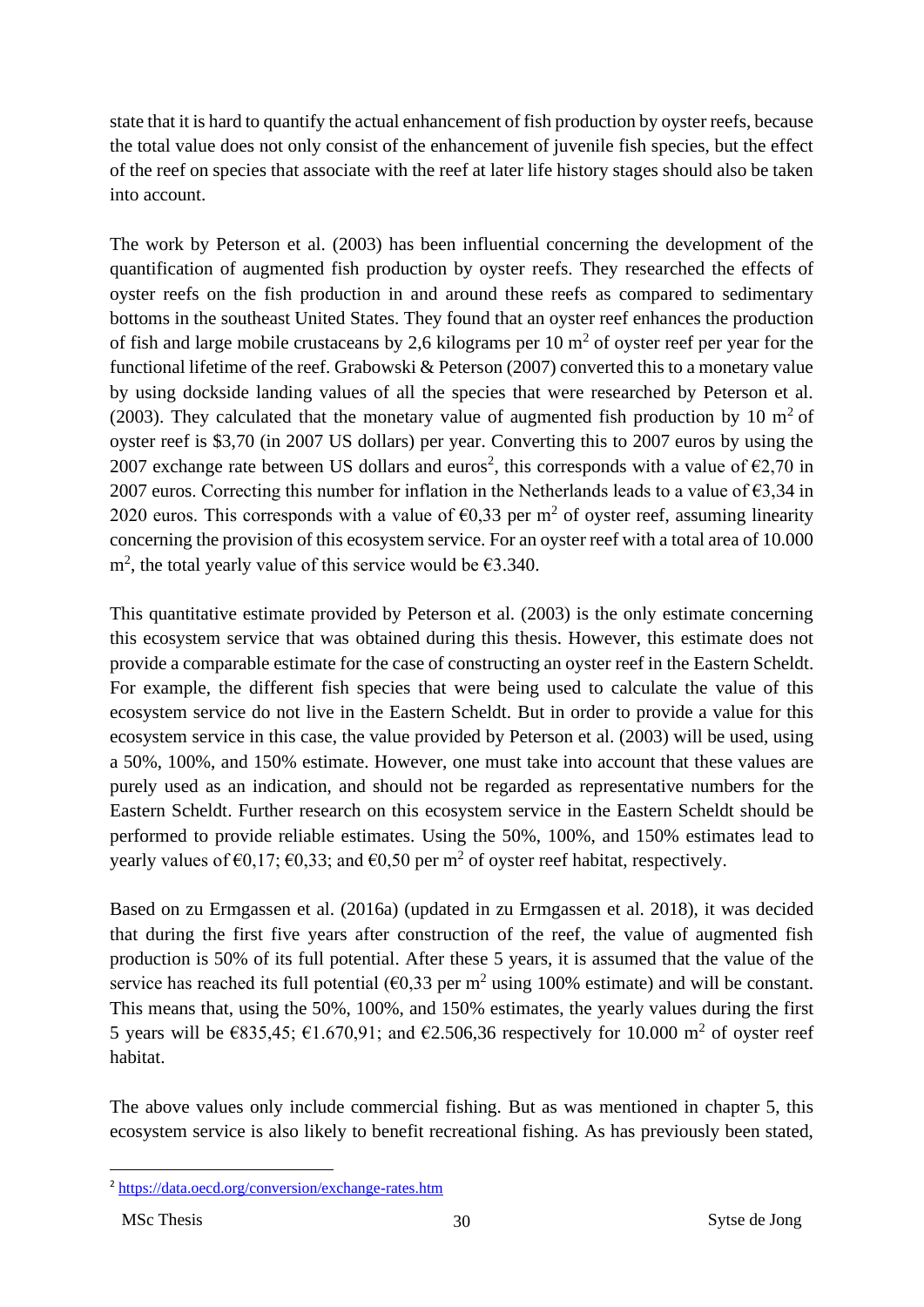Easley & Smith (1992) surveyed recreational fishermen in North Carolina to determine the monetary value of an increase in average catches. They found that a 5% increase would be worth \$10 (in 1988 US dollars). Again, even though this case cannot be directly compared to the Eastern Scheldt, it indicates that there might also be such a value for the Eastern Scheldt, because there also are recreational fisheries activities taking place in that area (Nationaal Park Oosterschelde, n.d.b.). Furthermore, surveys among recreational fishers in North Carolina in the United States in 1997-2001 found that catch rates were augmented by 39.1% due to oyster reefs' presence, as compared with unstructured mud bottom (Grabowski et al., 2001). This is a lot more than the 5% increase that was used by Easley & Smith (1992). More data is needed to provide an estimate of the value of this ecosystem service for recreational fishers in the Eastern Scheldt. And again, these estimates are not directly comparable to this case. If both commercial and recreational fishers are competing for the same fish species, the numbers could also turn out differently (Grabowski et al., 2011). Due to all of these considerations, the provision of this ecosystem service with regard to recreational fishing will be valued qualitatively. In conclusion, recreational fishers are also assumed to benefit from the oyster reef's presence.

Zu Ermgassen et al. (2016b) describe a model that provides estimates concerning the enhancement of fish production due to an oyster reef's presence. Currently, there are only estimates available for certain areas in the US. However, such a model might also be applicable to other sites, outside of the US, once data is present. This might help quantifying the enhancement of fish production due to an oyster reef's presence for other projects, supporting corresponding management decisions.

# <span id="page-34-0"></span>**7.3 Baseline scenario- Breakwater of stones versus Scenario 2- Oyster reef including only ecosystem services with available, relevant information**

This section compares the baseline scenario, a breakwater of stones, with scenario 2, an oyster reef including only ecosystem services with available, relevant information in incremental terms. It will provide a comparison of a 1000 meter long, 10 meter wide and 0,5 meter high oyster reef, and a 1000 meter long, 10 meter wide and 0,5 meter high breakwater of stones. Once again, the value that is presented in this section is an incremental value. This means that a positive NPV is an indication of the net additional benefits resulting from the use of an oyster reef instead of a breakwater of stones. Whereas a negative NPV is an indication of net losses.

#### **Construction costs**

Construction costs are present in both scenarios. The construction costs of  $1 \text{ m}^3$  of breakwater of stones are  $\epsilon$ 229,81; whereas the costs of 1 m<sup>3</sup> of oyster reef are  $\epsilon$ 161,34. Thus the incremental difference is  $\epsilon$ 68,47 per m<sup>3</sup>.

#### **Maintenance costs**

Maintenance costs are only involved in the breakwater of stones scenario. As has been described, every five years maintenance costs of  $E95.755,37$  are included. However, after the last five years, no maintenance costs are included, because it would not make sense to include maintenance costs at the end of the lifetime of the breakwaters of stones.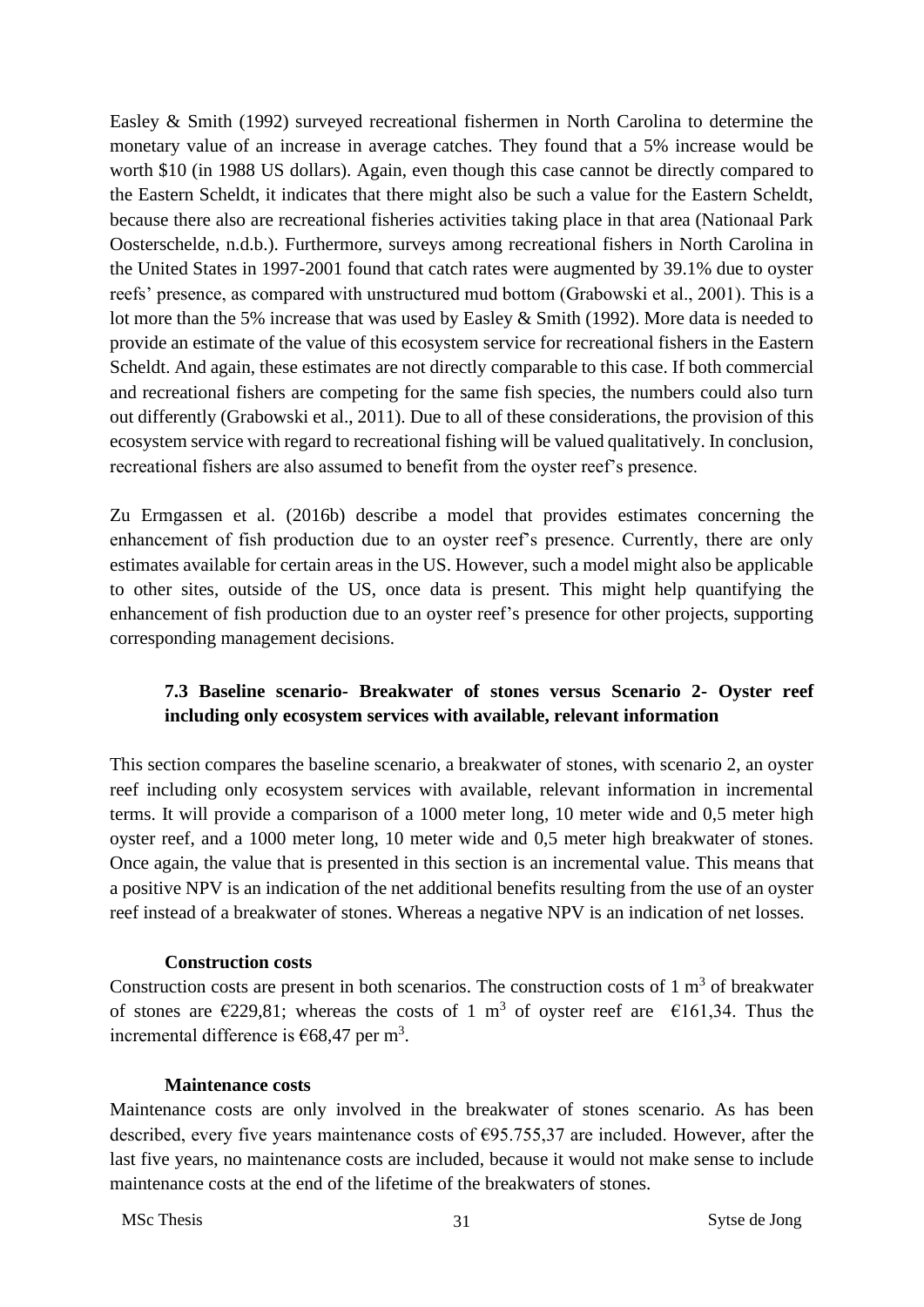#### **Seashore stabilization**

As has been described in section 7.1, it is assumed that the seashore stabilization service provided by the breakwater of stones and the oyster reef is equal. In other words, the incremental difference for this service is 0.

#### **Ecosystem diversification**

As has been described in section 7.1, both the breakwater of stones and the oyster reef increase the diversification of the ecosystem. But it was shown that oyster reefs provide ecosystem diversification to a higher extent than a breakwater of stones does. This means that an oyster reef will provide net benefits with regard to ecosystem diversification as compared to a breakwater of stones. Thus, if a monetary value for this service can be obtained, including it in the analysis will lead to a higher, positive NPV.

#### **Denitrification**

The benefits obtained from denitrification is only obtained in the scenario involving the oyster reef. As has been stated, the total yearly value of denitrification (including both the reef and sediments) is  $£10.760,70$ .

#### **Net Present value**

Using the above values, the NPV was calculated. Using the 50-years time horizon, the NPV is €1.112.167,49. As figure 3 and 4 indicate, a large share of the total net benefits are obtained when the construction takes place. This is a result of the oyster reefs involving lower construction costs. Furthermore, figure 4 shows that every five years, there is an increase in annual net benefits, as compared to the previous year. This is due to the fact that the breakwater of stones requires maintenance, whereas the oyster reef does not.



# Accumulated discounted incremental net benefits from ovster reefs versus breakwater of stones

**Figure 3.** *Accumulated discounted incremental net benefits from oyster reefs versus breakwater of stones (baseline scenario versus scenario 2 vertical axis represents value, whereas horizontal axis represents time in years).*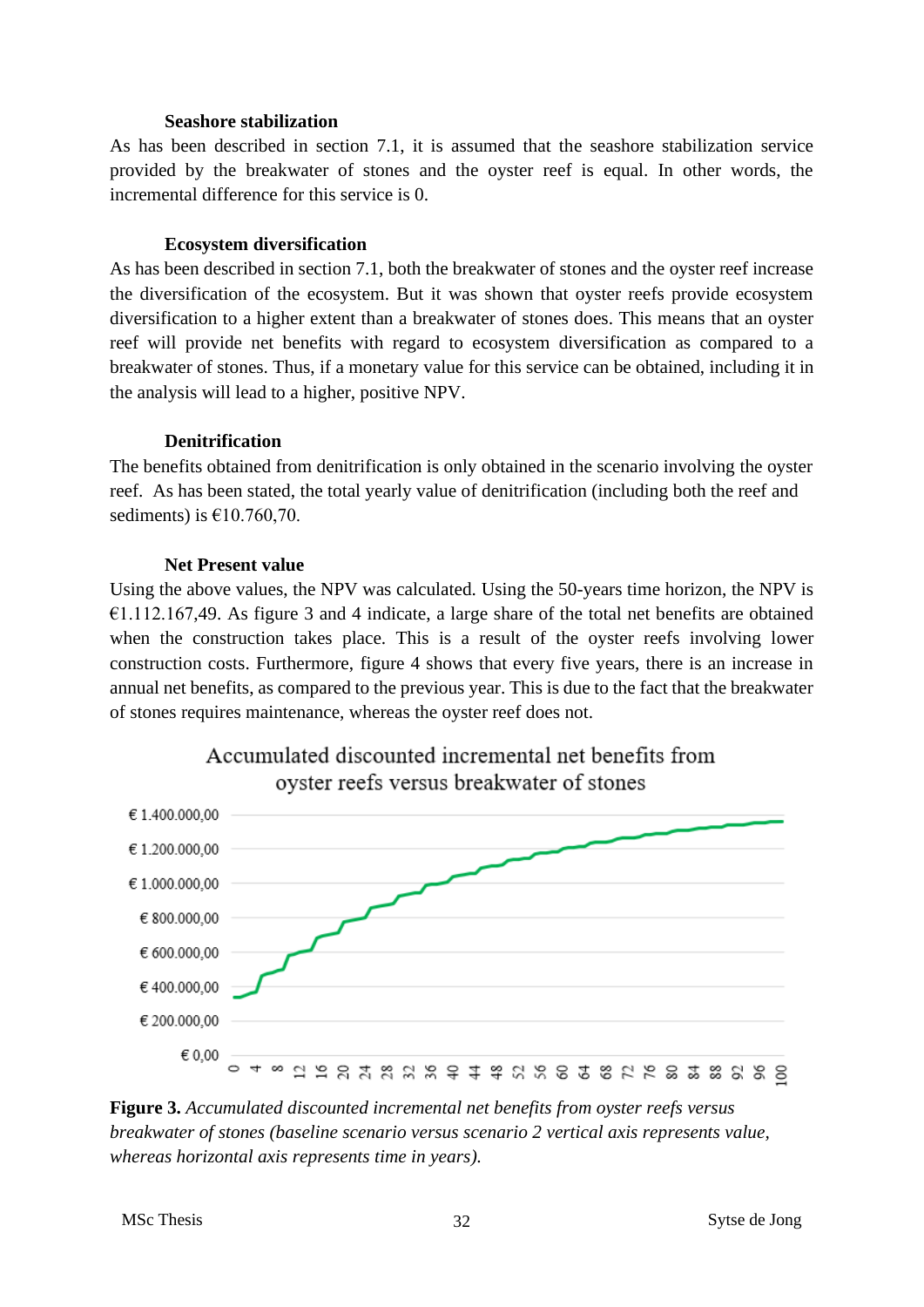

# Discounted incremental annual benefits from ovster reefs versus breakwater of stones

**Figure 4.** *Discounted incremental annual net benefits from oyster reefs versus breakwater of stones (baseline scenario versus scenario 2, vertical axis represents value, whereas horizontal axis represents time in years).*

#### **Sensitivity Analysis**

Changing the time horizon leads to a different NPV but the overall results remain the same. For example, using a 25-year time horizon leads to a NPV of €810.224,51 of incremental net benefits in favour of oyster reefs. The NPV is lower when a 25-year time horizon is used instead of a 50-year time horizon. This is easily explained, because in this analysis each year provides positive net benefits of oyster reefs as compared with the breakwater of stones (as can be seen in figure 3). Decreasing the time horizon therefore also decreases these total net benefits, leading to a lower NPV.

Increasing the time horizon also leads to a different NPV. For example, using a 100-year time horizon leads to a NPV of  $\epsilon$ 1.360.511,64. The NPV is higher as compared to when a 50-year time horizon is used. This is again easily explained, since, as just has been explained, increasing the time horizon leads to an increase in total net benefits, which results in a higher NPV.

Changing both discount rates (3% for construction and maintenance costs and 2% for benefits obtained from ecosystem services) leads to different NPVs. If both discount rates are increased by 1% point, so 4% and 3%, the NPV for a 50-year time horizon is €975.091,97. This is a lower NPV as compared to when discount rates of 2% and 3% are used.

If both discount rates are decreased by 1% percentage point, so 2% and 1%, the NPV for a 50 year time horizon is  $\epsilon$ 1.296.106,96. This is a higher NPV as compared to when discount rates of 2% and 3% are used.

These changes in NPVs are also easily explained. This again relates to the fact that each year provides positive net benefits of oyster reefs as compared with the breakwater of stones. Increasing the discount rates will lead to a lower present value of this benefits, resulting in a lower NPV. Whereas decreasing the discount rates does the exact opposite, namely increasing the present value of the benefits, leading to a higher NPV.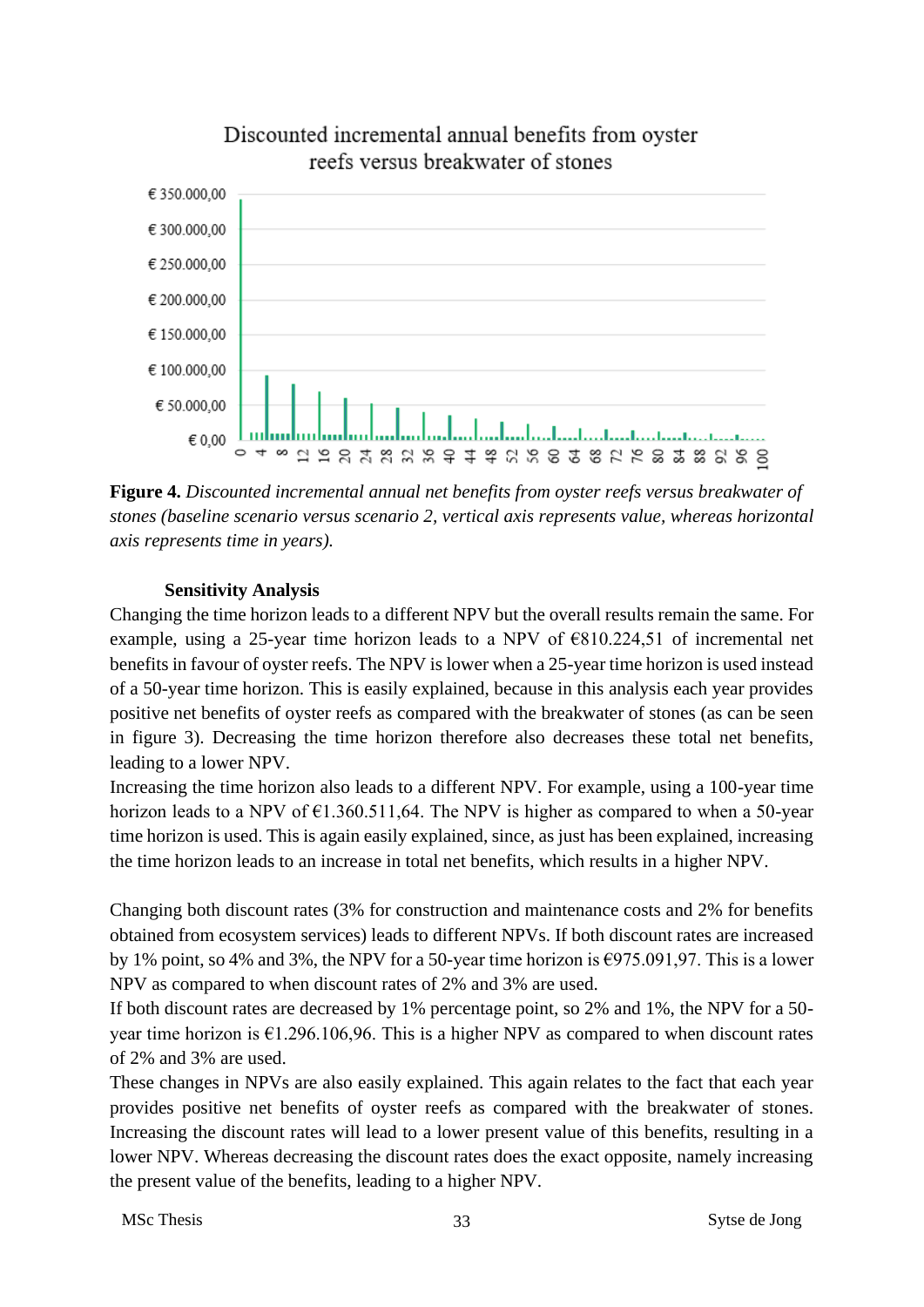# <span id="page-37-0"></span>**7.4 Baseline scenario- Breakwater of stones versus Scenario 3- Oyster reef including both ecosystem services with and without available, relevant information**

This section compares the baseline scenario, a breakwater of stones, with scenario 3, an oyster reef including both ecosystem services with and without available, relevant information incremental terms. The same scales as in section 7.3 will be used. Once again, the value that is presented in this section is an incremental value. This means that a positive NPV is an indication of the net additional benefits resulting from the use of oyster reefs instead of a breakwater of stones. Whereas a negative NPV is an indication of net losses.

The values for the construction and maintenance costs, seashore stabilization, ecosystem diversification, and denitrification are the same as in section 7.2.

#### **Carbon sequestration**

The benefits from the ecosystem service carbon sequestration are only obtained in the scenario involving the oyster reef. As stated in section 7.1, the total net effect of an oyster reef concerning this ecosystem service is assumed to be positive (taking the effects on surrounding sediments into account). This means that the oyster reef provides net benefits concerning carbon sequestration as compared to the breakwater of stones. Thus, if a monetary value for this service can obtained, including it in the analysis will lead to a higher, positive NPV.

## **Augmented fish production**

The benefits from the ecosystem service augmented fish production are obtained in both scenarios. However, quantitative data concerning the scenario involving the oyster reef. The yearly values during the first 5 years for the 50%, 100%, and 150% estimates are  $\epsilon$ 835,45; €1.670,91; and €2.506,36 respectively. After 5 years, these values will be constant at €1.670,91;  $\text{\textsterling}3.341,81$ ; and  $\text{\textsterling}5.012,72$  respectively.

If monetary values can be obtained concerning the provision of this service concerning the breakwater of stones, the NPV is likely to decrease. Furthermore, if monetary values can be obtained concerning the effect of this service on recreational fisheries, the NPV will increase if this value is higher for the oyster reefs as compared with the breakwater of stones, whereas it will decrease if it is the other way around.

#### **Net Present Value**

Using the above values, the NPV was calculated. Using the 50-year time horizon, the NPV is  $€1.190.499,27$  using the 100% estimate for the augmented fish production service. Using the 50% or 100% estimates for this service leads to a NPV of  $\epsilon$ 1.151.333.38 and  $\epsilon$ 1.229.665.16. This shows that the NPV decreases when a lower estimate for the benefits of this service are used, whereas a higher estimate leads to a higher NPV, which is straightforward.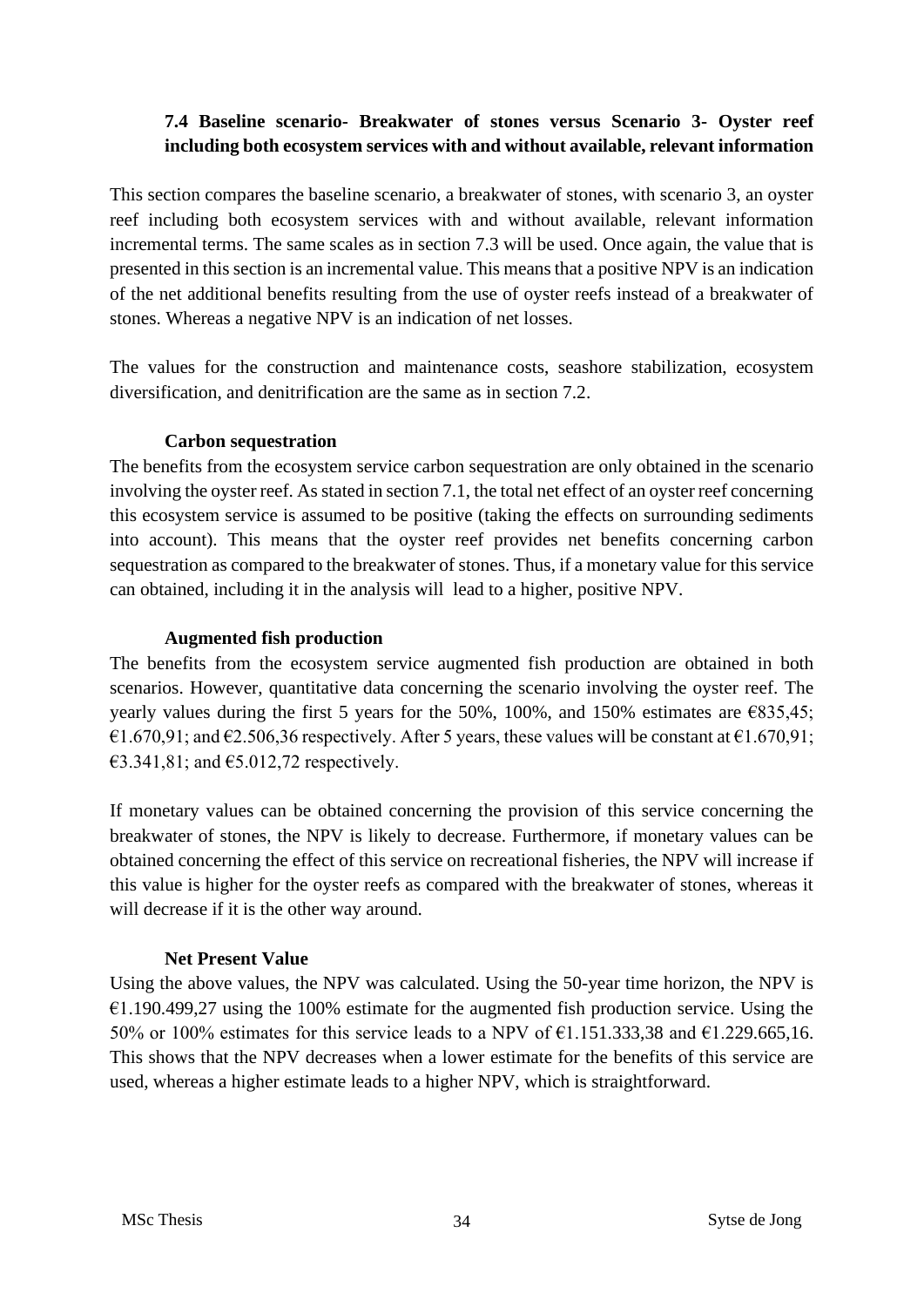Figure 4 again provides an overview of the accumulation of annual net benefits. Because the differences between the 50%, 100%, and 150% are relatively small, only the 100% is included in this graph. Just like in section 7.3, figure 5 and 6 indicate that a large share of the total net benefits are obtained when the construction takes place, and that every five years, there is an increase in annual net benefits as compared to the previous year due to the maintenance costs.



Accumulated discounted incremental net benefits from oyster reefs versus breakwater of stones

**Figure 5.** *Accumulated discounted incremental net benefits from oyster reefs versus breakwater of stones (baseline scenario versus scenario 3, vertical axis represents value, whereas horizontal axis represents time in years).*



**Figure 6.** *Discounted incremental annual net benefits from oyster reefs versus breakwater of stones (baseline scenario versus scenario 3, vertical axis represents value, whereas horizontal axis represents time in years).*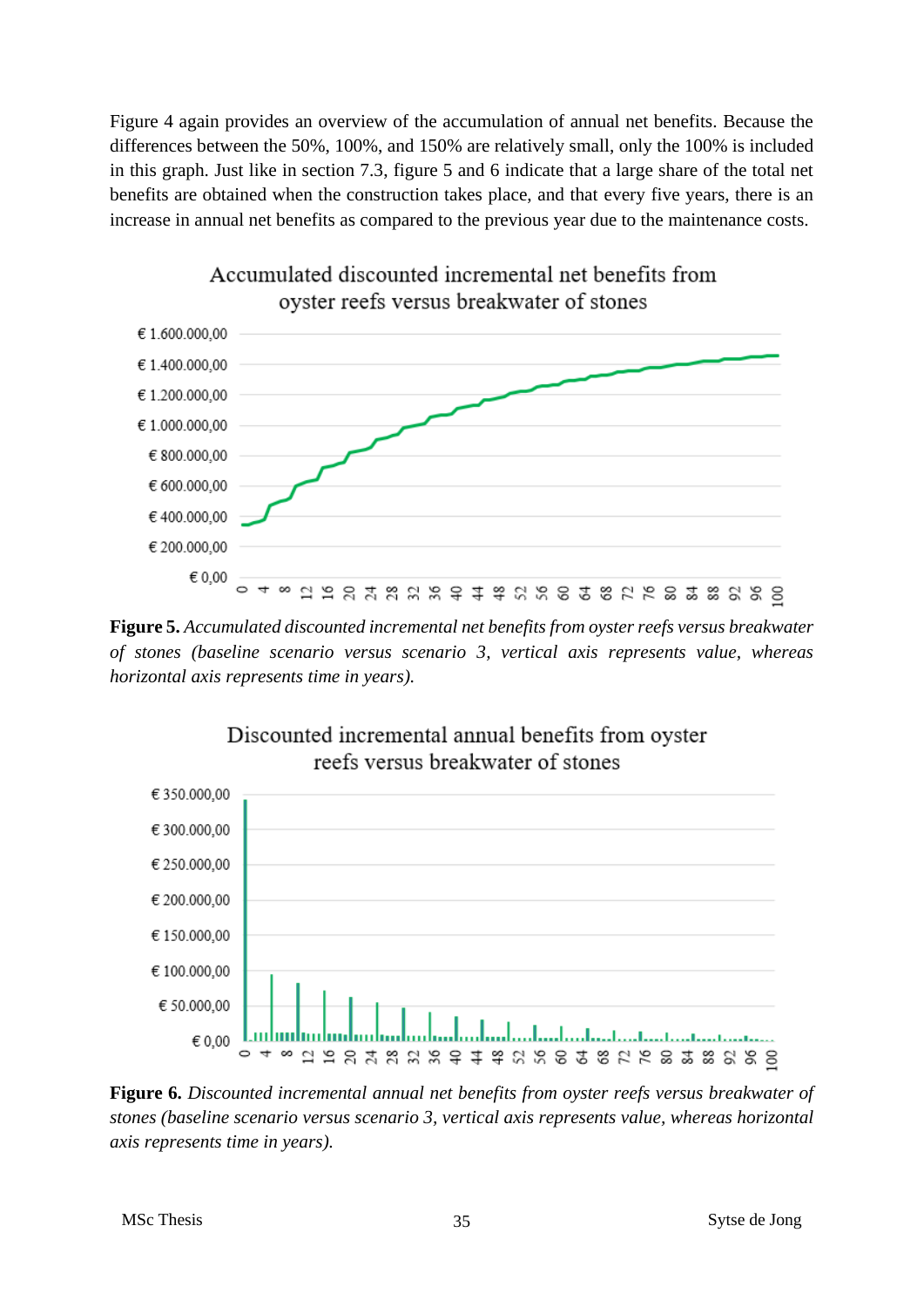#### **Sensitivity Analysis**

Changing the time horizon leads to different NPVs. For example, using a 25-year time horizon leads to NPVs of €835.494,12; €860.763,72; and €886.033,33 using the 50%, 100% and 150% estimates for augmented fish production, respectively. The NPVs are lower when a 25-year time horizon is used instead of a 50-year time horizon.

Increasing the time horizon also leads to different NPVs. For example, using a 100-year time horizon leads to NPVs of  $\epsilon$ 1.409.484,31;  $\epsilon$ 1.458.456,98; and  $\epsilon$ 1.507.429,66 using the 50%, 100% and 150% estimates for augmented fish production, respectively. The NPVs are higher as compared to when a 50-year time horizon is used. The explanation of these changes is the same as in section 7.3.

Changing both discount rates (3% for construction and maintenance costs and 2% for benefits obtained from ecosystem services) leads to different NPVs. If both discount rates are increased by 1% point, so 4% and 3%, the NPVs for a 50-year time horizon are  $\epsilon$ 1.007.267,40; €1.039.442,82; and €1.071.618,24 using the 50%, 100% and 150% estimates for augmented fish production, respectively. These are lower NPVs as compared to when discount rates of 2% and 3% are used.

If both discount rates are decreased by 1% percentage point, so 2% and 1%, the NPVs for a 50 year time horizon are €1.344.674,98; €1.393.243,00; and €1.441.811,02 using the 50%, 100% and 150% estimates for augmented fish production, respectively. These are higher NPVs as compared to when discount rates of 2% and 3% are used. The explanation of these changes is again the same as in section 7.3.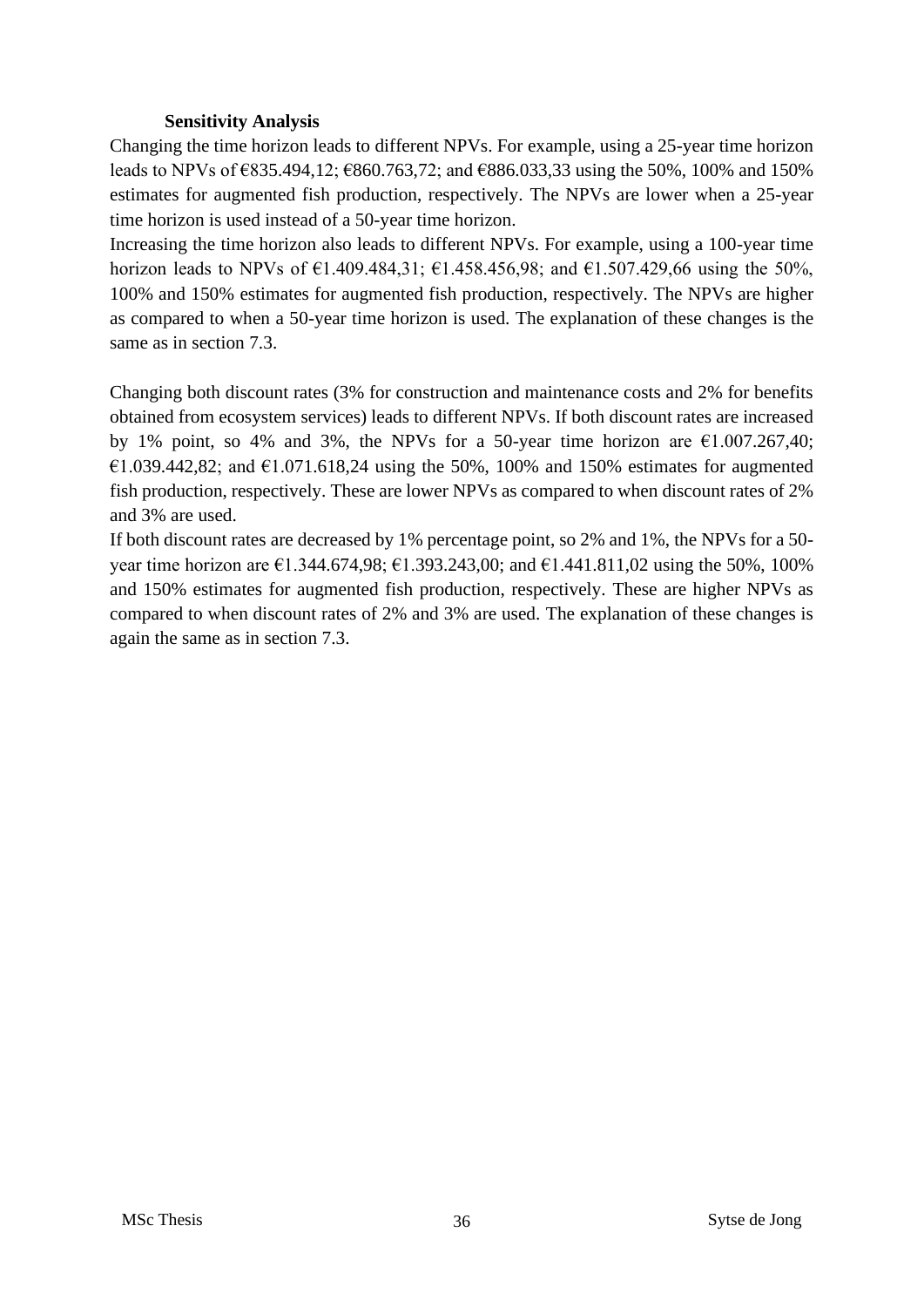# 8. Discussion

<span id="page-40-0"></span>This thesis provided a description of EbA, ecosystem services (provided by oyster reefs) and an incremental cost-benefit analysis involving a breakwater of stones and an oyster reef as a measure against coastal erosion. One of the goals of this thesis was to also include the monetary value of certain ecosystem services that are provided in the scenarios. It turned out that there was less quantitative information available for the ecosystem services than I would have hoped. This led to a qualitative valuation of several ecosystem services. I would have preferred to be able to quantitatively value more ecosystem services to provide a more representative NPV in the cost-benefit analysis. However, this thesis can be used as input for further research concerning the monetary valuation and/or a cost-benefit analysis with regard to this topic, by indicating where further research is necessary.

This lack of quantitative information also resulted in several assumptions that had to be made concerning the ecosystem services. Firstly, the assumption of equal provision of seashore stabilization by the breakwater of stones and oyster reef. Secondly, the qualitative valuation of ecosystem diversification based on literature, whereas studying an actual site will probably provide a more accurate estimation. Thirdly, the assumption that denitrification rates in the reefs in the US are equal to the reefs in the Eastern Scheldt. These rates may actually differ in reality. Fourthly, the assumption that oyster reefs have a positive net effect concerning carbon sequestration, due to the effects on surrounding sediments. Fifthly, the assumption about the extent up until surrounding sediments will be affected by the oyster reef's presence. The actual effect might be different, maybe even a lot greater. At last, the assumptions concerning the ecosystem service augmented fish production. For the breakwater of stones, a qualitative valuation based on the literature had to be made. Data from the US concerning this ecosystem service with regard to oyster reefs were used, even though these are not representative for the Eastern Scheldt. The actual value might be very different.

Furthermore, linearity and constancy was assumed concerning the calculation of both the costs and benefits. However, as has been described, the provision of ecosystem services are often not linear and sometimes a certain threshold has to be met before the service will be delivered. The values that have been calculated might therefore be different from the actual value. Further research should try to clarify the scale effects concerning the benefits provided by oyster reefs. Using average costs also likely leads to an overestimation of the net benefits of relatively small projects, as has been explained in chapter 6.

These assumptions potentially lead to a less accurate estimate of the provision and/or value of the ecosystem services. Further research should clarify these topics/issues, which lead to a better understanding of the ecosystem and its provided services. This ultimately leads to more accurate estimates concerning both scenarios.

Another point that is important to take into account, is that breakwaters are relatively less sensitive to where they can be constructed, whereas a location needs to meet several criteria for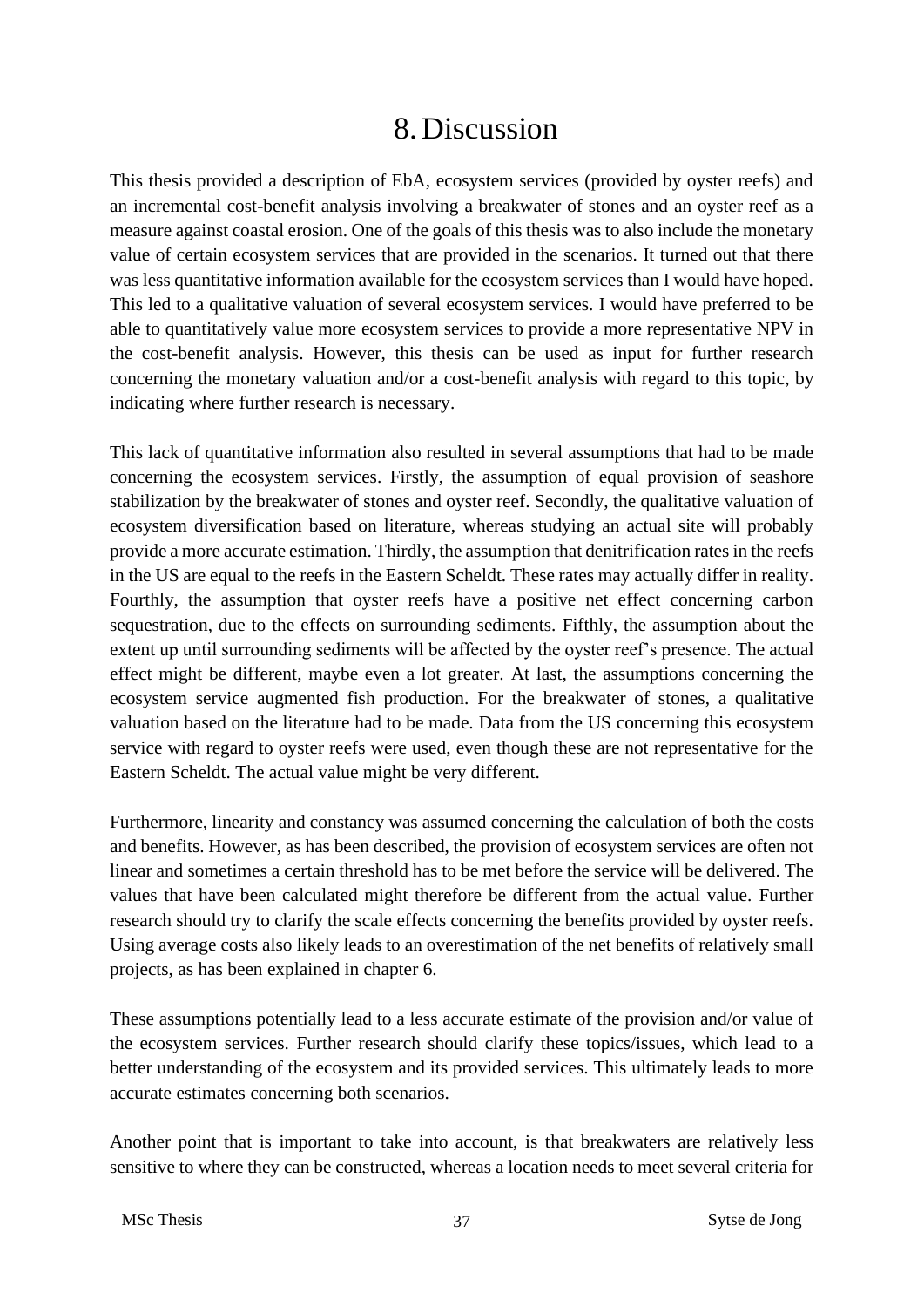oyster reefs to be able to (sustainably) grow. This has to be taken into account when comparing different options as measures against coastal erosion. In this thesis, the location of hypothetical case was assumed to be suitable for both the oyster reef and the breakwater of stones. In reality, this has to be researched to determine the feasibility of the different measures.

At last, the time horizon that has been chosen also affects the outcome of the cost-benefit analysis. In this situation however, increasing or decreasing the time horizon does not lead to a different outcome concerning a positive or negative NPV, due to the fact that each year provides positive net benefits of oyster reefs as compared with the breakwater of stones, because no quantitative data was obtained concerning the benefits of the breakwater of stones. If one manages to obtain relevant, representative quantitative data concerning these benefits, changing the time horizon might have a different effect on the outcome of the analysis.

The same situation applies for the discount rate, increasing or decreasing the discount rate leads to a lower or higher NPV in this analysis, respectively. Again, if one manages to obtain relevant, representative quantitative data concerning these benefits, changing the discount rate might have a different effect on the outcome of the analysis.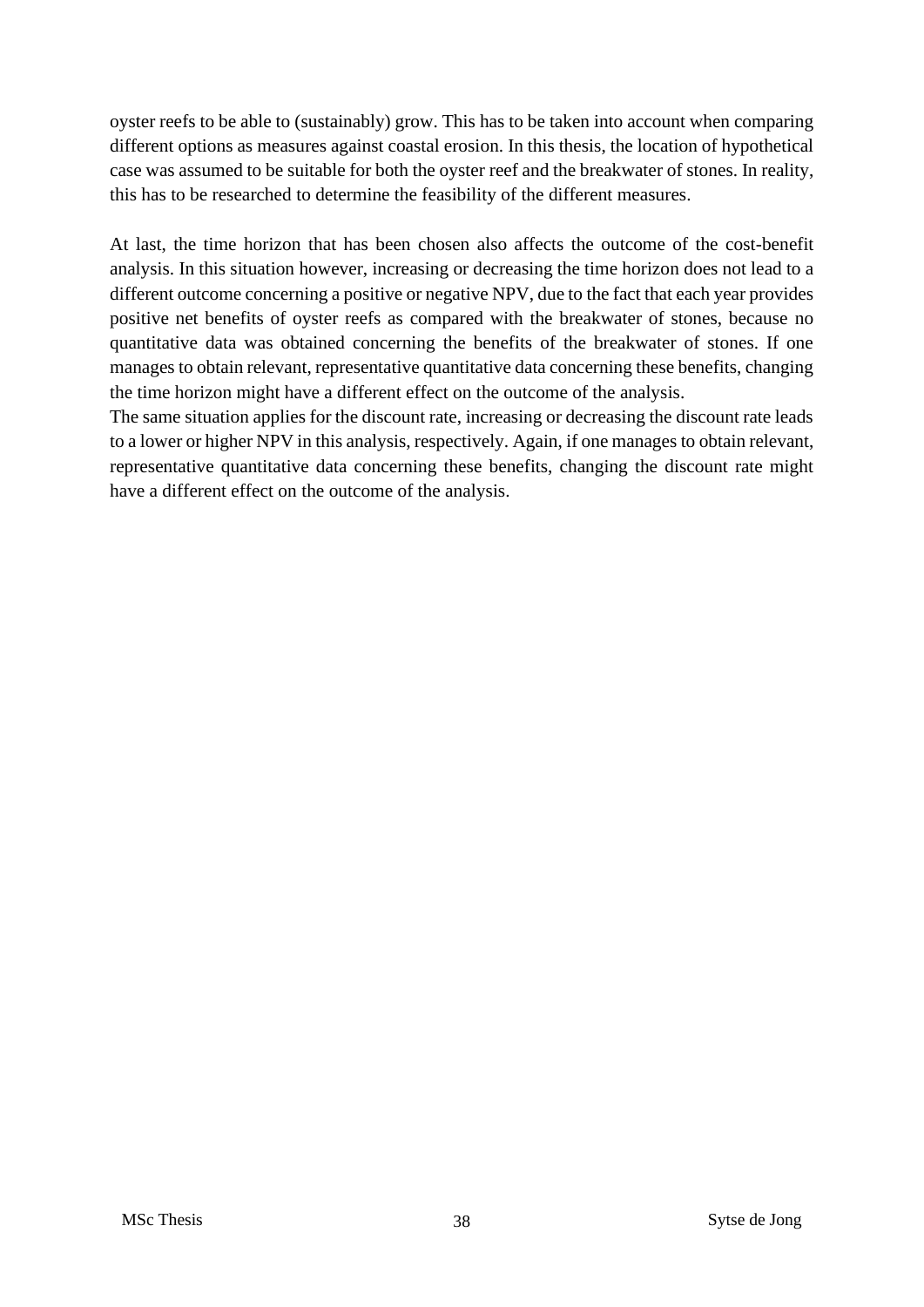# 9.Conclusion

<span id="page-42-0"></span>The objective of this thesis was to explore whether an oyster reef or a breakwater of stones is a more cost-effective measure against coastal erosion. This was done by performing an incremental cost-benefit analysis of an oyster reef as compared to a breakwater of stones, including tangible and non-tangible costs and benefits.

Oyster reefs can be used as an EbA measure to battle coastal erosion. In order for oyster reefs to be used as such a measure in the Eastern Scheldt, the project team should focus on trying to create a support base for the project, in order to make sure that the project will be implemented on a larger scale, and be part of a larger overall policy framework (Walles, pers. comm). Oyster reefs provide several ecosystem services. In this analysis, the ecosystem services seashore stabilization, ecosystem diversification, denitrification, carbon sequestration, and augmented fish production were included. Some of these ecosystem services lack sufficient, relevant quantitative data concerning oyster reefs in the Eastern Scheldt. Quantitative estimates for denitrification and augmented fish production were found. However, the estimates for the ecosystem service augmented fish production are not representative for the Netherlands/Eastern Scheldt. They have been included using 50%, 100%, and 150% estimates to provide an indication of the potential value of this service, but further research should try to come up with representative estimates.

Two comparisons were involved in the cost-benefit analysis. The first comparison compared the breakwater of stones with oyster reefs, including only ecosystem services with available, relevant information. Whereas the second comparison compared the breakwater of stones with oyster reefs, including both ecosystem services with and without available, relevant information. This ultimately led to a NPV for both comparisons. Using a 50-year time horizon, the NPV for the first comparison was  $\epsilon$ 1.112.167,49. For the second comparison, the NPV was  $\epsilon$ 1.190.499,27 using the 100% estimate for the augmented fish production service. Using the 50% or 100% estimates for this service leads to a NPV of  $\epsilon$ 1.151.333,38 and  $\epsilon$ 1.229.665,16. This shows that including the value for augmented fish production does not make that big of difference. In both comparisons, the NPV is clearly positive. So based on this analysis, it is recommended to use oyster reefs to battle coastal erosion in the Eastern Scheldt. However, as has already been mentioned, there was a lack of quantitative data in this analysis. Therefore, this analysis should not be used to justify the use of oyster reefs to battle coastal erosion in the Eastern Scheldt. This analysis should rather be regarded as explorative research concerning the costs and benefits of using a breakwater of stones or oyster reefs to battle coastal erosion, indicating where further research is needed. In order to perform a cost-benefit analysis that can actually justify the use of oyster reefs, one needs more (quantitative) data to come up with representative values and ultimately a NPV.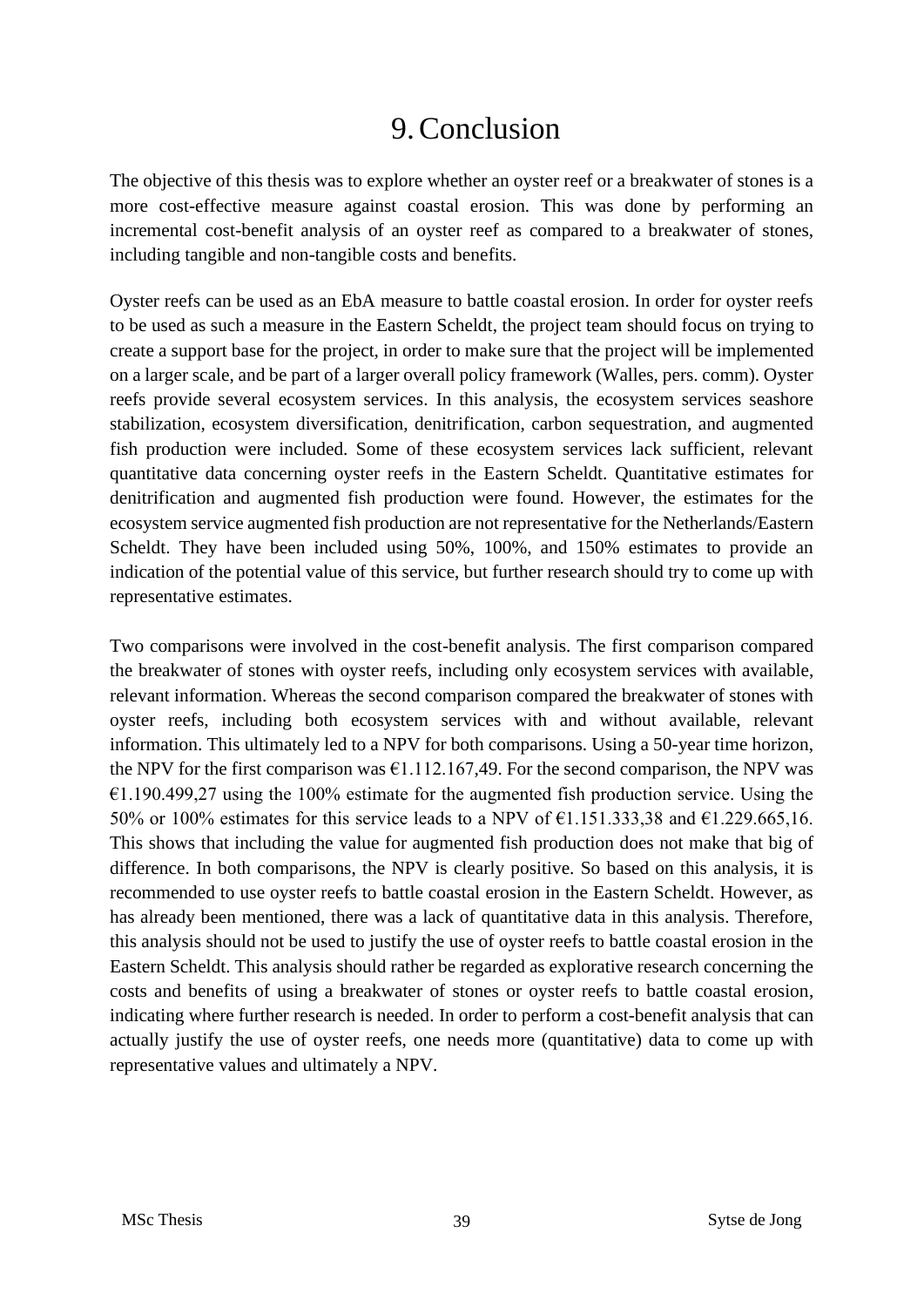# References

- <span id="page-43-0"></span>Adger, W.N., Agrawala, S., Mirza, M.M.Q., Conde, C., O'Brien, K., Pulhin, J., Pulwarty, R., Smit, B., Takahashi, K., 2007. In: ''Assessment of adaptation practices, options, constraints and capacity. Climate Change 2007: Impacts, Adaptation and Vulnerability.'' Contribution of Working Group II to the Fourth Assessment Report of the Intergovernmental Panel on Climate Change. Cambridge University Press, Cambridge, UK.
- Baig, S. P., Rizvi, A., Josella, M., Palanca-Tan, R. 2015. ''Cost and Benefits of Ecosystem Based Adaptation: The Case of the Philippines.'' Gland, Switzerland: IUCN. viii + 32pp.
- Bartkowski, B. 2012. ''Problems of Economic Valuation of Ecosystem Services: The Case of The Yasuní Rainforest''. Master Thesis. DOI: [10.13140/RG.2.2.19909.55521](https://www.researchgate.net/deref/http%3A%2F%2Fdx.doi.org%2F10.13140%2FRG.2.2.19909.55521)
- Boersema, M.P., Van der Werf, J.J., Salvador de Paiva, J.N., Van den Brink, A.M., Soissons, L., Walles, B., Bouma, T.J., De Vet, P.L.M., Ysebaert, T.J.W. 2018. ''Oesterdam Sand Nourishment''. Centre of Expertise Delta Technology. 79pp.
- CBD (United Nations Convention on Biological Diversity). 2009. ''Connecting biodiversity and climate change mitigation and adaptation: Key messages from the report of the Second Ad Hoc Technical Expert Group on Biodiversity and Climate Change.'' <https://www.cbd.int/doc/publications/ahteg-brochure-en.pdf>
- Coen, L.D., Luckenbach, M.W., Breitburg, D.L. 1999. ''The role of oyster reefs as essential fish habitat: A review of current knowledge and some new perspectives''. *American Fisheries Society Symposium* 22:438-454.
- Chowdhury, M.S.N., Shahadat Hoassain, M., Ysebaert, T., Smaal, A.C. 2020. ''Do oyster breakwater reefs facilitate benthic and fish fauna in a dynamic subtropical environment?'' *Ecological Engineering* 142:105635. <https://doi.org/10.1016/j.ecoleng.2019.105635>
- Cumming, G.S., Cumming, D.H.M., Redman, C.L. 2006. ''Scale Mismatches in Social-Ecological Systems: Causes, Consequences, and Solutions.'' *Ecology and Society* 11(1):14. DOI: 10.5751/ES-01569-110114
- Dame, R., Bushek, D., Allen, D., Lewitus, A., Edwards, D., Koepfler, E., Gregory, L. 2002. ''Ecosystem response to bivalve density reduction: management implications''. *Aquatic Ecology* 36(1):51-65. DOI: 10.1023/A:1013354807515
- Davis, N., Daams, M., Van Hinsberg, A., Sijtsma, F. 2016. ''How deep is your love Of nature? A psychological and spatial analysis of the depth of feelings towards Dutch nature areas''. *Applied Geography* 77:38-38.<https://doi.org/10.1016/j.apgeog.2016.09.012>
- De Bruyn, S., Bijleveld, M., De Graaff, L., Schep, E., Schroten, A., Vergeer, R., Ahdour, S. 2018. ''Environmental Prices Handbook EU28 version''. Delft, CE Delft.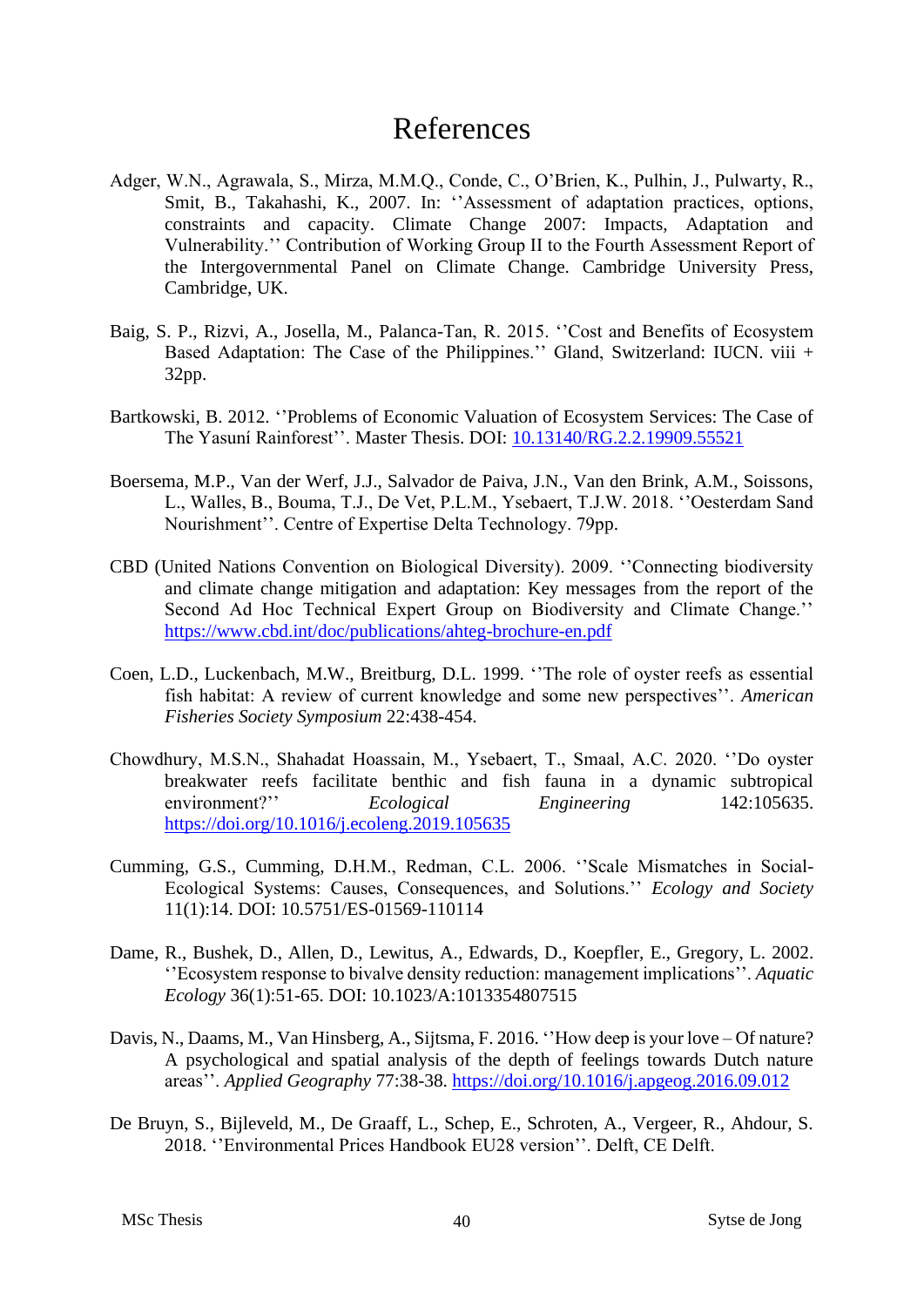- Dworkin, M., Falkow, S., Rosenberg, E., Schleifer, K-H., Stackebrandt, E. 2006. *The Prokaryotes: A Handbook on the Biology of Bacteria 3 rd edition*. New York: Springer-Verlag.
- Easley, J.E., Smith, V.K. 1992. ''Estuarine, marine fisheries important assets for NC: Measuring their economic value is management issue''. NC State Economist, Agricultural and Resource Economics.
- EcoShape. n.d.a. ''Shellfish reefs as shoreline protection Eastern Scheldt, NL''. Accessed on January 27. [https://publicwiki.deltares.nl/display/BTG/Shellfish+reefs+as+shoreline+protection+-](https://publicwiki.deltares.nl/display/BTG/Shellfish+reefs+as+shoreline+protection+-+Eastern+Scheldt%2C+NL) [+Eastern+Scheldt%2C+NL](https://publicwiki.deltares.nl/display/BTG/Shellfish+reefs+as+shoreline+protection+-+Eastern+Scheldt%2C+NL)
- EcoShape. n.d.b. ''Habitat requirements for shellfish''. Accessed on January 27. <https://publicwiki.deltares.nl/display/BTG/Habitat+requirements+for+shellfish>
- Engle, N.L. 2011. ''Adaptive capacity & its assessment''. *Global Environmental Change*  21(2):647-656.<https://doi.org/10.1016/j.gloenvcha.2011.01.019>
- FEBA (Friends of Ecosystem-based Adaptation). 2017. ''Making Ecosystem-based Adaptation Effective: A Framework for Defining Qualification Criteria and Quality Standards.'' GIZ, Bonn, Germany, IIED, London, UK, and IUCN, Gland, Switzerland. 14 pp.
- Firth, L.B., Thompson, R.C., White, F.J., Schofield, M., Skov, M.W., Hoggart, S.P.G., Jackson, J., Knights, A.M., Hawkins, S.J. 2013. ''The importance of water-retaining features for biodiversity on artificial intertidal coastal defence structures''. *Diversity and Distributions* 19(10):1275-1283. DOI: [10.1111/ddi.12079](https://www.researchgate.net/deref/http%3A%2F%2Fdx.doi.org%2F10.1111%2Fddi.12079)
- Fodrie, F.J., Rodriguez, A.B., Gittman, R.K., Grabowski, J.H., Lindquist, N.L., Peterson, C.H. Piehler, M.F., Ridge, J.T. 2017. ''Oyster reefs as carbon sources and sinks''. *Proceedings of the Royal Society B: Biological Sciences* 284(1859):20170891. DOI: [10.1098/rspb.2017.0891](https://www.researchgate.net/deref/http%3A%2F%2Fdx.doi.org%2F10.1098%2Frspb.2017.0891)
- Gallopín, G.C. 2006. ''Linkages between vulnerability, resilience, and adaptive capacity''. *Global Environmental Change* 16(3):293-303. <https://doi.org/10.1016/j.gloenvcha.2006.02.004>
- Grabowski, J.H., Brumbaugh, R.D., Conrad, R.F., Keeler, A.G., Opaluch, J.J., Peterson, C.H., Piehler, M.F., Powers, S.P., Smyth, A.R. 2012. ''Economic Valuation of Ecosystem Services Provided by Oyster Reefs''. *BioScience* 62(10):900-909. <https://doi.org/10.1525/bio.2012.62.10.10>
- Grabowski, J.H., Hughes, A.R., Kimbro, D.L., Dolan, M.A. 2005. ''How habitat setting influences restored oyster reef communities''. *Ecology* 86(7):1926-1935. DOI: 10.1890/04-0690
- Grabowski, J. H., Peterson, C. H., Dolan, M. A., Hughes, A. R., Kimbro, D.L. 2001 ''Evaluation of the effectiveness of restoring intertidal oyster reef habitat: An integrated approach''. NOAA National Estuarine Research Reserve Graduate Fellowship. NOAA Award #: 97-040-NOC, Technical Report.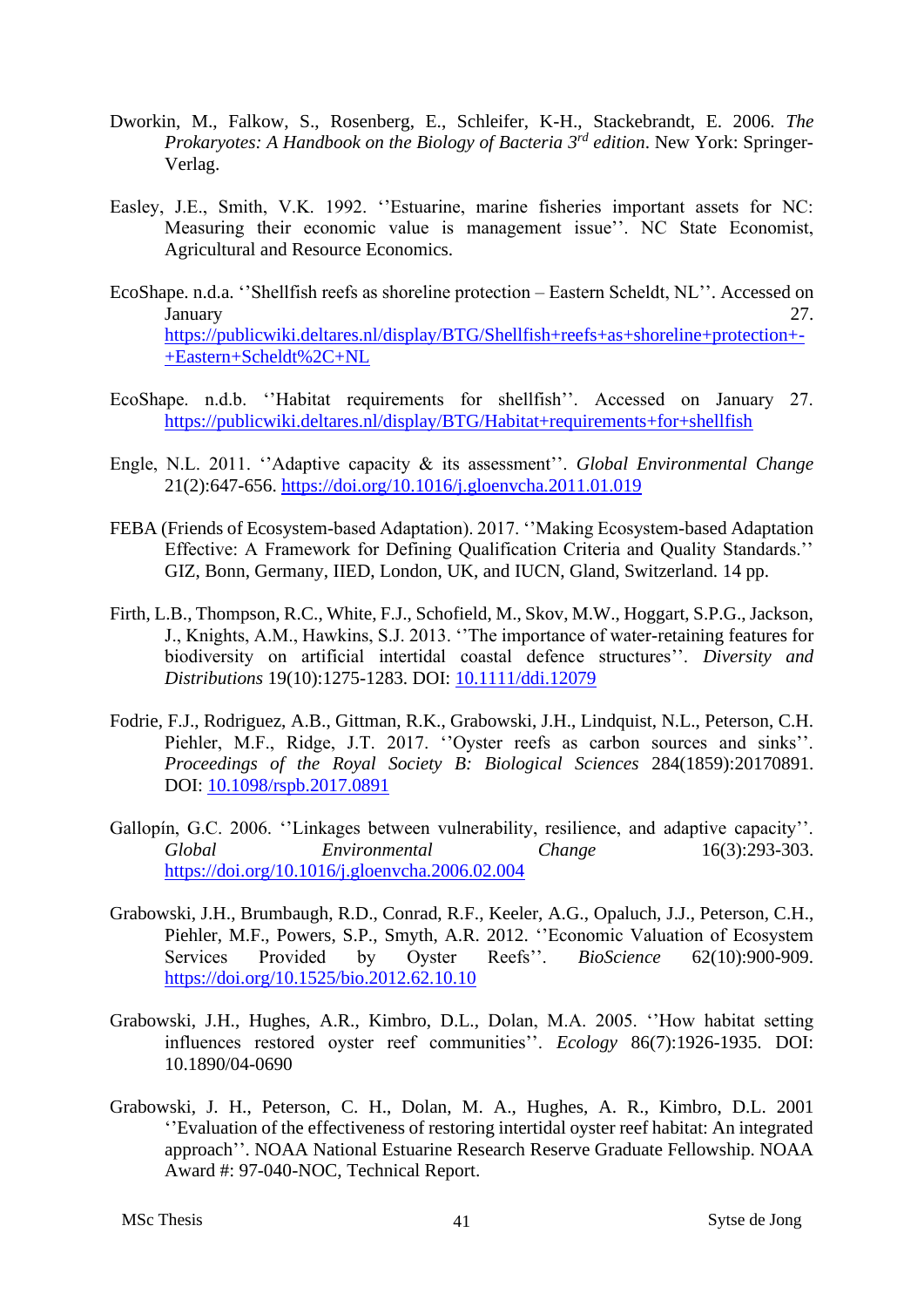- Grabowski, J.H., Peterson, C.H. 2007. ''Restoring oyster reefs to recover ecosystem services''. *Theoretical Ecology Series* 4. DOI: 10.1016/S1875-306X(07)80017-7.
- Grabowski, J.H., Piehler, M.F., Peterson, C.H. 2011. ''Assessing the long-term economic value and costs of the Crab Hole and Clam Shoal oyster reef sanctuaries in North Carolina''. University of North Carolina at Chapel Hill, Institute of Marine Sciences, Morehead City, NC. Morehead City, NC. [https://ncoysters.org/wp-content/uploads/2016/06/2011-](https://ncoysters.org/wp-content/uploads/2016/06/2011-NCCF-Oyster-Sanctuary-Valuation-Final.pdf) [NCCF-Oyster-Sanctuary-Valuation-Final.pdf](https://ncoysters.org/wp-content/uploads/2016/06/2011-NCCF-Oyster-Sanctuary-Valuation-Final.pdf)
- Grizzle, R.E., Greene, J.K., Luckenbach, M.W., Coen, L.D. 2006. ''A new in situ method for measuring seston uptake by suspension-feeding bivalve molluscs''. *Journal of Shellfish Research* 25(2):643:649.
- Hancock, B., zu Ermgassen, P.S.E. 2019. ''Enhanced Production of Finfish and Large Crustaceans by Bivalve Reefs''. In: *Goods and Services of Marine Bivalves*, edited by Smaal, A., Ferreira, J., Grant, J., Petersen, J., Strand, Ø. Springer, Cham.
- Harding, J.M., Mann, R. 2001. ''Oyster reefs as fish habitat: Opportunistic use of restored reefs by transient fishes''. *Journal of Shellfish Research* 20(3):951-959.
- Hargrove, E.C. 1989. *Foundations of Environmental Ethics*. Prentice-Hall, Englewood Cliffs.
- Hein, L., Van Koppen, C., De Groot, R., Van Ierland, E.C. 2006. ''Spatial Scales, Stakeholders and the Valuation of Ecosystem Services''. *Ecological Economics* 57(2):209-228. DOI: [10.1016/j.ecolecon.2005.04.005](https://www.researchgate.net/deref/http%3A%2F%2Fdx.doi.org%2F10.1016%2Fj.ecolecon.2005.04.005)
- Hochard, J., Hamilton, S.E., Barbier, E.B. 2019. ''Mangroves shelter coastal economic activity from cyclones''. *Proceedings of the National Academy of Sciences* 116(25): 12232- 12237.<https://doi.org/10.1073/pnas.1820067116>
- Horlings, E., Schenau, S., Hein, L., Lof, M., De Jongh, L., Polder, M. 2020. ''Experimental monetary valuation of ecosystem services and assets in the Netherlands.'' CBS Den Haag and Wageningen University & Research.
- IPCC. 2014. ''Climate Change 2014: Synthesis Report. Contribution of Working Groups I, II and III to the Fifth Assessment Report of the Intergovernmental Panel on Climate Change''. IPCC, Geneva, Switzerland.
- Jones, C.G., Lawton, J.H. Shachak, M. 1994. ''Organisms as ecosystem engineers''. *Ecosystem Management*: 130-147.
- Kareiva, P., Tallis, H., Ricketts, T.H., Daily, G.C., Polasky, S. 2011. *Natural Capital: Theory and Practice of Mapping Ecosystem Services.* Oxford University Press.
- Koch, E.W., Barbier, E.B., Silliman, B.R., Reed, D.J., Perillo, G.M.E., Hacker, S.D., Granek, E.F., Primavera, J.H., Muthiga, N., Polasky, S., Halpern, B.S., Kennedy, C.J., Kappel, C.V., Wolanski, E. 2009. ''Non-linearity in ecosystem services: temporal and spatial variability in coastal protection''. *Frontiers in Ecology and the Environment* 7(1):29- 37. DOI: [10.1890/080126](https://www.researchgate.net/deref/http%3A%2F%2Fdx.doi.org%2F10.1890%2F080126)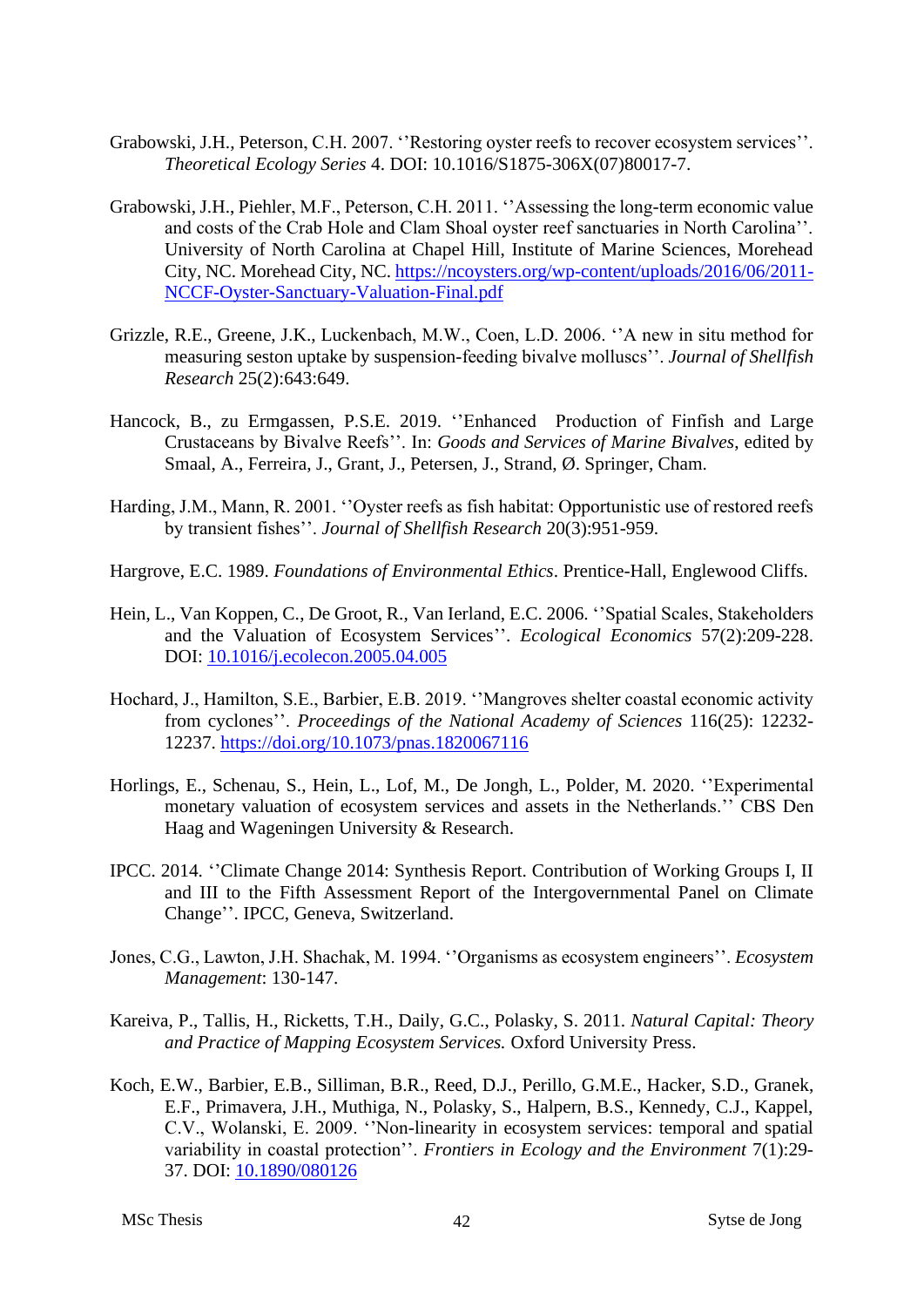- Koetse, M.J., Renes, G., Ruijs, A., de Zeeuw, A.J. 2018. ''Relative Price Increase for Nature and Ecosystem Services in Cost-Benefit Analysis.'' PBL Background Study, The Hague.
- Kolstad, C.D. 2000. *Environmental Economics*. Oxford University Press, New York, Oxford.
- La Peyre, M.K., Nix, A., Laborde, L., Piazza, B.P. 2012. ''Gauging state-level and user group views of oyster reef restoration activities in the northern Gulf of Mexico''. *Ocean & Coastal Management* 67:1-8.<https://doi.org/10.1016/j.ocecoaman.2012.06.001>
- Leite Gusmao Junior, J.B. (2017). ''Sediments and functional traits: Applying a functional trait approach to assess marine microbenthic function''. Groningen: Rijksuniversiteit Groningen.
- MEA. 2005. Ecosystems and Human Well-being: Synthesis. Island Press, Washington, DC
- Meyer D.L., Townsend, E.C., Thayer, G.W. 1997. ''Stabilization and erosion control value of oyster cultch for intertidal marsh''. *Restoration Ecology* 5(1): 93–99. DOI: [10.1046/j.1526-100X.1997.09710.x](https://www.researchgate.net/deref/http%3A%2F%2Fdx.doi.org%2F10.1046%2Fj.1526-100X.1997.09710.x)
- Micheli, F., Peterson, C.H. 1999. ''Estuarine vegetated habitats as corridors for predator movements''. *Conservation Biology* 13(4):869-881.
- Nationaal Park Oosterschelde. n.d.a. ''Doen: wat te beleven''. Accessed on 21 February 2020. <https://www.np-oosterschelde.nl/nl/doen/wat-te-beleven.htm>
- Nationaal Park Oosterschelde. n.d.b. ''Recreatie''. Accessed on 24 February 2020. <https://www.np-oosterschelde.nl/nl/over-het-park/economie/recreatie.htm>
- Nordhaus, W.D. 2017. ''Revisiting the social costs of carbon''. *PNAS* 114(7):1518-1523. <https://doi.org/10.1073/pnas.1609244114>
- Pearce, D.W., Turner, R.K. 1990. *Economics of Natural Resources and the Environment*. BPCC Wheatsons Ltd. Exeter, UK.
- Perman, R., Ma, Yue., McGilvray, James., Common, M. Maddison, David., 2003. *Natural Resource and Environmental Economics* (3rd ed.)*.* Edinburgh Gate, Harlow: Pearson Education Limited.
- Peterson, C.H., Grabowski, J.H., Powers, S.P. 2003. ''Estimated enhancement of fish production resulting from restoring oyster reef habitat: quantitative valuation''. *Marine Ecology Progress Series* 264:249-264. DOI: [10.3354/meps264249](https://www.researchgate.net/deref/http%3A%2F%2Fdx.doi.org%2F10.3354%2Fmeps264249)
- Piehler, M.F., Smyth, A.R. 2011. ''Habit-Specific Distinctions in Estuarine Denitrification Affect Both Ecosystem Function and Services''. *Ecosphere* 2(1):art12. DOI: 10.1890/ES10-00082.1
- Reed, D.J. 2002. ''Sea-level rise and coastal marsh sustainability: Geological and ecological factors in the Mississippi delta plain''. *Geomorphology* 48(1):233-243.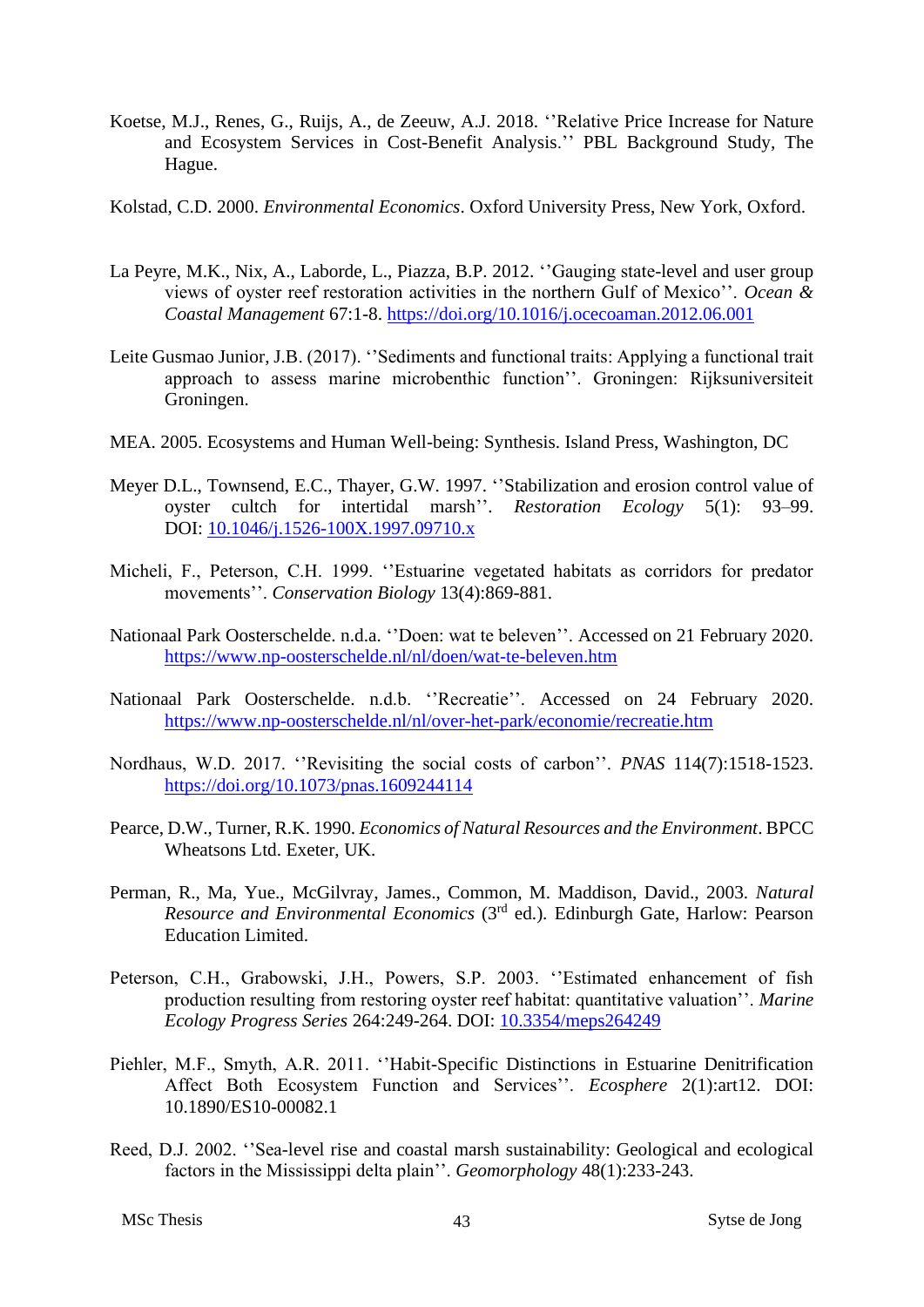- Rodriguez, A.B., Fodrie, F.J., Ridge, J.T., Lindquist, N.L., Theuerkauf, E.J., Coleman, S.E., Grabowski, J.H., Brodeur, M.C., Gittman, R.K., Keller, D.A., Kenworthy, M.D. 2014. ''Oyster reefs can outpace sea-level rise''. *Nature Climate Change* 4(6):493-497. <https://doi.org/10.1038/nclimate2216>
- Schirpke, U., Timmermann, F., Tappeiner, U., Tasser, E. 2016. ''Cultural ecosystem services of mountain regions: Modelling the aesthetic value''. *Ecological Indicators* 69:78-90. <https://doi.org/10.1016/j.ecolind.2016.04.001>
- Scyphers, S.B., Powers, S.P., Heck, K.L., Byron, D. ''Oyster Reefs as Natural Breakwaters Mitigate Shorline Loss and Facilitate Fisheries''. *PLoS ONE* 6(8):e22396. doi:10.1371/journal.pone.0022396
- SwAM. 2012. Marine tourism and recreation in Sweden: a study for the Economic and Social Analysis of the Initial Assessment of the Marine Strategy Framework Directive. SwAM Report 2012:2.
- Tangelder, M., K, Troost., Ende, D. van den., Ysebaert, T. 2012. ''Biodiversity in a changing Oosterschelde: from past to present''. *Wettelijke Onderzoekstaken Natuur & Milieu.*  Wageningen. IMARES (WOt-werkdocument 288).
- Tompkins, E.L., Adger, W.N. 2005. ''Defining response capacity to enhance climate change policy.'' *Environmental Science & Policy* 8(6):562–571. <https://doi.org/10.1016/j.envsci.2005.06.012>
- Vader, P. 2014. ''Oyster reefs and coastal protection''. Research group Building with Nature, HZ University of Applied Sciences. [https://www.deltaexpertise.nl/images/f/ff/Vader\\_\(2014\)\\_-](https://www.deltaexpertise.nl/images/f/ff/Vader_(2014)_-_Oyster_reefs_and_coastal_protection.pdf) [\\_Oyster\\_reefs\\_and\\_coastal\\_protection.pdf](https://www.deltaexpertise.nl/images/f/ff/Vader_(2014)_-_Oyster_reefs_and_coastal_protection.pdf)
- Vaidya, A.M., Kori, S.K., Kudale, M.D. 2015. ''Shoreline Response to Coastal Structures''. *Aquatic Procedia* 4(2015):333-340. DOI: 10.1016/j.aqpro.2015.02.045
- Van de Koppel, J., Van der Heide, T., Altieri, A.H., Eriksson, B.K., Bouma, T.J., Olff, H., Silliman, B.R. 2015. ''Long-distance Interactions Regulate the Structure and Resilience of Coastal Ecosystems''. *Annual Review of Marine Science* 7(1):139–158. <https://doi.org/10.1146/annurev-marine-010814-015805>
- Van der Hammen, T., de Graaf, M., Lyle, J.M. 2016. ''Estimating catches of marine and freshwater recreational fisheries in the Netherlands using an online panel survey''. *ICES Journal of Marine Science* 73(2):441-450.<https://doi.org/10.1093/icesjms/fsv190>
- Van der Zee, E. M., Van der Heide, T., Donadi, S., Eklöf, J.S., Eriksson, B.K., Olff, H., Van der Veer, H.W., Piersma, T. 2012. ''Spatially Extended Habitat Modification by Intertidal Reef-Building Bivalves has Implications for Consumer-Resource Interactions. *Ecosystems* 15(4):664–673. DOI: 10.1007/s10021-012-9538-y.